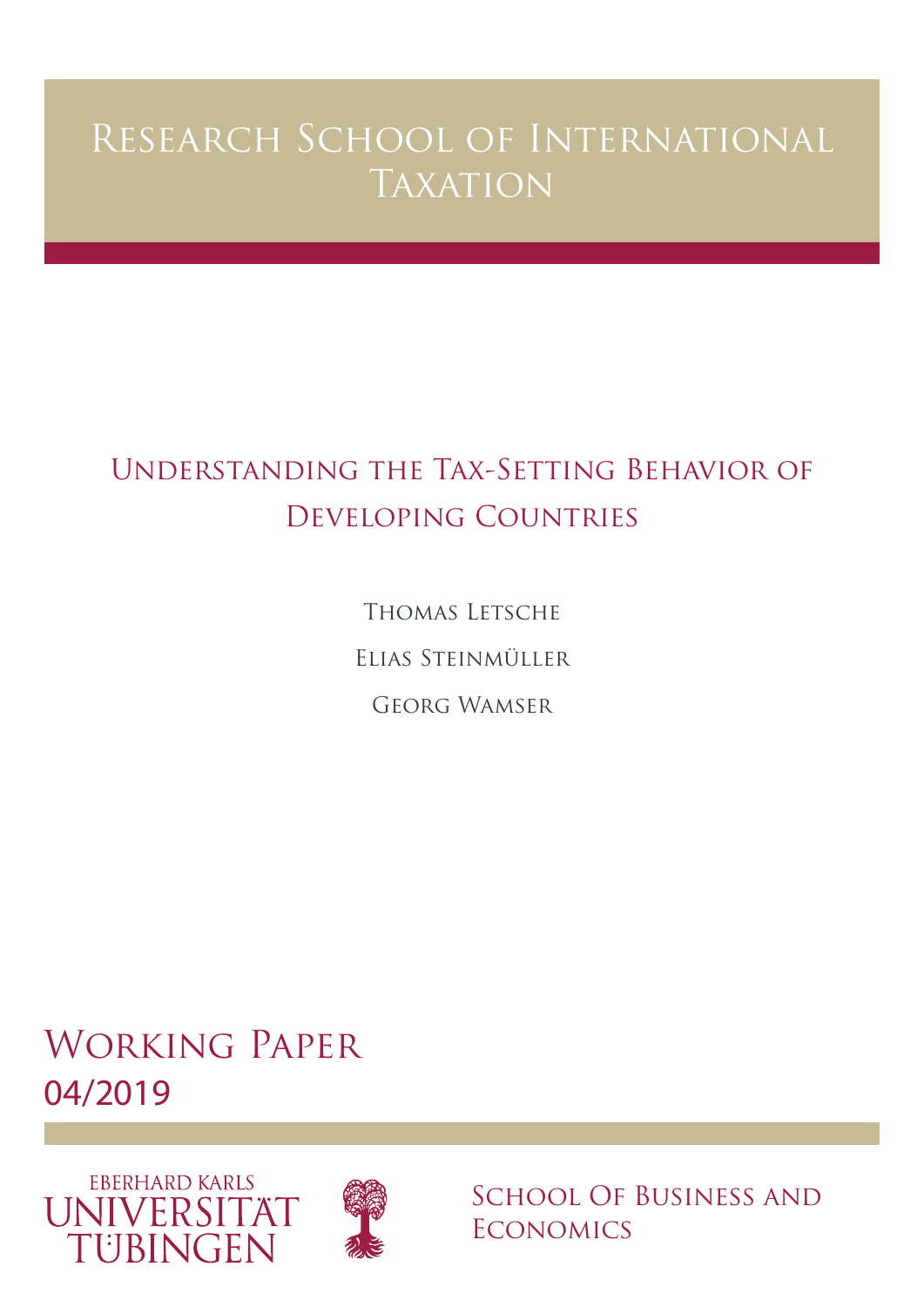# Understanding the Tax-Setting Behavior of Developing Countries<sup>∗</sup>

| Thomas Letsche         | Elias Steinmüller      |
|------------------------|------------------------|
| University of Tübingen | University of Tübingen |

Georg Wamser

University of Tübingen, CESifo, NoCeT, and RSIT

#### Abstract

This paper models the optimal corporate tax policy of countries in a setting where firms may evade taxes by bribing tax officials. Various country-specific characteristics are shown to affect optimal tax policy, suggesting that a country belongs to one of three possible types and either (i) ignores, (ii) combats, or (iii) tolerates tax evasion. Countries characterized by widespread corruption, weak institutions, and high location-specific rents are likely to set inefficiently high tax rates and to tolerate tax evasion. For these countries, the incentive to improve their tax system is low and they are at risk of getting stuck in a regime of inefficient tax collection. We find robust empirical evidence for this pattern, and, in line with our theory, show that a big  $push$  – substantial and persistent improvements – towards stricter tax enforcement can help countries to escape this regime, raise sufficient tax revenue, and foster economic growth.

Keywords: Business Tax Evasion; Fiscal Capacity; Corruption; Country Development; Tax Enforcement; Natural Resource Rents; Corporate Tax Revenue

JEL classification: H26; H21; H25; H32

<sup>∗</sup>Comments and suggestions by Dominika Langenmayr, Mohammed Mardan, Manfred Stadler, Frank Stähler as well as seminar participants at the University of Tübingen, the THE Christmas Workshop 2016 in Hohenheim, the 4th Annual MaTax Conference 2017, and the RSIT PhD Conference 2017 are gratefully acknowledged.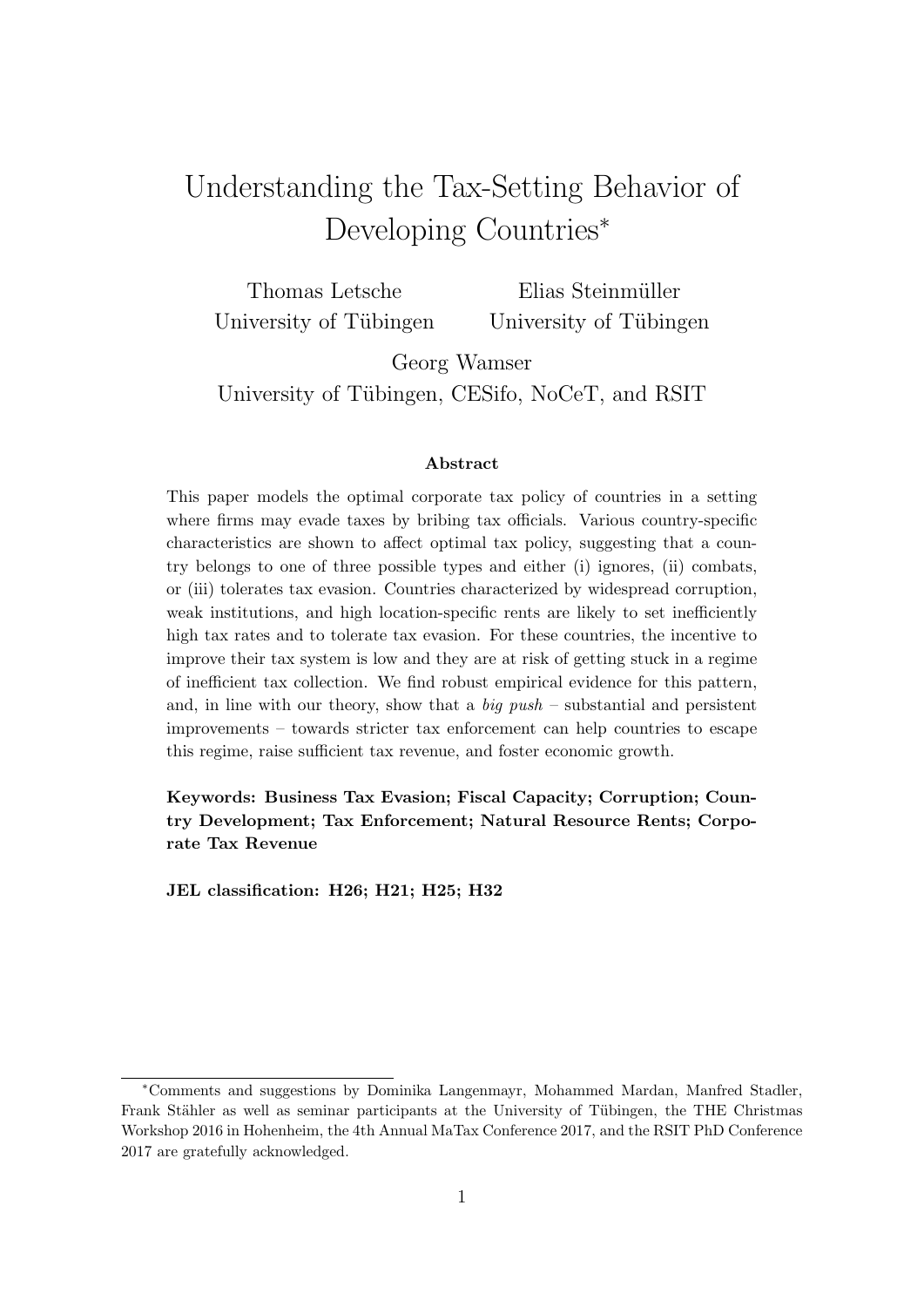### 1 Introduction

Functioning institutions as well as an efficient organization of the government are important preconditions for growth and development. Particularly the activities of the public sector require an efficient system of collecting taxes. This, however, appears to be one of the major problems of poorer countries. Using data from Steinmüller et al. [\(2019\)](#page-34-0), the 25% poorest countries measured in terms of GDP per capita raise on average about 2.38% of GDP in corporate income tax revenue, whereas corporate income tax revenue amounts to about 3.68% of GDP, on average, in the 25% richest countries; the  $10\%$  richest countries even raise more than  $4\%$  revenue from taxing business profits. The fact that the average statutory tax rate is about 6 percentage points higher in the 10% poorest countries (an average tax of 32% compares to an average tax of 26%) may be interpreted in two ways. First, countries have implemented inefficiently high tax rates that lead to substantial tax avoidance activity. In other words, these countries might be on the wrong side of the Laffer-Curve, which raises the question of why governments of these countries do not cut taxes.<sup>[1](#page-2-0)</sup> Second, institutions in these countries do not work, irrespective of the tax level, so that significant amounts of tax revenue are lost through different forms of tax evasion or informal market activity.[2](#page-2-1)

It is the goal of this paper to shed light on the corporate tax policy of countries operating under very different conditions with respect to a variety of aspects such as the level of corruption, the quality of fiscal institutions and tax enforcement or locationspecific rents (the latter may be high in resource-abundant countries). We particularly aim at understanding (i) why some (often it seems poor) countries set comparatively high corporate tax rates and do not cut taxes to reduce inefficiencies and raise more tax revenue; (ii) why countries do not take action and fix institutions to facilitate the collection of taxes; (iii) how a substantial and permanent improvement of tax revenue collection may be achieved.

As a possible explanation for this pattern, we first propose a theory predicting that countries operate in one of three "tax-setting regimes". Tax-setting behavior is endogenously determined and crucially depends on the respective regime: under the first one, countries can ignore tax evasion; countries in the second regime will implement

<span id="page-2-0"></span><sup>&</sup>lt;sup>1</sup>The concept of the Laffer-Curve implies the notion of an inverse-U-shaped relationship between statutory taxes and tax revenue. Thus, there exists a tax rate between 0% and 100% which maximizes tax revenue.

<span id="page-2-1"></span><sup>2</sup>However, this argument suggests that tax revenue is lower at all potential tax levels (a downwardshift of the Laffer-Curve). As highlighted by [Abbas and Klemm](#page-30-0) [\(2013\)](#page-30-0) and [Abramovsky et al.](#page-30-1) [\(2014\)](#page-30-1), generous special tax regimes and incentives may also play an important role in this regard.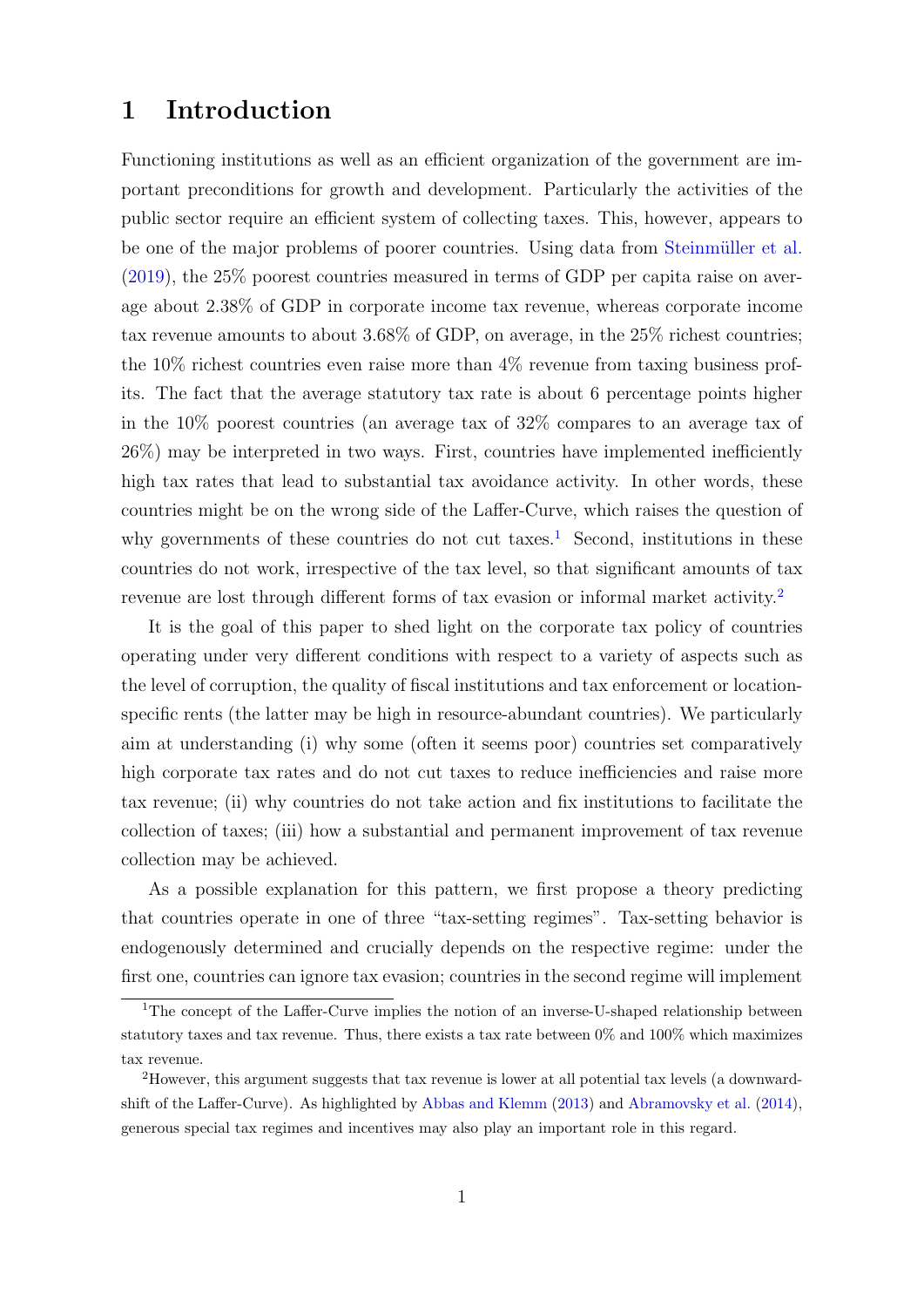measures against tax evasion; countries operating in the third regime will tolerate tax evasion. To which of these regimes a country is assigned to specifically depends on the level of corruption, the quality of fiscal institutions, and on country-specific rents (e.g., associated with natural resource abundance).

In our theory model, we assume a government whose objective it is to maximize revenue from taxing firm profits. Firms, however, have an incentive to avoid taxation by the government. For this purpose, two strategies are at their disposal: they can either refrain from investing in the country's (formal) economy entirely, or evade taxes by paying a bribe to the tax agent in charge.[3](#page-3-0) Whether it is worthwhile for firms to opt for one of these activities depends on their tax burden. Thus, the government is limited in its tax setting by firms' implicit threats to evade taxes or to leave the formal economy, and the extent to which the government is able, and willing, to prevent firms from doing so depends on a number of country characteristics. More precisely, the government's ability to detect and punish tax evasion hinges on the corruption level and the quality of fiscal institutions, while country-specific rents determine firms' gross profits and, as a consequence, their incentives to enter the economy and to evade taxes. Accordingly, these country characteristics affect optimal tax policy, suggesting that a country belongs to one of three possible country types and either (i) ignores, (ii) combats, or (iii) tolerates tax evasion. We demonstrate that countries characterized by widespread bureaucratic corruption, weak institutions, and high resource rents are very likely to be in the 'tolerating-tax-evasion' regime. In the latter regime, countries will set relatively high tax rates, thus inducing firms to evade taxes, as fines from convicted evaders contribute to total tax revenue.

Our theory further suggests that the relationship between revenue collection and tax enforcement is non-monotonic. In particular, small improvements on tax enforcement usually do not translate into higher revenue for countries operating under the 'tolerating-tax-evasion' regime. Therefore, these (often resource-rich, developing) countries lack the incentives to improve their current tax system and are stuck in a regime of inefficient tax collection, widespread evasion, and far-reaching corruption. It is only

<span id="page-3-0"></span><sup>3</sup>Several studies suggest that such bribes are relatively common in many countries, especially in less developed ones. In the countries included in the World Enterprise Survey, for example, 18% of the surveyed firms have experienced at least one bribe payment request, and 13.3% expect to make informal payments in meetings with tax officials. Conducting a field experiment in Pakistan, [Khan](#page-33-0) [et al.](#page-33-0) [\(2015\)](#page-33-0) demonstrate that tax collector compensation crucially affects the scope of tax evasion and the level of bribe payments, and [Alm et al.](#page-30-2) [\(2016\)](#page-30-2) identify corruption of tax officials as a significant determinant of tax evasion behavior of firms. Anecdotal evidence on the topic is provided by [Besley](#page-30-3) [and McLaren](#page-30-3) [\(1993\)](#page-30-3), as well as [Cheung et al.](#page-31-0) [\(2012\)](#page-31-0).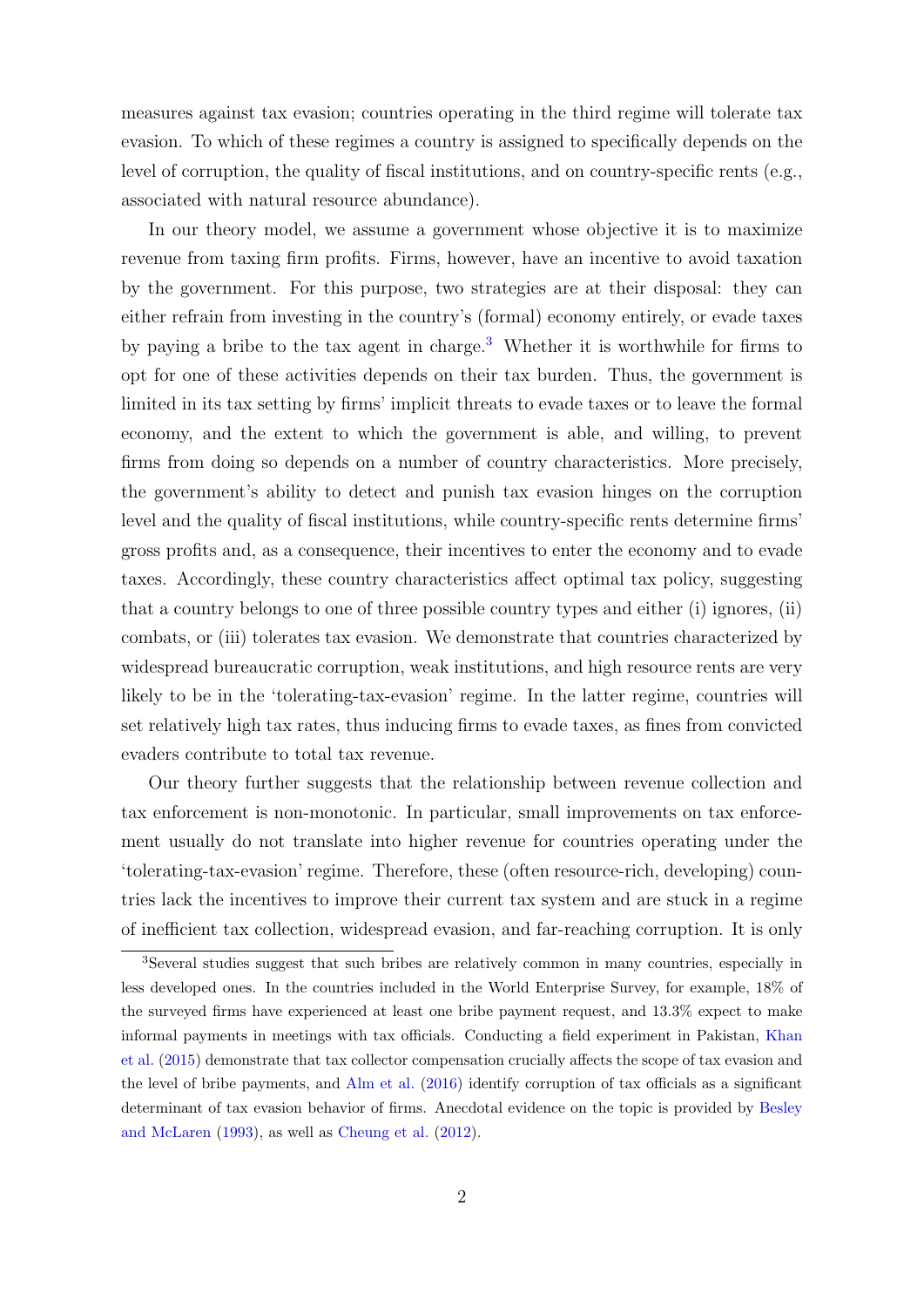through a big push – that is, substantial and persistent improvements of institutions – towards stricter tax enforcement that such countries may escape the 'tolerating-taxevasion' regime.

We then present an empirical assessment of our theoretical findings, using a large dataset on 128 countries and the time period from 2005 to 2014. We find evidence for an empirical pattern which reinforces our theoretical predictions and their policy implications: if countries want to increase tax revenue, they should aim for a stricter enforcement of tax law. In this regard, our empirical results confirm that the relationship between tax revenue and more rigorous tax enforcement is non-monotonic. In fact, and in line with the theoretical findings, our results show that it is precisely through a big push towards stricter tax enforcement that countries benefit substantially in terms of increased tax revenue. We find that, for the greater part, the countries putting in considerable and persistent efforts in improving tax collection are newly-industrialized countries, which is evidence for the notion that favorable economic development often goes hand in hand with improvements in tax enforcement. This finding is consistent with our theoretical model: induced by a *big push* in terms of tax enforcement and revenue collection, these countries seem to have succeeded in switching the tax-setting regime and eventually increased their capability to generate tax revenue. By contrast, we do not find any countries with very low levels of development among the ones experiencing a big push towards stricter tax enforcement. This is in line with our theoretical finding that the least developed countries are likely to be the ones which lack the incentive to implement changes to tax policy and tax enforcement. As a consequence, the least developed countries may be at risk of never being able to escape the regime of inefficient revenue collection and widespread evasion. Only if institutions are fixed in a big push, these countries will be able to raise significantly more tax revenue.

Our paper relates to several strands of literature. In line with previous contributions on the topic, we highlight the differences between developed and developing countries with respect to optimal tax policy.<sup>[4](#page-4-0)</sup> There are several obstacles, like, e.g., weak institutions, bureaucratic corruption, and lacking expertise of tax agents, that may hinder revenue collection and lead to widespread tax evasion and the persistence of substantial informal sectors, especially in less developed countries. For instance, [La Porta and Shleifer](#page-33-1) [\(2014\)](#page-33-1) find that economic development is associated with a decline of the informal sector, which should make it easier to raise tax revenue. Exploiting

<span id="page-4-0"></span><sup>4</sup>General analyses of (optimal) tax policies for developing countries are provided by [Besley and](#page-30-4) [Persson](#page-30-4) [\(2014\)](#page-30-4) and [Tanzi and Zee](#page-34-1) [\(2000\)](#page-34-1), while [Abbas and Klemm](#page-30-0) [\(2013\)](#page-30-0) and [Abramovsky et al.](#page-30-1) [\(2014\)](#page-30-1) discuss corporate taxation in this context.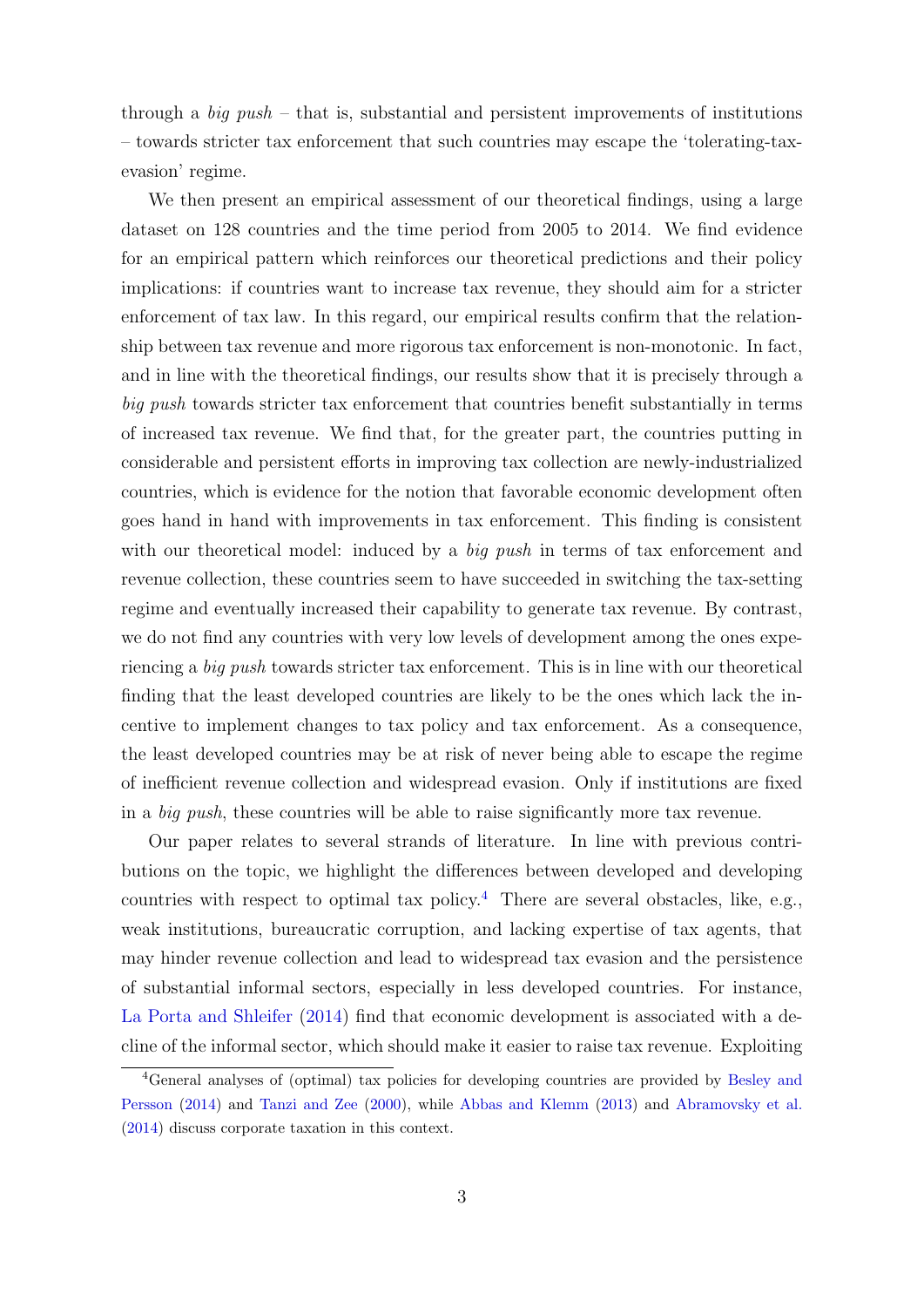a large formalization program in Brazil, [Rachter et al.](#page-33-2) [\(2018\)](#page-33-2) demonstrate that lowering taxes reduces firm informality, yet only at the cost of lower net tax revenue. [Gokalp et al.](#page-32-0) [\(2017\)](#page-32-0) find that competition from the informal sector may induce formal firms to evade taxes, especially if institutions and regulations are inefficient and burdensome. Similarly, [Schneider and Torgler](#page-33-3) [\(2007\)](#page-33-3) identify governance and institutional quality as well as tax morale as limiting factors of informal activity, and [Dreher et al.](#page-32-1) [\(2009\)](#page-32-1) provide evidence that institutional quality reduces both the size of the shadow economy and the corruption level. [Bird et al.](#page-31-1) [\(2008\)](#page-31-1) suggest that tax revenue could be significantly higher if corruption was reduced and 'voice and accountability' were improved. Especially the share of firms not paying any taxes seems to be substantial in developing countries. [Rachter et al.](#page-33-2) [\(2018\)](#page-33-2) show that almost 75% of Brazilian entrepreneurs are informal. [Lediga et al.](#page-33-4) [\(2019\)](#page-33-4) suggest that for 64% of the population of all South African businesses included in the tax registry, reported tax payments are zero. Furthermore, several studies analyze governments' optimal tax policy in a setting where tax collection and enforcement are imperfect, which should be particularly true in less developed countries. For instance, [Best et al.](#page-31-2) [\(2015\)](#page-31-2) show that charging taxes on turnover, rather than profits, may reduce tax evasion by firms, which explains why many developing countries rely on such a production inefficient tax policy.[5](#page-5-0) [Dharma](#page-31-3)[pala et al.](#page-31-3) [\(2011\)](#page-31-3) demonstrate how administrative costs of tax collection can justify the exemption of firms from taxation if their output level is below a certain threshold, although such a policy leads to tax avoidance behavior by firms and may induce a "missing middle". The latter suggests that only small tax-exempted and large firms exist, a phenomenon commonly observed in developing countries. [Carrillo et al.](#page-31-4) [\(2017\)](#page-31-4) stress the importance of tax authorities' enforcement capacity for revenue collection, by highlighting the limited influence of third-party reporting on tax compliance in developing countries. Finally, [Gordon and Li](#page-32-2) [\(2009\)](#page-32-2) set up a model where firms are able to evade taxes if they conduct all business in cash and avoid using the financial sector. Such a strategy seems to be more applicable in developing countries, as the value of financial intermediation tends to be smaller there. Accordingly, the threat of corporate tax evasion has a larger impact on developing countries' optimal tax policy, compared to more developed ones.

How well a country can cope with the aforementioned problems depends on the effectiveness of its tax system, or, in a broader sense, on its fiscal capacity. Following [Besley and Persson](#page-30-5) [\(2013\)](#page-30-5), the concept of fiscal capacity refers to a government's

<span id="page-5-0"></span><sup>&</sup>lt;sup>5</sup>Production inefficiencies arise in this case as a turnover tax puts a wedge between the social and private returns to output.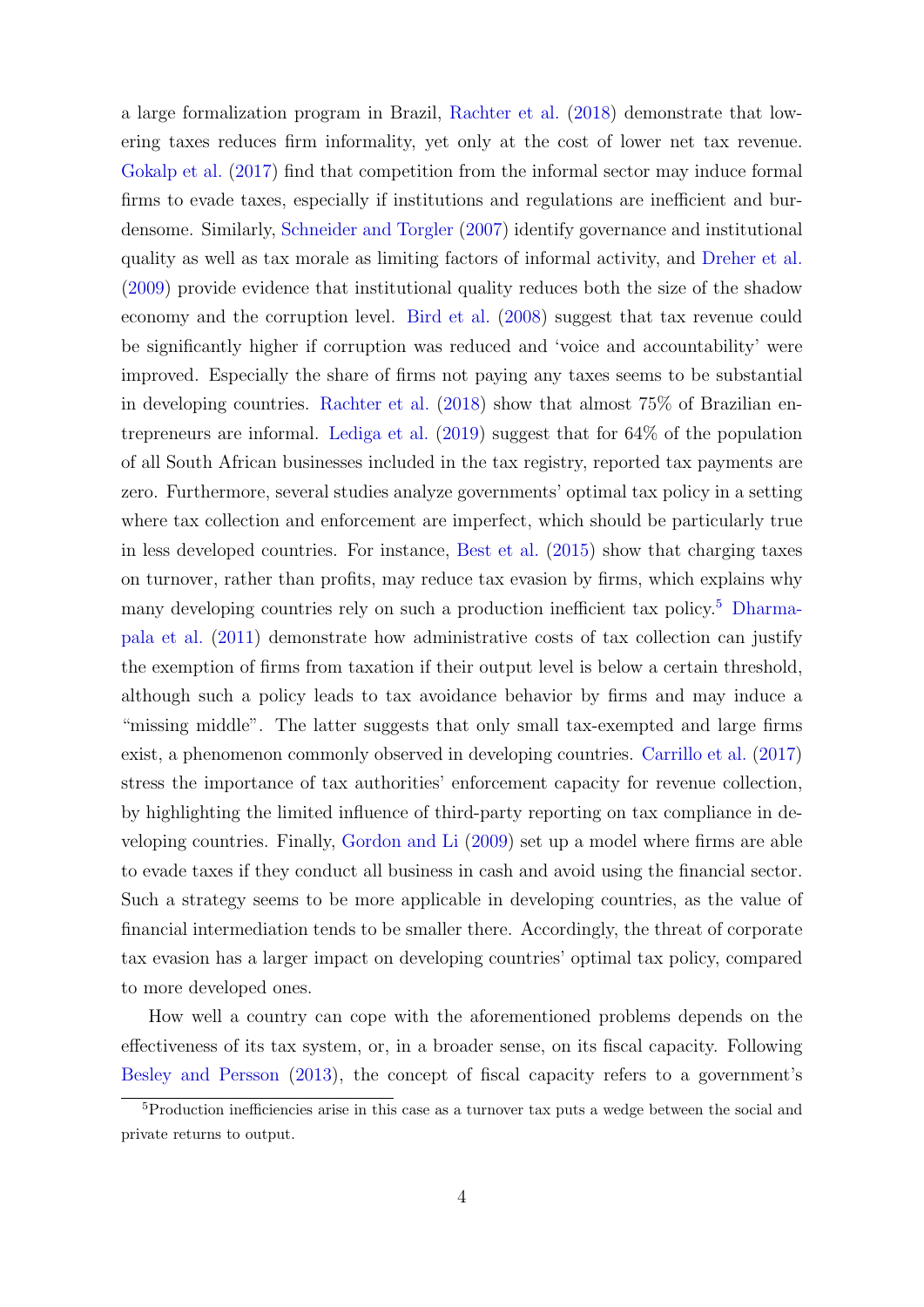capability to generate tax revenue. The higher a country's fiscal capacity, the more tax revenue the country can potentially generate. Accordingly, differing tax policies of industrialized and developing countries may well be justified, as they are likely to result from the lower fiscal capacity of the latter type of countries. In order to increase its fiscal capacity, a country has to make investments targeted to improve, e.g., the structure of the tax system, the quality of institutions, the enforcement power of tax authorities, and the expertise of tax agents. To measure fiscal capacity, previous contributions have used various indicators of political institutions to proxy for fiscal capacity and tax enforcement. This should reflect that higher levels of political stability and cohesion as well as more inclusive political institutions are strongly correlated with a country's fiscal capacity [\(Besley and Persson,](#page-30-6) [2009;](#page-30-6) [Besley et al.,](#page-30-7) [2013\)](#page-30-7). On a more specific level and with a distinct focus on tax enforcement, [Besley et al.](#page-30-7) [\(2013\)](#page-30-7) analyze investments in administrative structures that support tax revenue collection. Historically, these investments are mainly related to the implementation and, henceforth, the increasing enforcement of different types of taxes. In recent years, more and more countries have concluded Double Taxation Treaties (DTTs), which are mostly based on the OECD Model Tax Convention. The latter points out two main objectives of DTTs. While the first one is concerned with alleviating double taxation of foreign-earned income, the second major objective behind DTTs is to restrict tax avoidance and tax evasion [\(Blonigen and Davies,](#page-31-5) [2004;](#page-31-5) [Egger et al.,](#page-32-3) [2006\)](#page-32-3). [Blonigen and Davies](#page-31-5) [\(2004\)](#page-31-5) argue that DTTs can reduce both tax evasion and administration costs related to tax enforcement and revenue collection. To the extent that this is the case, the number of DTTs concluded by a country may serve as a valid proxy for the strictness of a country's tax law enforcement. In the particular context of developing countries, [Brumby and Keen](#page-31-6) [\(2016\)](#page-31-6) as well as [Hofmann and Riedel](#page-32-4) [\(2018\)](#page-32-4) state that it is questionable whether less developed countries benefit from DTTs. On the one hand, these concerns are related to compliance costs for firms and uncertainty on the part of taxpayers. On the other hand, high administration costs associated with the negotiation and enforcement of DTTs may also harm developing countries or, at least, outweigh the positive revenue effects. The empirical part of this paper will use the number of DTTs as a proxy for a country's effort (strictness) in tax-law enforcement.

Concerning the interplay of improvements on tax enforcement and other dimensions of institutional progress, [Besley and Persson](#page-30-5) [\(2013,](#page-30-5) [2014\)](#page-30-4) argue that an adjustment of the tax system should be accompanied by, and be part of, a broader economic development. This reasoning is in line with [Acemoglu et al.](#page-30-8) [\(2005\)](#page-30-8), who reason that institutions are a fundamental cause of economic growth. Similarly, [Mehlum et al.](#page-33-5)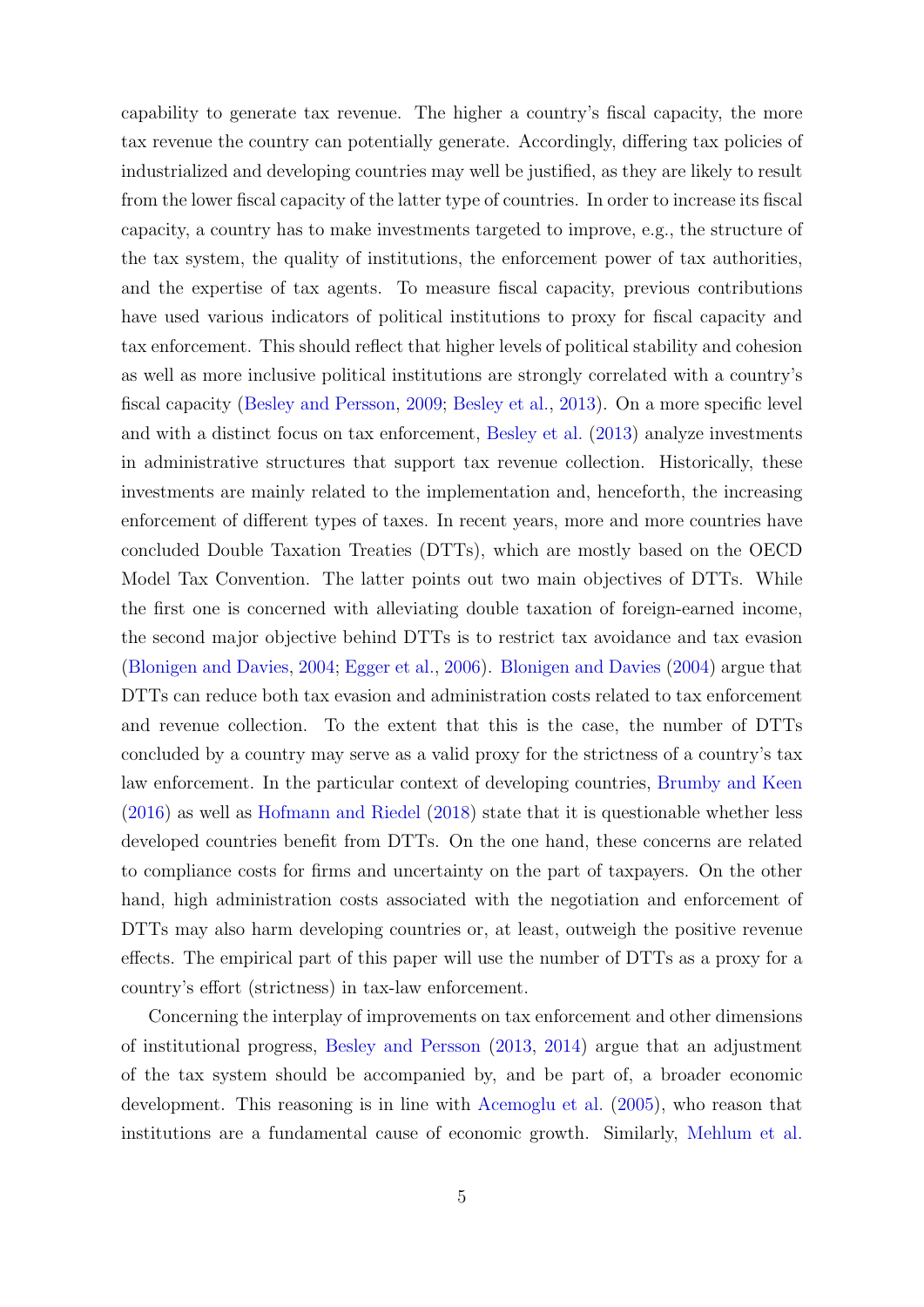[\(2006\)](#page-33-5) show that countries suffer from natural resources in terms of lower growth rates if institutions are weak and bureaucratic corruption is widespread. By contrast, resourcerich countries with good institutions experience higher growth rates than countries with less resources.<sup>[6](#page-7-0)</sup> Note, though, that natural resources (implying high locationspecific rents) by themselves constitute a main determinant of countries' tax policy and investment in fiscal capacity. [Besley and Persson](#page-30-5) [\(2013\)](#page-30-5) and [Jensen](#page-32-5) [\(2011\)](#page-32-5) argue that natural resource abundance reduces a country's non-resource tax effort and, as a consequence, its investment in fiscal capacity. [Jensen](#page-32-5)  $(2011)$  estimates that a  $1\%$ increase in the ratio of resource revenue to total revenue is associated with a 1.4% decrease in fiscal capacity, as measured by non-resource tax effort. This notion is supported by [Crivelli and Gupta](#page-31-7) [\(2014\)](#page-31-7), who estimate that each additional percentage point of GDP in resource revenue is associated with a reduction of about 0.3 percentage points of GDP in domestic non-resource revenue.

As these studies highlight the impact of corruption, institutional quality, and natural resource abundance on the (optimal) tax policy of countries, they strongly motivate the approach we take in the following. We add to the existing literature by (i) providing a rich theory that allows us to establish three tax-setting regimes in which countries may operate. A country's tax policy, in particular the way how to deal with bureaucratic corruption and tax evasion, crucially depends on the respective regime; (ii) illustrating that the corporate tax-setting behavior of less developed countries is in line with countries maximizing expected revenue, although it may differ fundamentally from the tax-setting behavior of industrialized countries; (iii) explaining why (mainly resource-rich, developing) countries often lack the incentive to improve their inefficient tax system; (iv) demonstrating (theoretically and empirically) that, for these countries, a big push towards stricter tax enforcement may be the only way to overcome the problems of widespread corruption and tax evasion, which proves to be an indispensable step in poor countries' economic development.

The remainder of the paper is organized as follows. In Section [2,](#page-8-0) we propose a theory of optimal tax policy for different country types. Thereafter, Section [3](#page-17-0) analyzes the relationship between tax enforcement, revenue collection, and country development. Section [4](#page-20-0) provides some basic empirical evidence strongly supporting our theoretical findings, Section [5](#page-28-0) concludes.

<span id="page-7-0"></span><sup>6</sup>The negative relationship between natural resource abundance and economic performance observed for many countries is referred to as 'resource curse' in the literature (cf. [Sachs and Warner,](#page-33-6) [2001;](#page-33-6) [Mehlum et al.,](#page-33-5) [2006,](#page-33-5) among others). In line with [Mehlum et al.](#page-33-5) [\(2006\)](#page-33-5), several studies (e.g., [Kolstad and Søreide,](#page-33-7) [2009;](#page-33-7) [Leite and Weidmann,](#page-33-8) [1999;](#page-33-8) [van der Ploeg,](#page-34-2) [2011\)](#page-34-2) identify corruption and weak institutions as driving forces behind this pattern.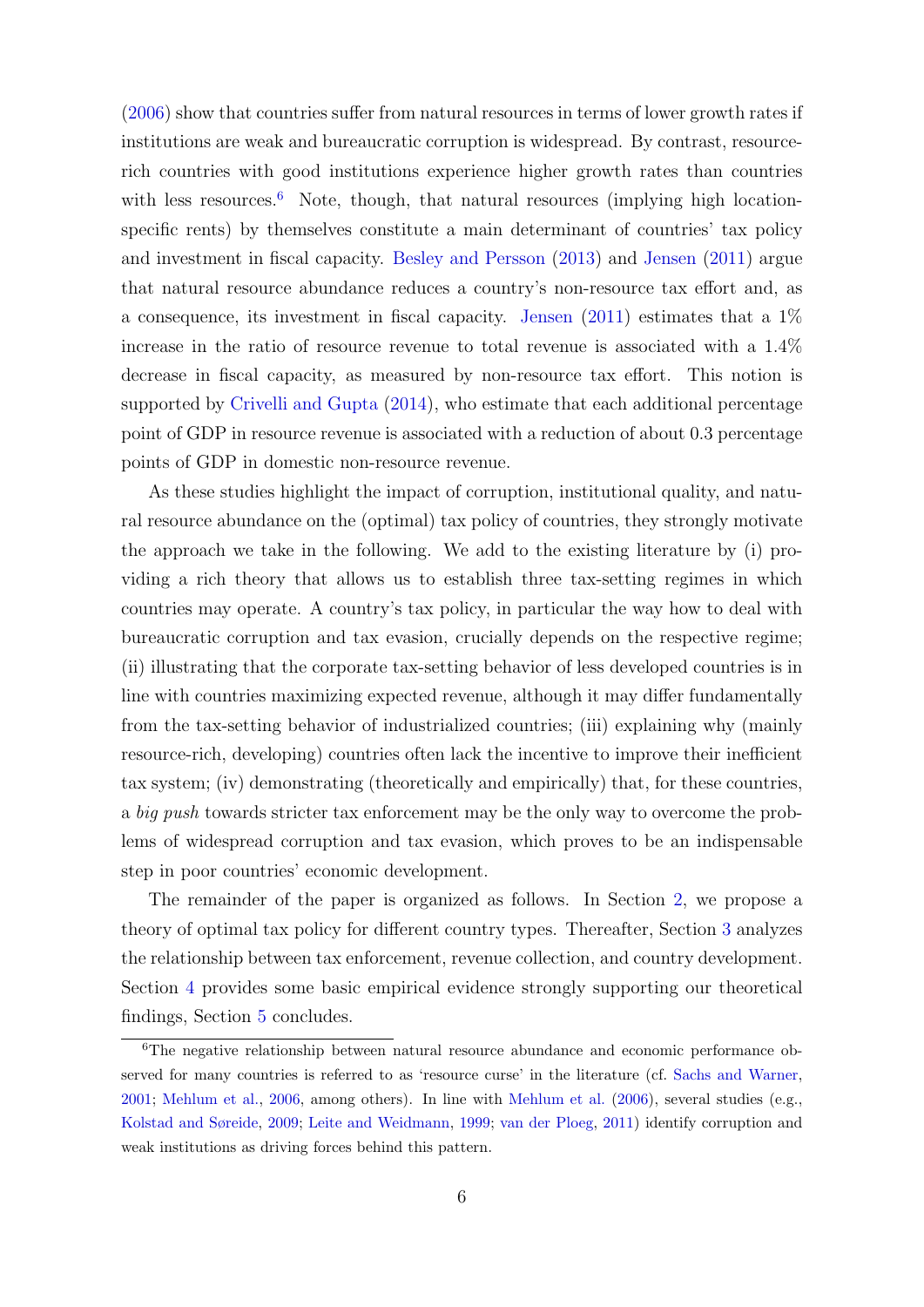### <span id="page-8-0"></span>2 Theoretical model

Let us consider a country hosting a continuum of identical, risk-neutral firms of mass one. Each firm can initiate an investment project generating payoff  $\Pi \geq 0$  if successful (with probability  $p_s$ ). In case of failure (with probability  $1 - p_s$ ), the payoff is zero. Thus, a firm's expected gross profit when realizing the project is  $E[\Pi] = p_s \Pi$ . Alternatively, firms can settle for the exogenously given outside option  $\pi^o \geq 0$ . We assume that  $\pi^o$  cannot be taxed by the country.<sup>[7](#page-8-1)</sup> The probability of success  $p_s$  as well as the respective profit levels are assumed to be common knowledge. By contrast, the outcome of the investment project (i.e., whether the firm is successful or not) is private information to the firm and the respective tax agent in charge, while it remains unknown to the government of the country. Profits that arise from the investment project are taxed at rate t. However, a firm can try to evade the tax by paying a bribe  $B$  to the assigned tax agent. The latter reports a failure of the firm's investment, and hence profits of zero, to the government if he accepts the bribe. Thus, a firm does not have to pay taxes at all if the bribe payment  $B$  is accepted by the tax agent (with probability  $0 \leq 1 - s \leq 1$ ) and not detected by the government afterwards (with probability  $0 \leq 1 - p \leq 1$ ). If the bribe attempt is rejected by the agent (with probability s) or detected by the government (with probability  $p$ ), the tax burden of the firm increases by factor  $\lambda > 1$ , instead of being reduced.<sup>[8](#page-8-2)</sup>

The structure of the game, which we depict in more detail in Figure [1,](#page-9-0) is as follows. In the first stage, the government decides about the corporate tax rate  $t$ . Afterwards, firms make their choices about investment projects. The gross profits of investing firms are realized in the third stage. Subsequently, firms attempt bribery or they behave taxcompliant. After that, tax agents account for a potential bribe offer and report firm

<span id="page-8-1"></span><sup>&</sup>lt;sup>7</sup>We can think of  $\pi^o$  as a firm's net profit after relocation to a neighboring country, for example. The outside option  $\pi^o$  may also represent a firm's payoff when operating in the informal sector.

<span id="page-8-2"></span><sup>&</sup>lt;sup>8</sup>While our study focuses on tax evasion, it should be noted that both legal tax avoidance and illegal evasion pose serious problems to revenue collection in developing countries, as shown by [Cobham](#page-31-8) [\(2005\)](#page-31-8). Similar to our model, several papers [\(Gauthier and Goyette,](#page-32-6) [2014,](#page-32-6) [2016;](#page-32-7) [Sanyal et al.,](#page-33-9) [2000,](#page-33-9) among others) analyze a government's optimal behavior when it has to deal with corrupt tax agents that may allow firms or individuals to cheat on their tax payments in exchange for bribes. While these models differ with respect to the government's main policy instrument, which may be the optimal public sector wage scheme [\(Besley and McLaren,](#page-30-3) [1993\)](#page-30-3), degree of monitoring activity [\(Gauthier and](#page-32-7) [Goyette,](#page-32-7) [2016\)](#page-32-7), auditing [\(Sanyal et al.,](#page-33-9) [2000\)](#page-33-9), or tax rate (the present paper), they all share the common finding that it may be optimal for a government to tolerate tax evasion, at least to some extent. [Hindriks et al.](#page-32-8) [\(1999\)](#page-32-8) examine optimal private income taxation in the presence of corrupt inspectors and evasion. A more general analysis of the interaction between governmental policy and bureaucratic corruption is provided by [Acemoglu and Verdier](#page-30-9) [\(2000\)](#page-30-9).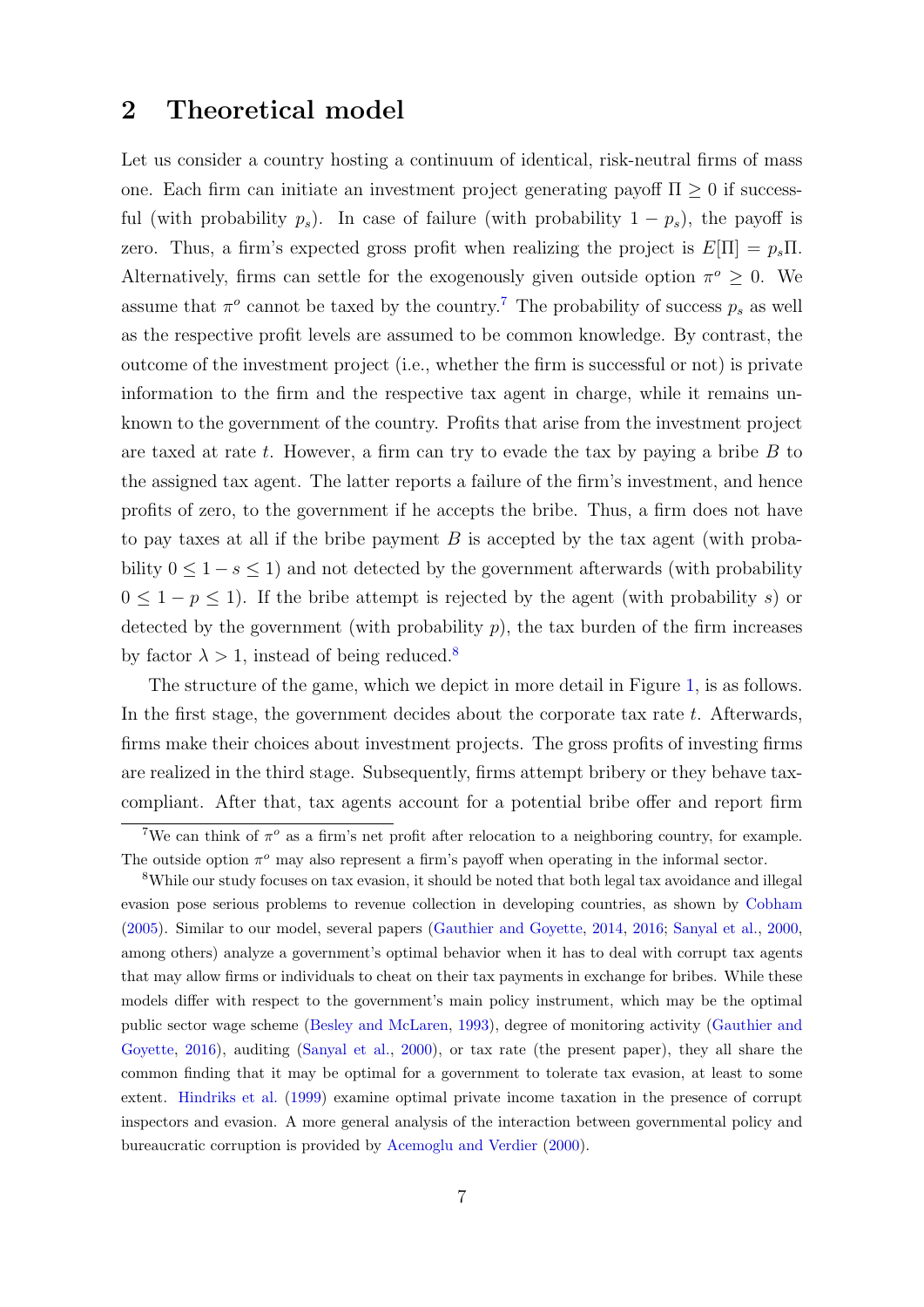<span id="page-9-0"></span>profits to the government. Finally, tax revenue (government) as well as (net) payoffs (agents and firms) are realized. The model is solved via backward induction.

Figure 1: Game structure



#### 2.1 Tax agents

In the last stage before outcomes are realized, tax agents, who are randomly assigned to firms, decide on whether or not to accept a bribe. We assume two types of riskneutral agents. The first type is susceptible to bribery, whereas the second type is not. Accordingly, we call agents of the first type *pliable* and agents of the second type steadfast. An agent's type is his private information. Firms and the government only know that a fraction s of all agents is steadfast. Bribery is detected afterwards with probability  $p$ , in which case the agent loses his job and the associated wage payment  $w$ , but nevertheless gets the bribe  $B$ <sup>[9](#page-9-1)</sup>. For simplicity, we set the opportunity wage of the agents to zero. Furthermore, corrupt behavior is associated with personal cost  $m > 0$ for a tax agent.<sup>[10](#page-9-2)</sup> This cost is assumed to be the same for all pliable agents who accept the bribe if

<span id="page-9-4"></span>
$$
B + (1 - p)w - m \ge w \quad \Leftrightarrow \quad B \ge B^* = pw + m^{11} \tag{1}
$$

<span id="page-9-1"></span><sup>&</sup>lt;sup>9</sup>The results of the model are qualitatively the same if bribe payments accrue to the government and become tax revenue in case of detection.

<span id="page-9-2"></span> $10$ We may interpret m as moral concerns or remorse associated with corrupt behavior. As a consequence, we assume  $m$  to arise even in case of non-detection. Note, however, that in some contributions (like, e.g., [Ades and Di Tella,](#page-30-10) [1999\)](#page-30-10), corrupt agents face personal cost only in case of detection. Adopting this premise does not alter the qualitative results.

<span id="page-9-3"></span><sup>&</sup>lt;sup>11</sup>For convenience, we assume that agents accept the bribe in case of indifference, while firms prefer honest behavior over evasion, as well as initiating the project over their outside option in case of indifference. Moreover, we suppose that no (further) bargaining between agent and firm takes place. [Cheung et al.](#page-31-0) [\(2012\)](#page-31-0) provide empirical evidence that supports this notion. Their findings suggest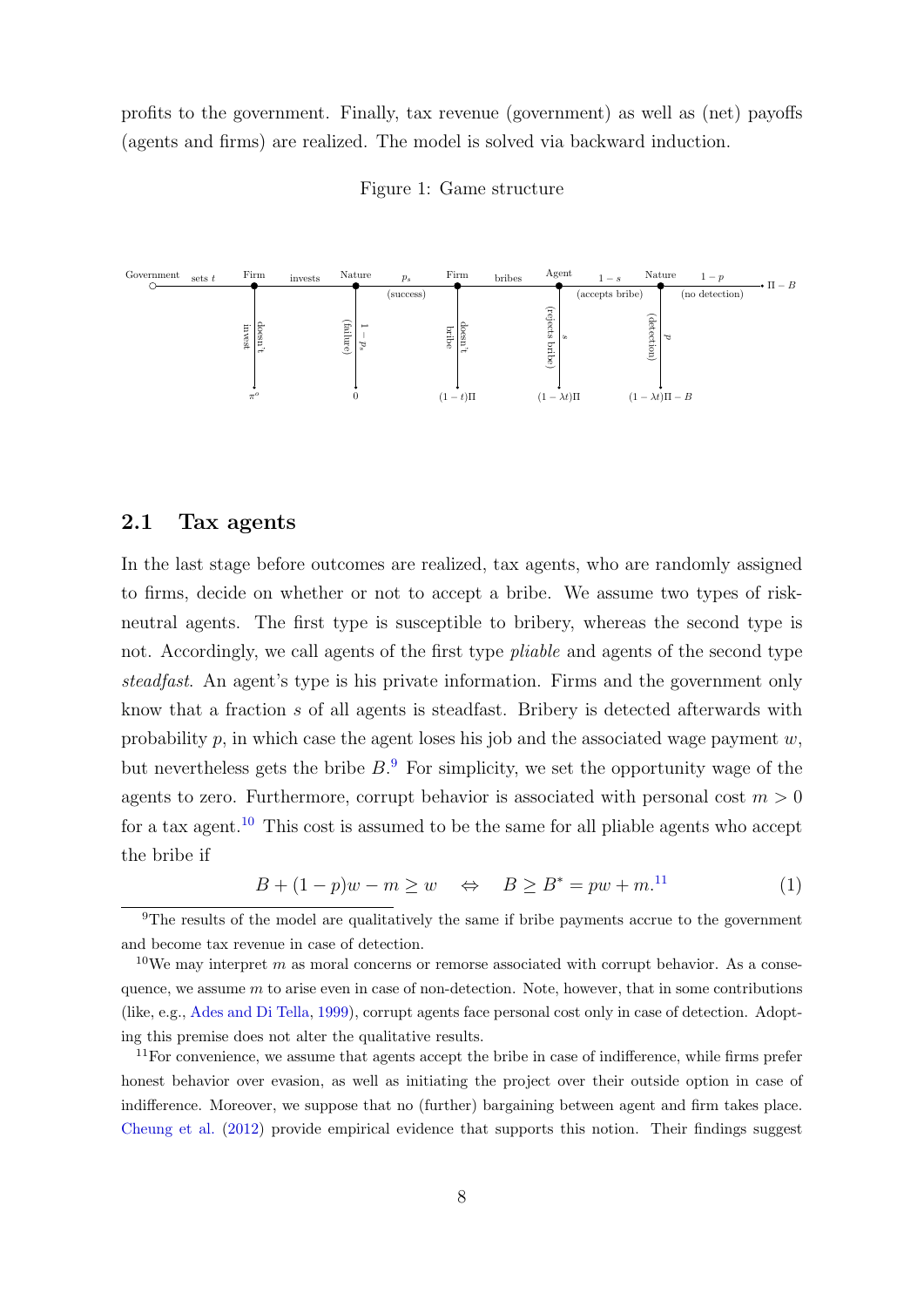Thus, bribe payments are accepted if the net payoff exceeds opportunity cost w.  $B^*$ defines the lowest bribe offer that is accepted by a pliable agent. The existence of steadfast agents may represent the fact that the personal cost  $m$  is infinitely high for a fraction s of all agents. For these agents, inequality  $(1)$  is never satisfied. We assume  $p, w, m$ , and, consequently  $B^*$ , to be common knowledge.

#### 2.2 Firms

The behavior of firms is determined in the second, third, and fourth stage of the game.[12](#page-10-0) In the fourth stage, firms decide whether to attempt bribery. If the responsible tax agent accepts the bribe, he reports a failure and zero profits of the firm to the government, implying that the firm does not have to pay taxes at all. Accordingly, failed firms, as well as firms which reject the investment project and choose the outside option, have no incentive to bribe as they do not pay taxes. Given the distribution of tax agents and the fact that firms know  $B^*$ , a bribe attempt fails and is reported with probability s. Even in case of a successful bribe attempt, tax evasion and the associated bribery are discovered with probability  $p$ . The corresponding penalty on the firm is assumed to be the same in both cases. In particular, we assume that a firm's payment to the tax authorities (i.e., the government) is increased by a factor of  $\lambda$  if attempted or

that lower-level government officials are far less able to expropriate bribery-related rents from firms, as opposed to high-ranked officials. In line with inequality [\(1\)](#page-9-4), [Khan et al.](#page-33-0) [\(2015\)](#page-33-0) show that the scope of tax evasion and the level of bribe payments crucially depend on tax collector pay. However, as demonstrated by [Fjeldstad](#page-32-9) [\(2003\)](#page-32-9), higher public wages may simply improve the bargaining power of corrupt agents and lead to higher bribes instead of lower corruption if control mechanisms and sanctions are weak.

<span id="page-10-0"></span><sup>12</sup>Our model primarily applies to small- and medium-sized firms. Large multinational companies tend to rely on profit shifting in order to reduce their tax burden, and the associated losses in revenue seem to be even larger in developing countries, compared to advanced ones (Cobham and Janskỳ, [2018;](#page-31-9) [Crivelli et al.,](#page-31-10) [2016;](#page-31-10) [Johannesen et al.,](#page-33-10) [2017\)](#page-33-10). By contrast, smaller firms often lack the possibility to legally avoid taxes and may, therefore, engage in tax evasion or migrate into informality [\(Djankov](#page-32-10) [et al.,](#page-32-10) [2010;](#page-32-10) [Slemrod et al.,](#page-34-3) [2017;](#page-34-3) [Waseem,](#page-34-4) [2018\)](#page-34-4). Consistently, [Gokalp et al.](#page-32-0) [\(2017\)](#page-32-0) find a negative relationship between firm size and tax evasion. Using data on Ugandan firms, [Gauthier and Reinikka](#page-32-11) [\(2006\)](#page-32-11) provide evidence that large companies benefit from tax exemptions, while smaller firms tend to evade taxes. In line with these findings, [Campos and Giovannoni](#page-31-11) [\(2007\)](#page-31-11) and [Harstad and Svensson](#page-32-12) [\(2011\)](#page-32-12) argue that lobbying and bribery are substitutes, with bribery being far more common for rather small firms [\(Campos and Giovannoni,](#page-31-11) [2007\)](#page-31-11) and in less developed countries [\(Harstad and Svensson,](#page-32-12) [2011\)](#page-32-12). Supporting this notion, [Ayyagari et al.](#page-30-11) [\(2007\)](#page-30-11) report that small- and medium-sized firms constitute most of the private sector in these countries.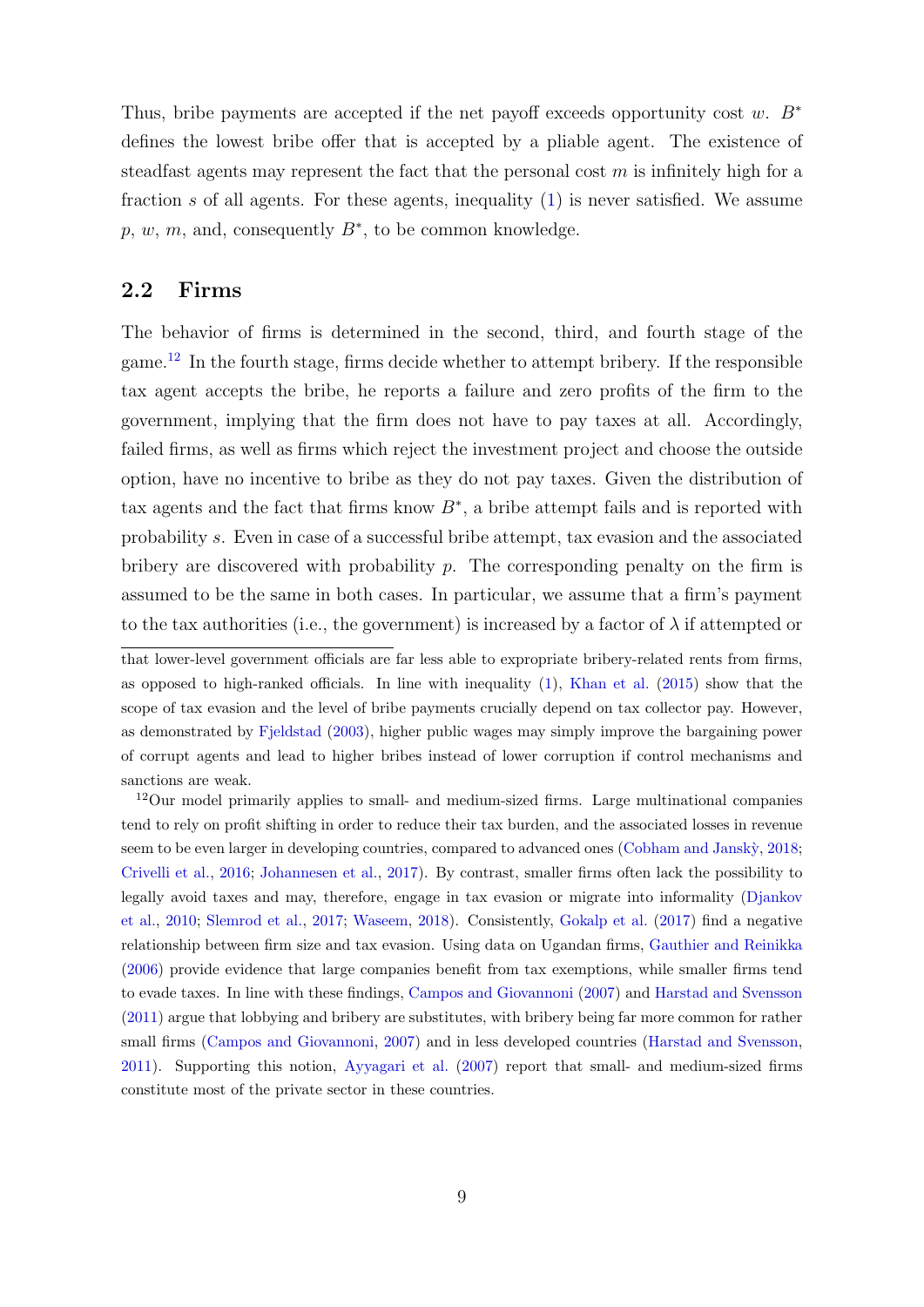accomplished bribery is exposed. We assume p and  $\lambda$  to be exogenous.<sup>[13](#page-11-0)</sup> Accordingly, a bribe attempt is associated with the following expected net profit  $\hat{\pi}^e$  for an evading  $firm:$ <sup>[14](#page-11-1)</sup>

<span id="page-11-8"></span>
$$
\hat{\pi}^e = (1 - q\lambda t)\Pi - (1 - s)B^*,
$$
\n(2)

where  $q \equiv (1 - s)p + s$  denotes the overall probability of detection and, consequently,  $q\lambda$  denotes the expected penalty rate.<sup>[15](#page-11-2)</sup> In case of compliant (or honest) behavior, a firm's net profit is

$$
\pi^h = (1 - t)\Pi.
$$
\n(3)

Consequently, a firm attempts bribery if

<span id="page-11-4"></span>
$$
\hat{\pi}^e > \pi^h \quad \Leftrightarrow \quad t > t^{eh} \ge 0,\tag{4}
$$

where

<span id="page-11-7"></span>
$$
t^{eh} \equiv \frac{(1-s)B^*}{(1-q\lambda)\Pi}
$$
\n(5)

defines the tax rate for which a firm is indifferent between evading and honest behav- $\rm{ior.}^{16}$  $\rm{ior.}^{16}$  $\rm{ior.}^{16}$ 

When deciding about the investment project in the second stage, firms anticipate their subsequent compliance behavior in case of success. The necessary condition for initiating the project is given by

<span id="page-11-5"></span>
$$
p_s \hat{\pi}^e \ge \pi^o \iff t \le t^{oe} = \frac{1}{q\lambda} \left( 1 - \frac{\pi^o + p_s(1-s)B^*}{p_s \Pi} \right) \tag{6}
$$

for evading firms and

<span id="page-11-6"></span>
$$
p_s \pi^h \ge \pi^o \quad \Leftrightarrow \quad t \le t^{oh} = 1 - \frac{\pi^o}{p_s \Pi} \tag{7}
$$

<span id="page-11-0"></span><sup>&</sup>lt;sup>13</sup>Allowing for endogenous p and  $\lambda$  should not alter the qualitative results of the model. Even if the government was able to choose these variables optimally, it is reasonable (and common in the literature) to assume that it would be limited in doing so by monitoring or auditing cost (regarding p) and legal and political obstacles (regarding  $\lambda$ ). Consequently, firms may have an incentive to evade taxes, at least in some countries, even if  $p$  and  $\lambda$  are optimally chosen.

<span id="page-11-1"></span> $14$ We refer to all firms that attempt bribery as *evading*, although actual tax evasion only takes place if the bribe attempt is successful.

<span id="page-11-2"></span><sup>&</sup>lt;sup>15</sup>Note that tax evasion is never worthwhile if the expected penalty rate is at least one:  $q\lambda \geq 1$ . Therefore,  $q\lambda < 1$ , is often assumed in the literature. By contrast, we generally allow for  $q\lambda \geq 1$ . Thus, the expected penalty may be sufficiently high in some (but not all) countries to fully deter tax evasion.

<span id="page-11-3"></span><sup>&</sup>lt;sup>16</sup>Note that the threshold  $t^{eh}$  only constitutes an upper limit to taxation of compliant firms if its value is positive, i.e. for  $q\lambda < 1$ . If  $q\lambda > 1$  (implying  $t^{eh} < 0$ ), tax evasion is never worthwhile for firms.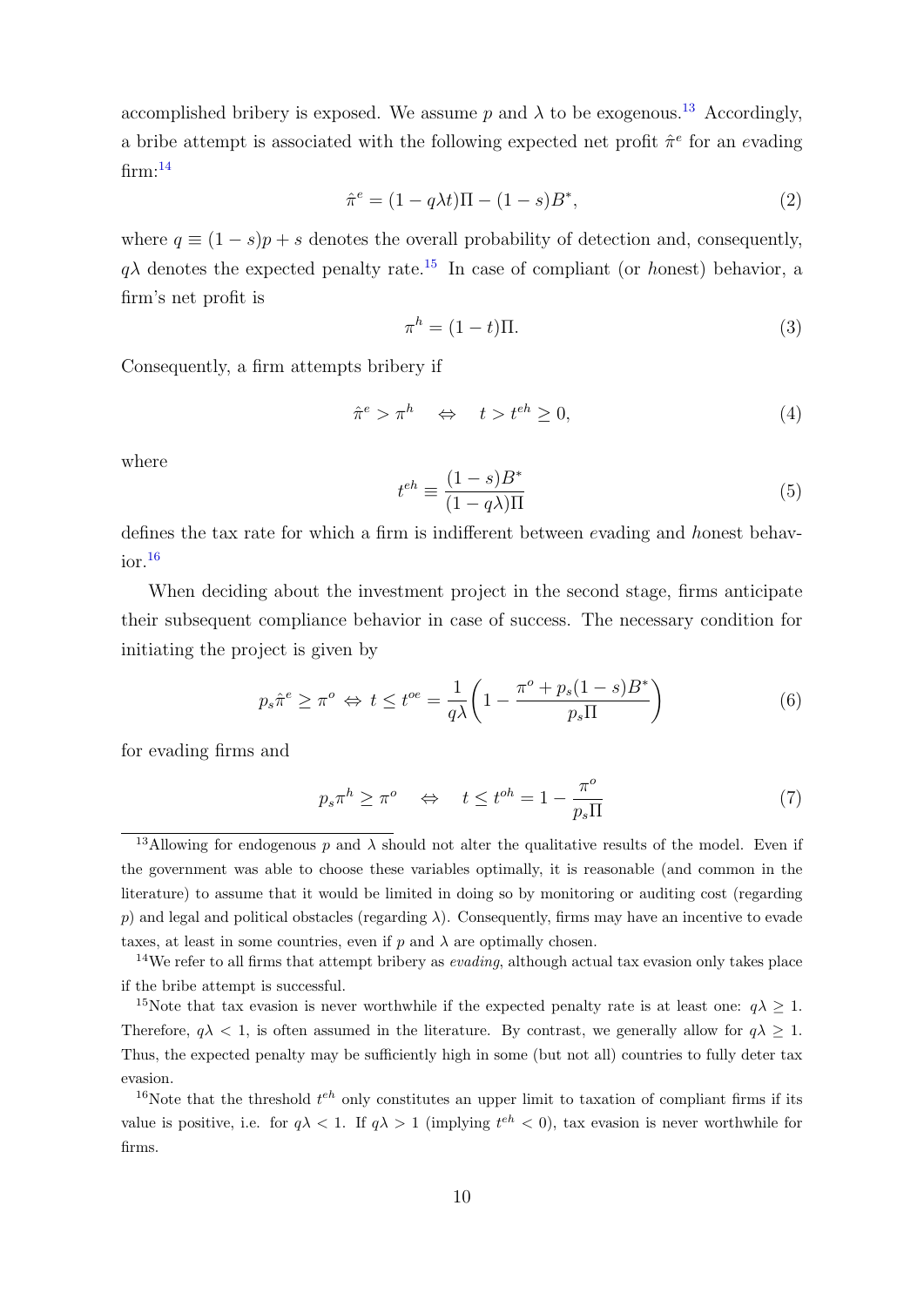for honest firms.  $t^{oe}$  ( $t^{oh}$ ) defines the maximum tax rate for which an evading (honest) firm just prefers the investment project over its outside option. $17$ 

#### 2.3 Government behavior

At the first stage of the game, the government sets the tax rate to maximize expected revenue. It is limited by firms' alternatives, which are evasion and the outside option. The attractiveness of these alternatives and the corresponding threshold values of the tax rate are defined by inequalities  $(4)$ ,  $(6)$ , and  $(7)$ . In order to understand the mechanisms of the model, it proves helpful to depict  $t^{eh}$ ,  $t^{oe}$ , and  $t^{oh}$  as functions of  $1-s$ , the share of pliable agents. Recall that  $t^{eh}$  corresponds to the tax rate for which a firm is indifferent between evading and honest behavior,  $t^{oe}$  is the maximum tax rate for which an evading firm just prefers the investment project over its outside option, and  $t^{oh}$  is the maximum tax rate for which an honest firm just prefers the investment project over its outside option. Let us map firms' optimal behavior for different combinations of  $1-s$  and t in Figure [2.](#page-12-1) We may think of  $1-s$  as a proxy for corruption and, thus, interpret a high value of this variable as a high corruption level in the following.

Figure 2: Threshold tax rates and possible firm behavior.

<span id="page-12-1"></span>

<span id="page-12-0"></span><sup>&</sup>lt;sup>17</sup>If  $t^{oe}$  ( $t^{oh}$ ) is negative,  $t < 0$  (i.e., a subsidy) is necessary to induce evading (honest) firms to start the investment project. However,  $t < 0$  cannot be optimal in our model for a revenue-maximizing government. The latter then simply refrains from taxing the respective firms.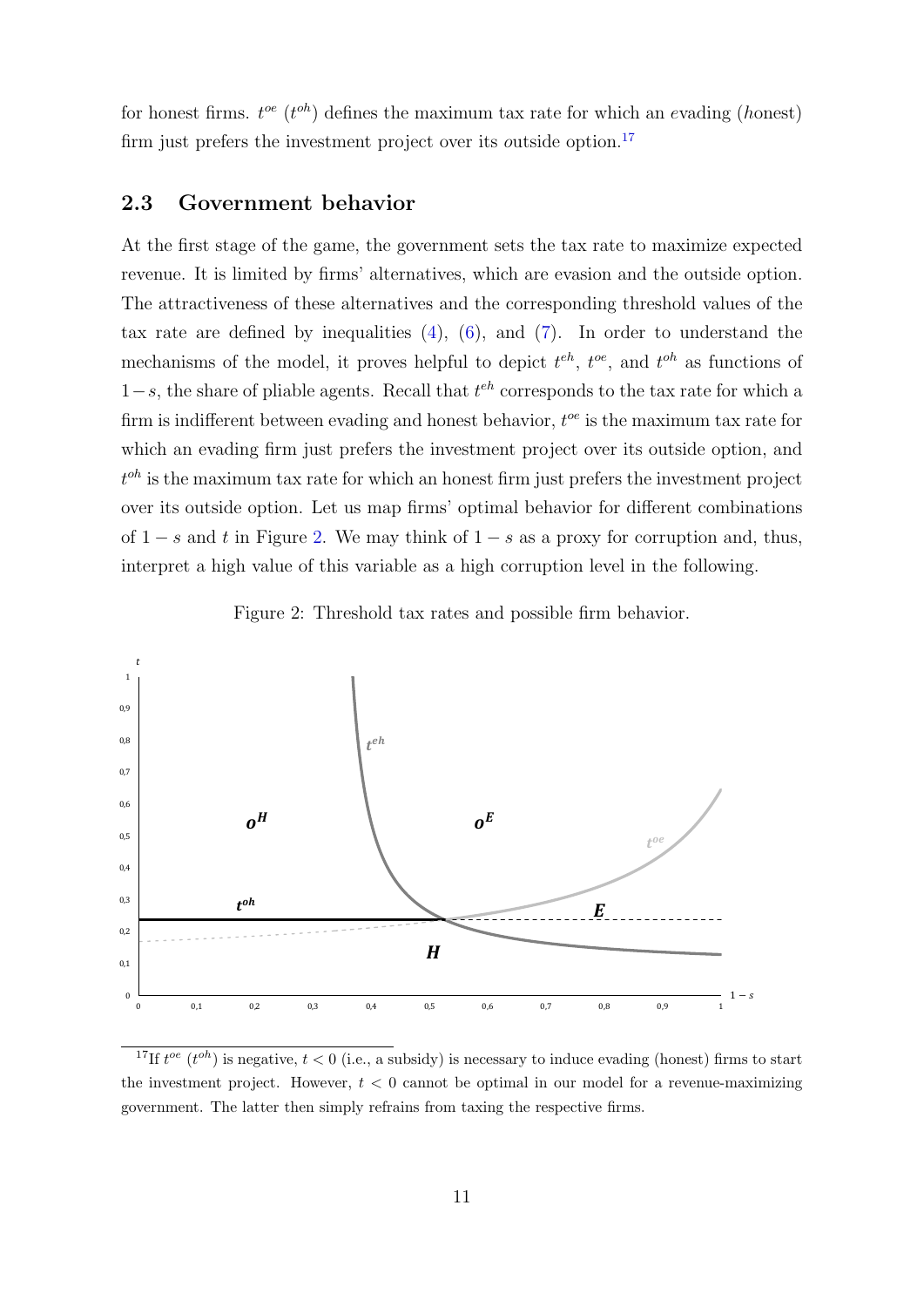From the perspective of the government, we can distinguish between four different areas in Figure [2,](#page-12-1) each representing a certain behavior of firms.

The lower area denoted by H captures all combinations of  $1 - s$  and t for which it is optimal for firms to initiate the project and behave compliant in case of success. Formally,  $t \leq t^{oh}, t^{eh}$  holds in this area.

The right area denoted by E captures all combinations of  $1 - s$  and t for which it is optimal for firms to initiate the project, but attempt bribery in case of success. Formally,  $t^{eh} < t \leq t^{oe}$  and  $t^{eh} < t^{oh}$  hold in this area.

The upper left  $(o^H)$  and upper right area  $(o^E)$  capture combinations of  $1-s$  and t for which it is optimal for firms not to pursue a project and resort to their outside option instead. More precisely, the  $o^H$ -area depicts combinations for which firms would prefer paying taxes over attempting bribery if they successfully undertook the project. Formally,  $t^{oh} < t \leq t^{eh}$  holds in this case. By contrast, the  $o^E$ -area depicts combinations for which firms would prefer tax evasion over compliant behavior if they successfully undertook the project. Formally,  $t > t^{eh}$ ,  $t^{oe}$  holds in that case.

As the considered firms are homogeneous, they all behave in the same way. The government can influence firm behavior through its tax setting. Firms invest and behave compliant in the country if t is set sufficiently low, i.e. for  $t \leq t^{oh}$ ,  $t^{eh}$ . Graphically, the black  $t^{oh}$ - and the dark grey  $t^{eh}$ -curves determine the upper boundary of the H-area in Figure [2.](#page-12-1)

Depending on the value of  $1 - s$  (and on the other determinants of  $t^{eh}$  [\(5\)](#page-11-7) and  $t^{oh}$  [\(7\)](#page-11-6)), either the outside option or the possibility to evade is more attractive to firms. Thus, either the  $t^{oh}$ - or the  $t^{eh}$ -threshold defines the maximum tax rate the country can implement while still inducing firms to initiate the investment project and subsequently behave compliant. In particular, firms prefer evasion over the outside option if  $t^{oh} > t^{eh}$ , which holds if  $1 - s$  is sufficiently high. In Figure [2,](#page-12-1) this applies to all points lying to the right of the intersection of the  $t^{oh}$ - and the  $t^{eh}$ -curve. The reason is obvious: the higher the corruption level  $1 - s$ , the higher the expected profit in case of evasion  $\hat{\pi}^e$  [\(2\)](#page-11-8). That is, a high value of  $1-s$  makes investment with subsequent tax evasion in the country more attractive to firms. Accordingly,  $t^{eh}$  is decreasing in  $1-s$ , while  $t^{oh}$  is independent of this parameter. As a consequence, the E-area in Figure [2](#page-12-1) emerges once  $t^{oh} > t^{eh}$  holds and (then) becomes larger for higher values of  $1 - s$ .

A key result of our analysis is the following. If  $t^{oh} > t^{eh}$  holds, it may be optimal for a country (the government) to *tolerate evasion* if the expected revenue from fines on detected bribery is sufficiently high. Accordingly, we may distinguish between three different tax policies, or country types. The first type, type 1, refers to all cases where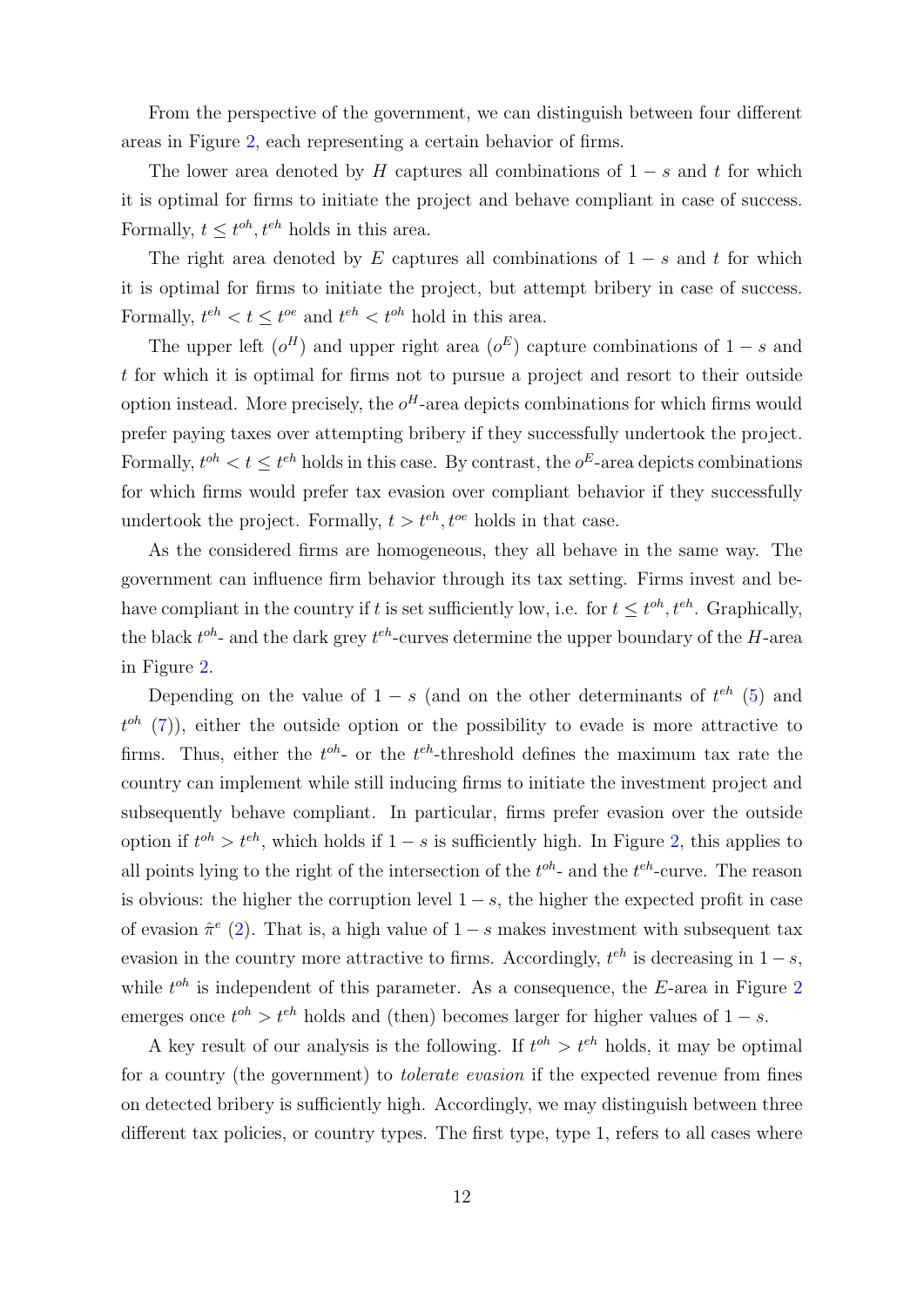$t^{oh} \leq t^{eh}$ . Then, tax evasion is no relevant alternative for firms and, hence, can be ignored by the country's government when setting the tax rate. Instead, the maximum attainable tax rate depends on firms' outside option and equals  $t^{oh}$ .<sup>[18](#page-14-0)</sup> By contrast, firms' possibility to evade affects the tax setting of the second and third country type, for which  $t^{oh} > t^{eh}$  holds. In such countries, firms will engage in evasion if the tax rate is too high. A country's government may implement a maximum tax rate equal to  $t^{eh}$ , making evasion unprofitable and, thus, inducing firms to behave compliant (cf. equation  $(4)$ ). We refer to such a country that *combats* evasion as type 2. Alternatively, a country's government can tolerate tax evasion and settle for revenue from fines on detected bribery. When doing so, it is able to set a tax rate higher than  $t^{eh}$ . However, it has to make sure that firms' expected profit from attempted bribery in the country is at least as high as their outside option (cf. equation [\(6\)](#page-11-5)). Therefore, the tax rate in a type 3 country must not exceed the threshold value  $t^{oe}$ . To summarize, the three country types are

- 1. **Ignoring tax evasion**<sup>[19](#page-14-1)</sup> (since it is not a serious problem): Outside option of compliant firms as limiting factor  $(t^{oh} \n\leq t^{eh})$ . The (limit) tax rate is  $t^{oh}$  [\(7\)](#page-11-6) and increasing (decreasing) in  $\Pi$ ,  $p_s$  ( $\pi$ <sup>o</sup>), and independent of w, m, s, p,  $\lambda$ .
- 2. Combating tax evasion: Tax evasion as limiting factor. (Limit) tax rate is  $t^{eh}$ [\(5\)](#page-11-7) and increasing (decreasing) in  $w, m, s, p, \lambda$  (II), and independent of  $p_s, \pi^o$ .
- 3. Tolerating tax evasion: Outside option of evading (!) firms as limiting factor. Government tolerates evasion, (expected) revenue stems from fines on detected evaders. (Limit) tax rate is  $t^{oe}$  [\(6\)](#page-11-5), and increasing (decreasing) in  $\Pi$ ,  $p_s$  $(\pi^o, w, m, s, p, \lambda).$

It is worthwhile for a country to combat evasion if

<span id="page-14-2"></span>
$$
E[R]^{eh} \ge E[R]^{oe},\tag{8}
$$

where  $E[R]^{eh}$  ( $E[R]^{oe}$ ) denotes the expected tax revenue of a type 2 (3) country. As mentioned above, tax revenue stems from fines on detected bribery in type 3 countries. Thus, tax revenue depends directly on the expected penalty  $q\lambda$ . In particular, the

<span id="page-14-0"></span><sup>18</sup>Suppose that firms are internationally mobile. Then, their outside option is determined by other countries' tax rates and we may state that type 1 countries engage in "ordinary" tax competition. See [Letsche](#page-33-11) [\(2019\)](#page-33-11), for more details.

<span id="page-14-1"></span> $19$ Note that such countries may of course take measures to combat corruption. If this is successful, it would reflect in s, for example.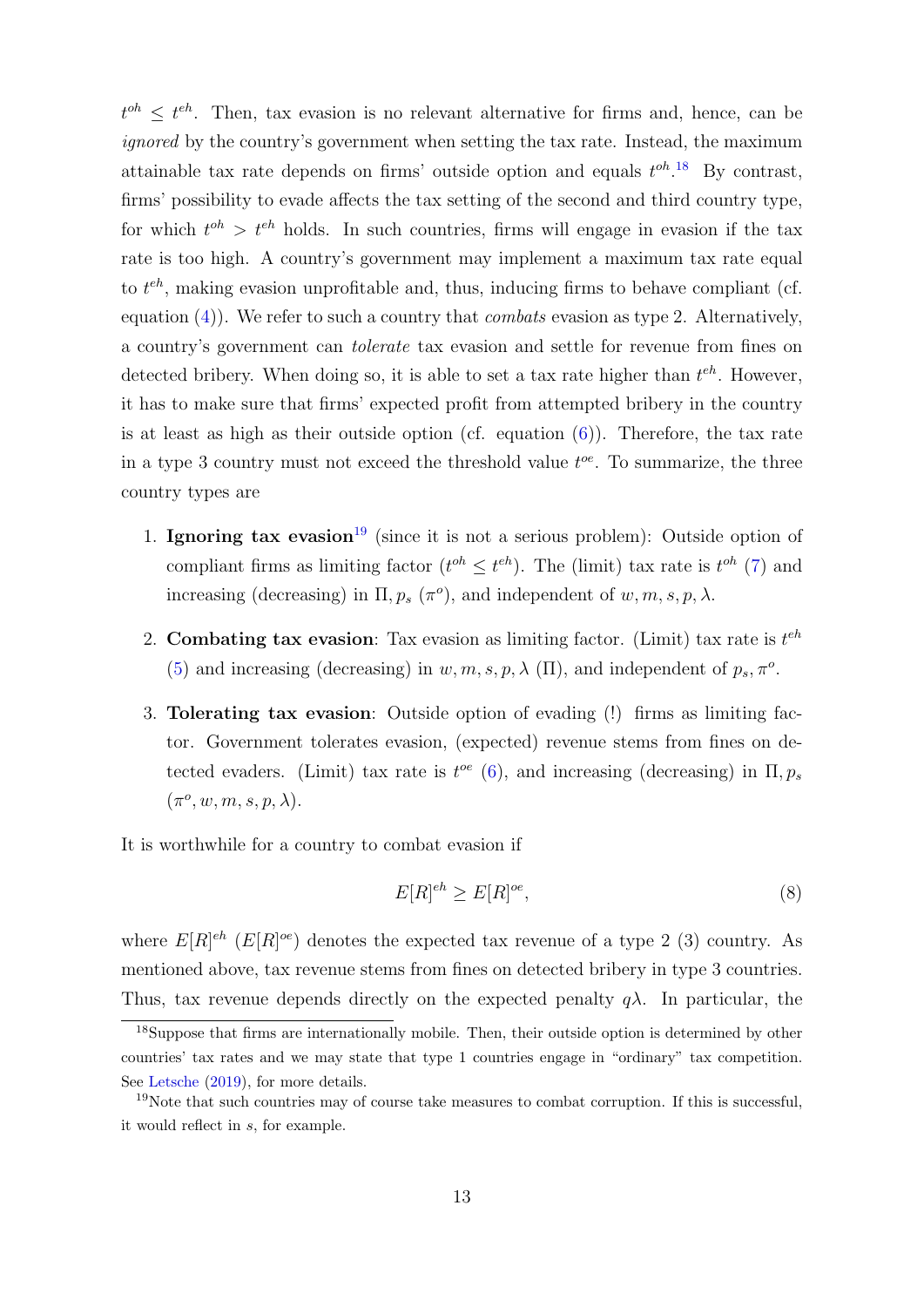expected tax revenue is

<span id="page-15-2"></span>
$$
E[R] = \begin{cases} E[R]^{oh} = \max\{t^{oh}E[\Pi], 0\} = \max\{p_s \Pi - \pi^o, 0\} & \text{for type 1} \\ E[R]^{eh} = t^{eh} E[\Pi] = \frac{p_s(1-s)B^*}{1-q\lambda} & \text{for type 2} \\ E[R]^{oe} = q\lambda t^{oe} E[\Pi] = p_s(\Pi - (1-s)B^*) - \pi^o & \text{for type 3.20} \end{cases}
$$
(9)

Figure [3](#page-15-1) plots  $E[R]$  against  $1-s$  and illustrates, together with Figure [2,](#page-12-1) how corruption influences tax rate, expected revenue, and type of a country.

<span id="page-15-1"></span>

Figure 3: Country types and corresponding expected tax revenue.

The expected tax revenue is, c.p., lower and decreasing in  $1 - s$  for country types 2 and 3. This can be seen from equation [\(9\)](#page-15-2) and Figure [3.](#page-15-1) In such countries, evasion constitutes an obstacle to tax policy and limits governments' ability to raise revenue. This problem is more severe, the more widespread corruption is.

Note, however, that the optimal tax policies of type 2 and type 3 countries differ fundamentally. As argued above, type 2 countries combat evasion by setting their tax rate low enough to induce compliant behavior by firms. By contrast, type 3 countries tolerate evasion to some extent, which allows them to charge a relatively high tax rate. Consequently, as tax evasion is more attractive to firms if the corruption level is high  $(\partial \hat{\pi}^e/\partial(1-s) > 0)$ , the tax rate  $t^{eh}$  ( $t^{oe}$ ) is decreasing (increasing) in  $1-s$  in type 2 (3) countries (cf. Table [1\)](#page-16-0).

<span id="page-15-0"></span><sup>&</sup>lt;sup>20</sup>Given the definition of the three country types,  $q\lambda t^{oe}E[\Pi] > 0$  always holds for country type 3.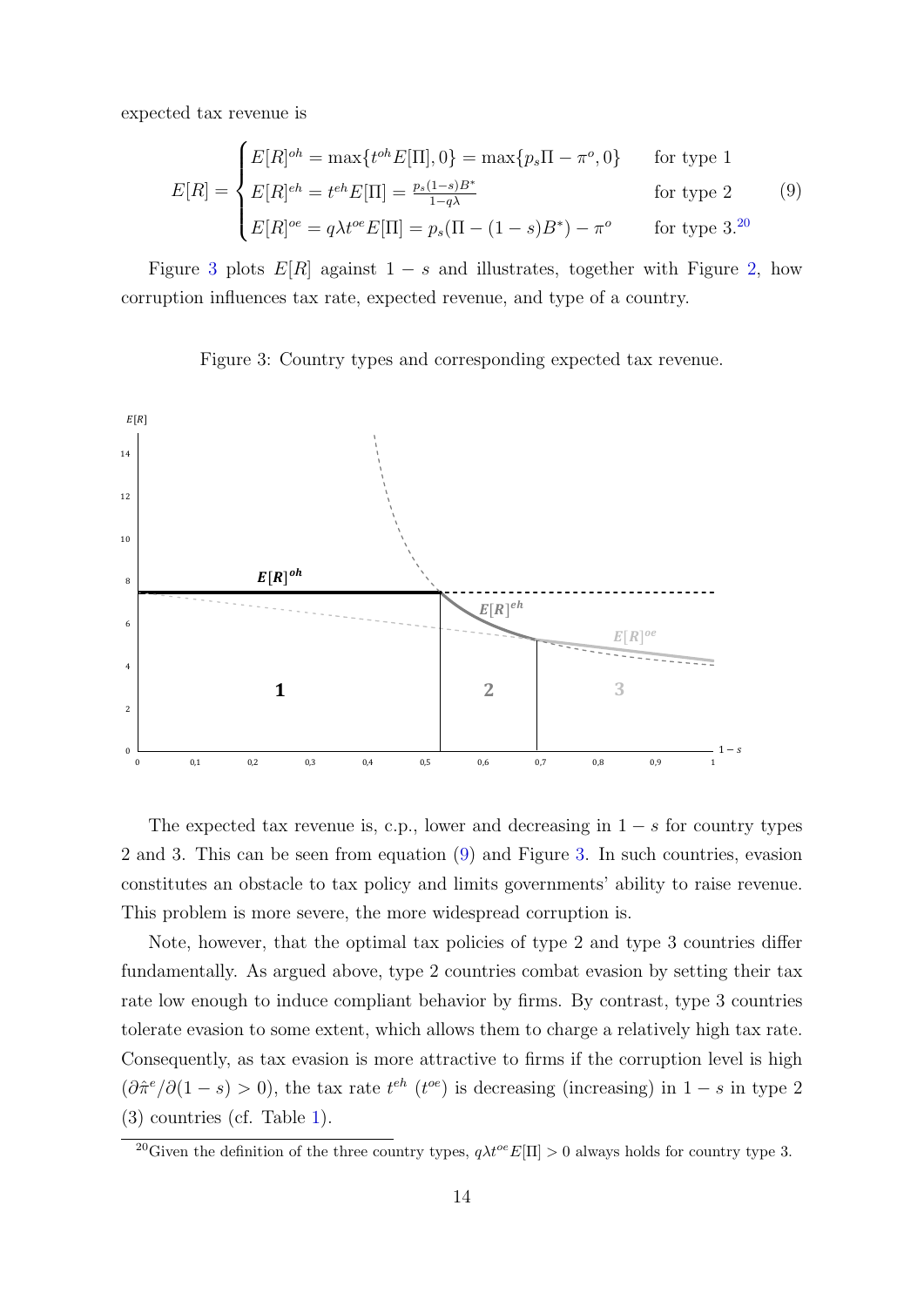### 2.4 Tax-setting behavior of different countries in light of the theory

<span id="page-16-0"></span>Table [1](#page-16-0) summarizes the effects of different tax determinants for each country type. The impact of the respective variable on the tax rate depends on the specific tax-setting regime and, thus, may differ across countries.

|                  | $t^{oh}$ | 1. ignore 2. combat 3. tolerate<br>$t^{eh}$ | $t^{oe}$ |
|------------------|----------|---------------------------------------------|----------|
| $\Pi$            | $^+$     |                                             |          |
| $\pi^o$          |          | $\circ$                                     |          |
| $\boldsymbol{s}$ | $\circ$  | $^+$                                        |          |
| $\boldsymbol{p}$ | $\circ$  | $^+$                                        |          |
|                  | $\circ$  |                                             |          |

Table 1: Tax rate determinants

Given our model setup, investment in a country is more attractive to firms if the associated gross profit  $\Pi$  is relatively large, compared to the outside option  $\pi^o$ . Thus,  $t^{oh}$  [\(7\)](#page-11-6) and  $t^{oe}$  [\(6\)](#page-11-5), the maximum tax rates that can be charged in regimes 1 and 3 (under which the government is limited by firms' outside option), respectively, are increasing (decreasing) in  $\Pi$  ( $\pi$ <sup>o</sup>). By contrast, firms' incentives to evade limits the tax rate  $t^{eh}$ [\(5\)](#page-11-7) in the 'combating-tax-evasion' regime. Accordingly, we find a positive relationship between country-specific rents  $\Pi$  and the tax rate for regimes 1 and 3, whereas a higher rent implies larger tax savings in case of evasion and a lower threshold  $t^{eh}$  for the second regime. By contrast, we expect the impact of  $\pi^o$  on the tax rate to be negative (for country types 1 and 3) or zero (for country type 2).

It is worth noting that countries operating under the 'tolerating-tax-evasion' regime tend to be characterized by rather large location-specific rents. This follows from [\(5\)](#page-11-7) and [\(8\)](#page-14-2). Making use of [\(8\)](#page-14-2), we can determine the maximum gross profit level for which a country prefers the 'combating-tax-evasion' regime over the 'tolerating-tax-evasion' regime,  $\overline{\Pi}$ , as

<span id="page-16-1"></span>
$$
E[R]^{eh} \le E[R]^{oe} \iff \Pi \le \overline{\Pi} \equiv \frac{\pi^o}{p_s} + \left(1 + \frac{1}{1 - q\lambda}\right)(1 - s)B^*.
$$
 (10)

Thus, for a country to operate under the 'tolerating-tax-evasion' regime, its locationspecific rents  $\Pi$  must exceed the threshold level  $\overline{\Pi}$ .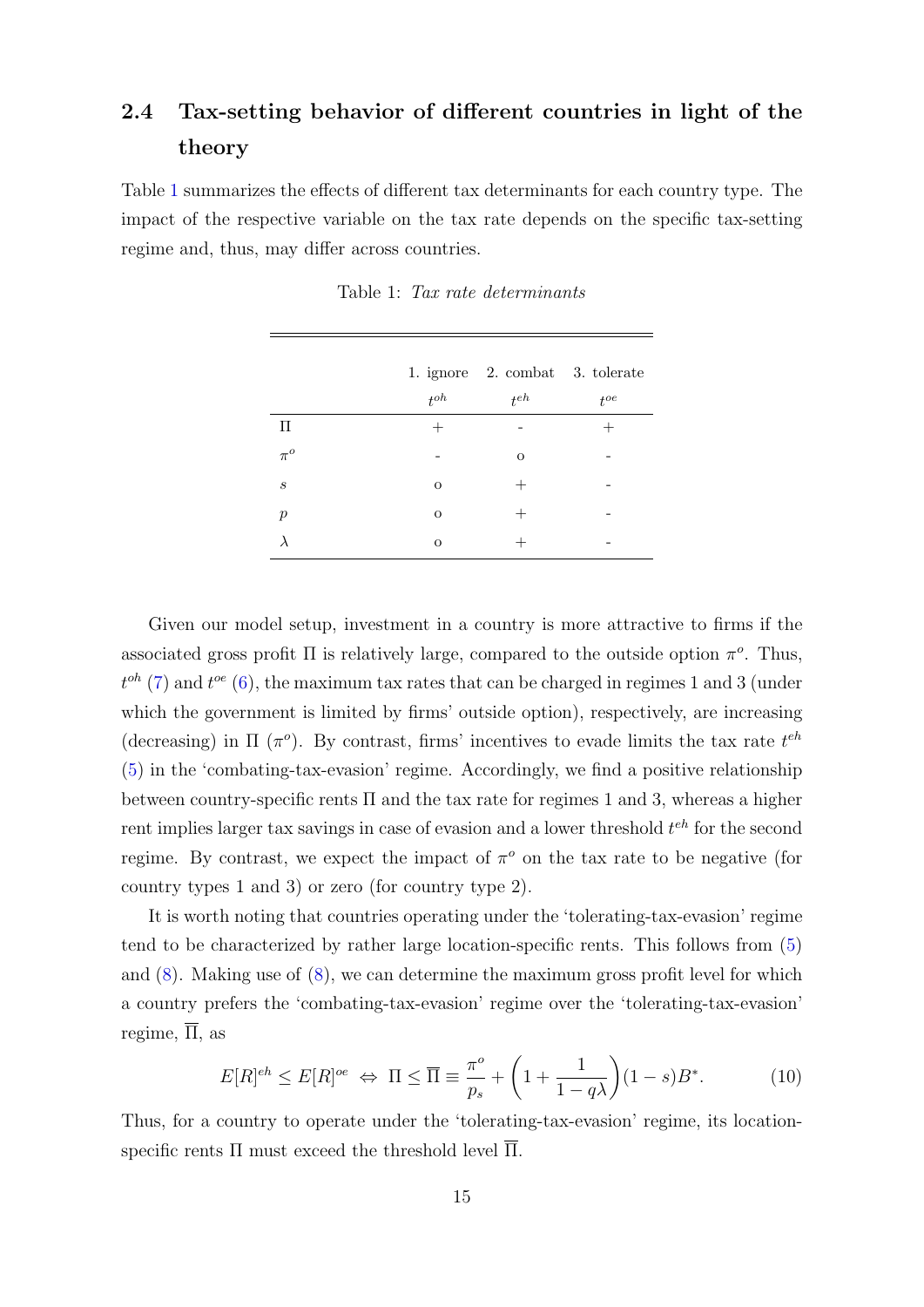The remaining parameters in Table [1,](#page-16-0) s, p, and  $\lambda$ , affect the expected net profit  $\hat{\pi}^{\epsilon}$ [\(2\)](#page-11-8) in case of tax evasion and, thus, firms' incentives to attempt bribery. High values of s and  $p$  mean that a bribe attempt is very likely to be rejected by a steadfast agent (with probability s) or discovered by the government (with probability  $p$ ), and a high value of  $\lambda$  implies a harsh penalty in both cases. Accordingly,  $\hat{\pi}^e$  [\(2\)](#page-11-8) is decreasing in s, p, and λ. The associated effect on the tax rate is different for each tax-setting regime. Tax evasion and, consequently, (small) changes in  $\hat{\pi}^e$  can be ignored by countries operating under the first regime. By contrast, countries in the second regime combat tax evasion. This means that they have to adjust their tax rate whenever firms' incentives to evade changes. If  $\hat{\pi}^e$  is reduced (due to an increase of s, p, or  $\lambda$ ), the threshold tax rate  $t^{eh}$  [\(5\)](#page-11-7), for which firms still behave compliant, becomes higher and the government can charge a higher tax. In sharp contrast to the first and, in particular, the second regime, the third one is characterized by a tax policy that tolerates evasion. Countries operating in this regime are limited in their tax setting by evading firms' outside option  $\pi^0$ . Thus, an increase of s, p, or  $\lambda$ , implying that tax evasion becomes less worthwhile as  $\hat{\pi}^e$  is reduced, forces such countries to reduce their tax rate  $t^{oe}$  [\(6\)](#page-11-5) in order to prevent evading firms from choosing the outside option.

In sum, our theory indicates that the influence of s, p, and  $\lambda$  on the tax rate differs fundamentally across the three tax-setting regimes. This strongly suggests that country characteristics and, eventually, the tax-setting regime a country operates in should be taken into consideration when conducting tax-policy analysis.

## <span id="page-17-0"></span>3 The role of tax enforcement in revenue collection and country development

We have just argued that countries operating under the 'tolerating-tax-evasion' regime are forced to reduce their tax rate if s, p, or  $\lambda$  increase – in order to induce firms to invest (and evade taxes later on). The tax rate is given by  $t^{oe}$  [\(6\)](#page-11-5) in this case. Nevertheless, as can be seen from Figure [3](#page-15-1) and equation [\(9\)](#page-15-2), the expected revenue  $E[R]^{oe}$  of these countries depends negatively on the corruption level  $1 - s$  (i.e.,  $E[R]^{oe}$  is increasing in s). Hence, if the goal of a government is to maximize  $E[R]^{oe}$ , it has an incentive to reduce the corruption level 1−s. However, doing so seems to be a challenging long-term task (at least if we think of s as being determined by moral values towards corruption within society). Instead, it seems more natural and promising for governments whose goal it is to increase revenue to make tax collection more efficient by increasing the detection probability p.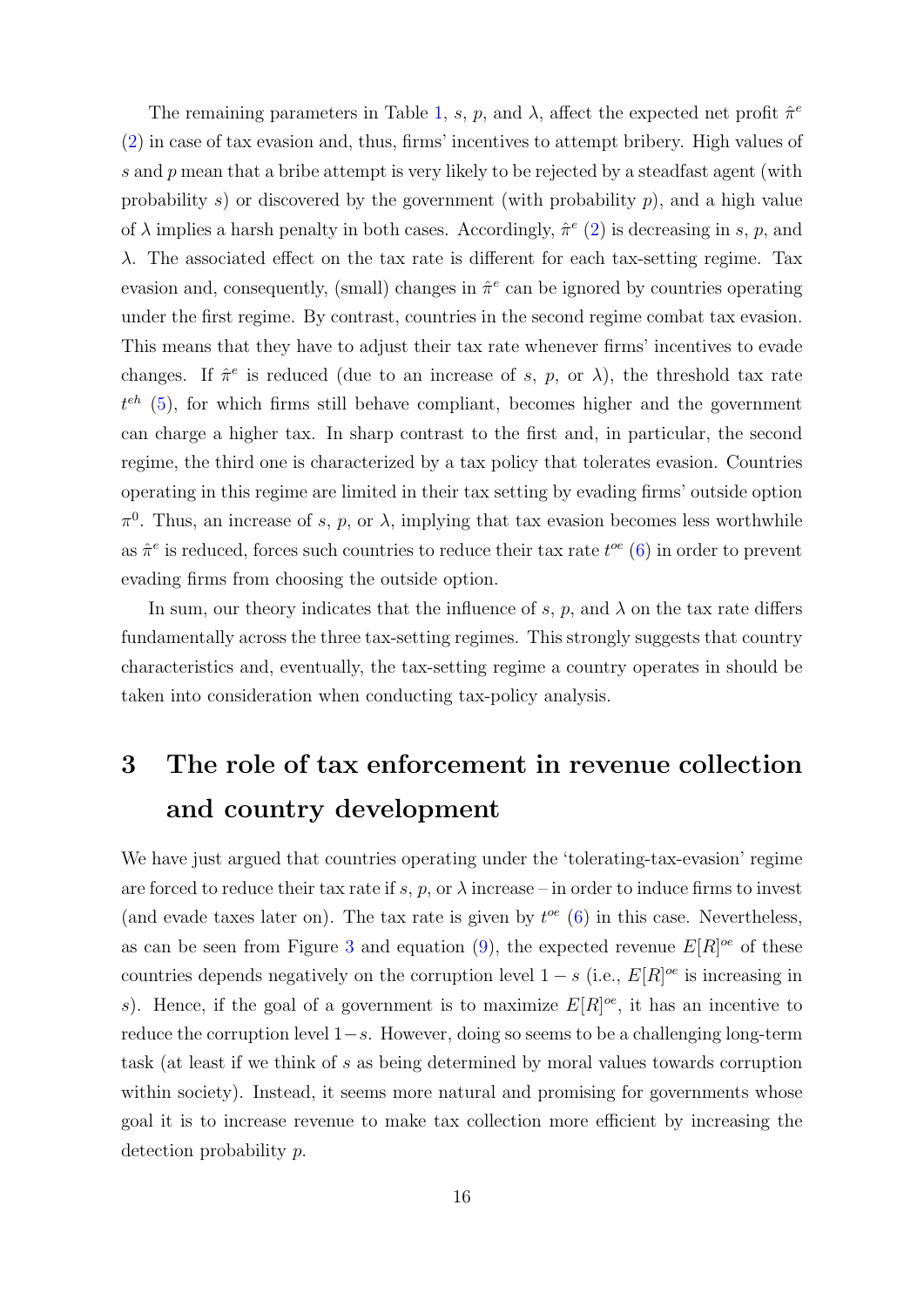Following [\(9\)](#page-15-2) and the definition of  $B^*$  in [\(1\)](#page-9-4), it becomes apparent that the effect of p on a country's expected revenue  $E[R]$  is different for each country type. Most notably, expected revenue of a country operating in the third regime,  $E[R]^{oe}$ , is decreasing in p. This means that such a country has no incentive to increase  $p$  by, for example, taking measures to improve tax enforcement or increase transparency, unless these improvements allow the country to switch the tax-setting regime it operates in.<sup>[21](#page-18-0)</sup> By changing its tax-setting regime from 3 to 1 or 2, a country may be able to reach a higher expected revenue level  $E[R]$  [\(9\)](#page-15-2).

To see how an increase of p may allow a country of type 2 or 3 (for which  $t^{oh} > t^{eh}$ ) to switch regime, recall that a firm's expected net profit in case of evasion,  $\hat{\pi}^e$ , is reduced as p rises. Tax evasion then becomes less attractive and it may no longer be the limiting factor of a country's tax setting. Formally,  $t^{eh}$  [\(5\)](#page-11-7) rises if p is increased and it may be that  $t^{oh} > t^{eh}$  no longer holds. If this is the case, the country switches from regime 2 or 3 to 1.

Furthermore, for a country of type 2 or 3, tax enforcement becomes stricter if  $p$ is increased, allowing the country to charge a higher tax and generate more revenue under the 'combating-tax-evasion' regime ( $t^{eh}$  [\(5\)](#page-11-7) and  $E[R]^{eh}$  [\(9\)](#page-15-2) both increase). As a consequence, the condition for a country to operate in the second (instead of the third) regime,  $E[R]^{eh} \ge E[R]^{oe}$  [\(8\)](#page-14-2), may then be satisfied and a type 3 country may switch to the second regime and start to combat tax evasion. This is also shown by the fact that the maximum gross profit level for which a country combats evasion,  $\Pi$  [\(10\)](#page-16-1), becomes larger as p increases  $(\partial \overline{\Pi}/\partial p > 0)$ .

Figure [4](#page-19-0) illustrates the effect of an increase in p on  $E[R]$ . The figure can be interpreted as follows. For low values of  $p$ , tax enforcement is too weak to make combating evasion worthwhile: the country is in the 'tolerating-tax-evasion' regime. As argued above,  $E[R]$  [\(9\)](#page-15-2) is decreasing in p for this part of the function, i.e. for countries in the third regime. Better tax enforcement (a higher level of  $p$ ) does not translate into higher expected revenue for these countries because they are forced to reduce their tax rate as the threshold  $t^{oe}$  [\(6\)](#page-11-5) declines (cf. Table [1\)](#page-16-0). Instead, a higher detection probability p reduces the expected tax revenue  $E[R]^{oe}$ .<sup>[22](#page-18-1)</sup>

<span id="page-18-1"></span><span id="page-18-0"></span> $21$ [Mardan](#page-33-12) [\(2018\)](#page-33-12) obtains a similar result in the context of corporate profit shifting.

<sup>&</sup>lt;sup>22</sup>An increase in p reduces  $t^{oe}$  [\(6\)](#page-11-5) in two ways: by increasing the expected penalty  $q\lambda$  and the bribe payment B<sup>∗</sup>. Given that the expected revenue of type 3 countries  $E[R]^{oe} = q\lambda t^{oe} E[\Pi]$  is proportional to both  $q\lambda$  and  $t^{oe}$ , the direct increase of  $E[R]^{oe}$  and the indirect reduction via  $t^{oe}$  that are induced by a raise of  $q\lambda$  offset each other, implying that  $E[R]^{oe}$  declines as p increases (due to the additional reduction of  $t^{oe}$  via a higher  $B^*$ ).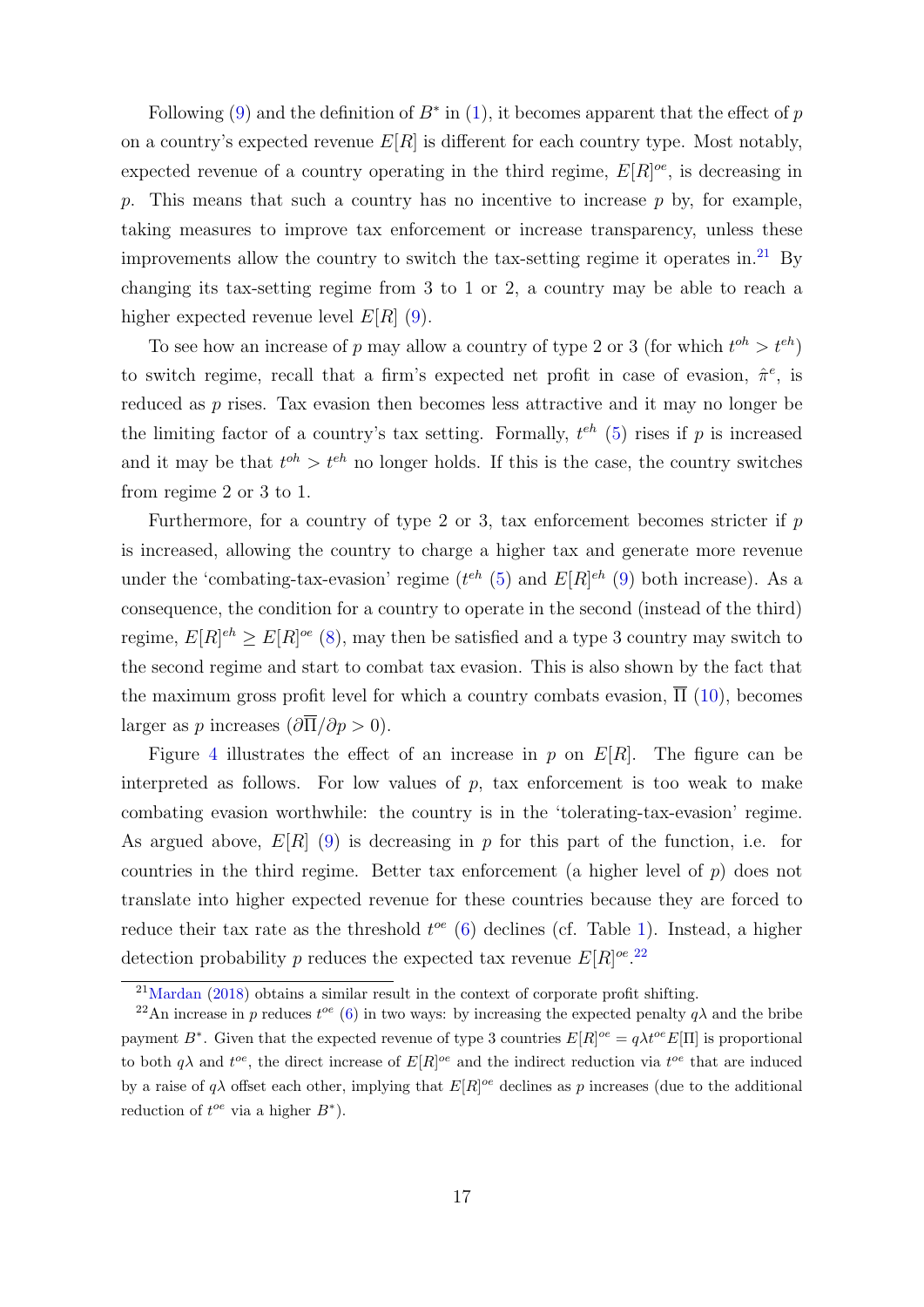<span id="page-19-0"></span>

Figure 4: Probability of detection and expected revenue

While  $E[R]^{oe}$  is decreasing in p,  $t^{eh}$  [\(5\)](#page-11-7) and  $E[R]^{eh}$  [\(9\)](#page-15-2) are increasing in this variable. That is, combating evasion becomes more rewarding as tax enforcement becomes stricter. Once p is sufficiently high for  $E[R]^{eh} \geq E[R]^{oe}$  [\(8\)](#page-14-2) to hold, the country switches from tolerating to combating evasion, i.e. from regime 3 to 2. This is illustrated by the first kink of the  $E[R]$ -function in Figure [4.](#page-19-0)

Unlike countries operating under the 'tolerating-tax-evasion' regime, countries in the 'combating-tax-evasion' regime have a clear incentive to take measures in order to improve tax enforcement, as  $t^{eh}$  and  $E[R]^{eh}$  are increasing in p. Accordingly, the second, dark grey part of the  $E[R]$ -function, which captures all values of p for which the country operates in regime 2, is upward-sloping in Figure [4.](#page-19-0)

The second kink point of the  $E[R]$ -function in Figure [4](#page-19-0) describes the level of p for which

<span id="page-19-2"></span>
$$
E[R]^{eh} = E[R]^{oh} \Leftrightarrow t^{eh}E[\Pi] = t^{oh}E[\Pi] \Leftrightarrow t^{eh} = t^{oh}
$$
\n(11)

holds. From this point, evasion is no longer the limiting factor of taxation and the country switches from regime 2 to 1, i.e. from combating to ignoring tax evasion.<sup>[23](#page-19-1)</sup>

<span id="page-19-1"></span><sup>&</sup>lt;sup>23</sup>As p rises,  $t^{eh}$  and  $E[R]^{eh}$  rise as well, while  $t^{oh}$  and  $E[R]^{oh}$  remain constant (cf. Table [1](#page-16-0) and equation [\(9\)](#page-15-2)). Thus, eventually,  $E[R]^{eh} = E[R]^{oh}$  [\(11\)](#page-19-2) is satisfied.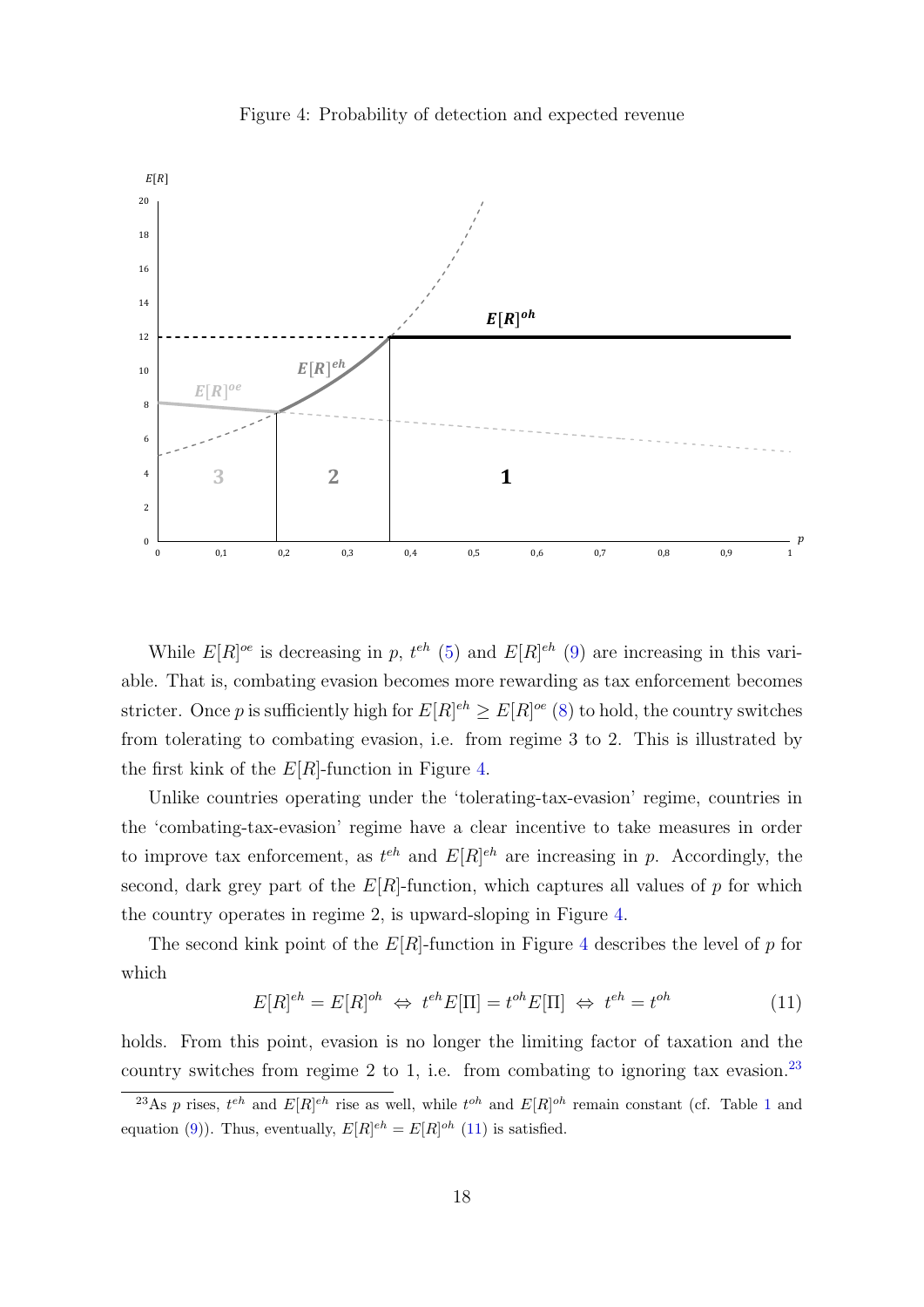Under the 'ignoring-tax-evasion' regime, the country's tax rate  $t^{oh}$  [\(7\)](#page-11-6) and expected revenue  $E[R]^{oh}$  [\(9\)](#page-15-2) are independent of the detection probability p. Therefore, the third, black part of the  $E[R]$ -function is parallel to the x-axis in Figure [4.](#page-19-0) The figure also shows that expected revenue  $E[R]$  is always higher under regime 1, compared to regime 2 and 3. The same holds true, to a large extent, for regime 2 (compared to regime 3).

This highlights the importance of strict tax enforcement for raising sufficient revenue, as it shows that establishing a system of efficient tax collection is an essential part of a country's economic development. However, the above findings also suggest a lack of incentive for countries operating under the 'tolerating-tax-evasion' regime to increase tax enforcement. The reason is that, for these countries, improvements on tax enforcement (implying an increase in  $p$ ) do not translate into higher expected tax revenue  $E[R]$  [\(9\)](#page-15-2), unless they are associated with a change of the tax-setting regime (from regime 3 to 2). To achieve this, however, it may take several costly steps, or a big push, towards better tax enforcement until a country eventually benefits from such an improvement (that is, until [\(8\)](#page-14-2) holds). Thus, countries operating under the third regime may be unwilling to adjust their current system of tax collection and, therefore, are in danger of never being able to effectively combat tax evasion, raise sufficient revenue, and limit bureaucratic corruption. Such an outcome seems to be particularly likely for resource-abundant developing countries. The latter are often characterized by weak institutions, widespread corruption, and high location-specific rents, making them very likely to be, and get stuck, in the 'tolerating-tax-evasion' regime.

Taken together, our results suggest that, above all, it is through a *big push* in terms of tax enforcement that these countries will have the best prospects of escaping the curse of the 'tolerating-tax-evasion' regime. In this sense, our analysis provides an optimal tax perspective on the resource curse of developing countries.

### <span id="page-20-0"></span>4 Empirical assessment

In light of the insights presented in Section [3,](#page-17-0) we now proceed to an empirical assessment of some core predictions of our theoretical model and particulary the big push hypothesis stated above. In this regard, it is important to note that our empirical results should be interpreted as suggestive evidence only. While we do not claim to capture causal relations, we do find robust evidence for an empirical pattern which reinforces the theoretical predictions and their policy implications: if countries want to increase tax revenue, they should aim for improved institutional quality and more efficient tax collection in general, and stricter enforcement of tax law in particular.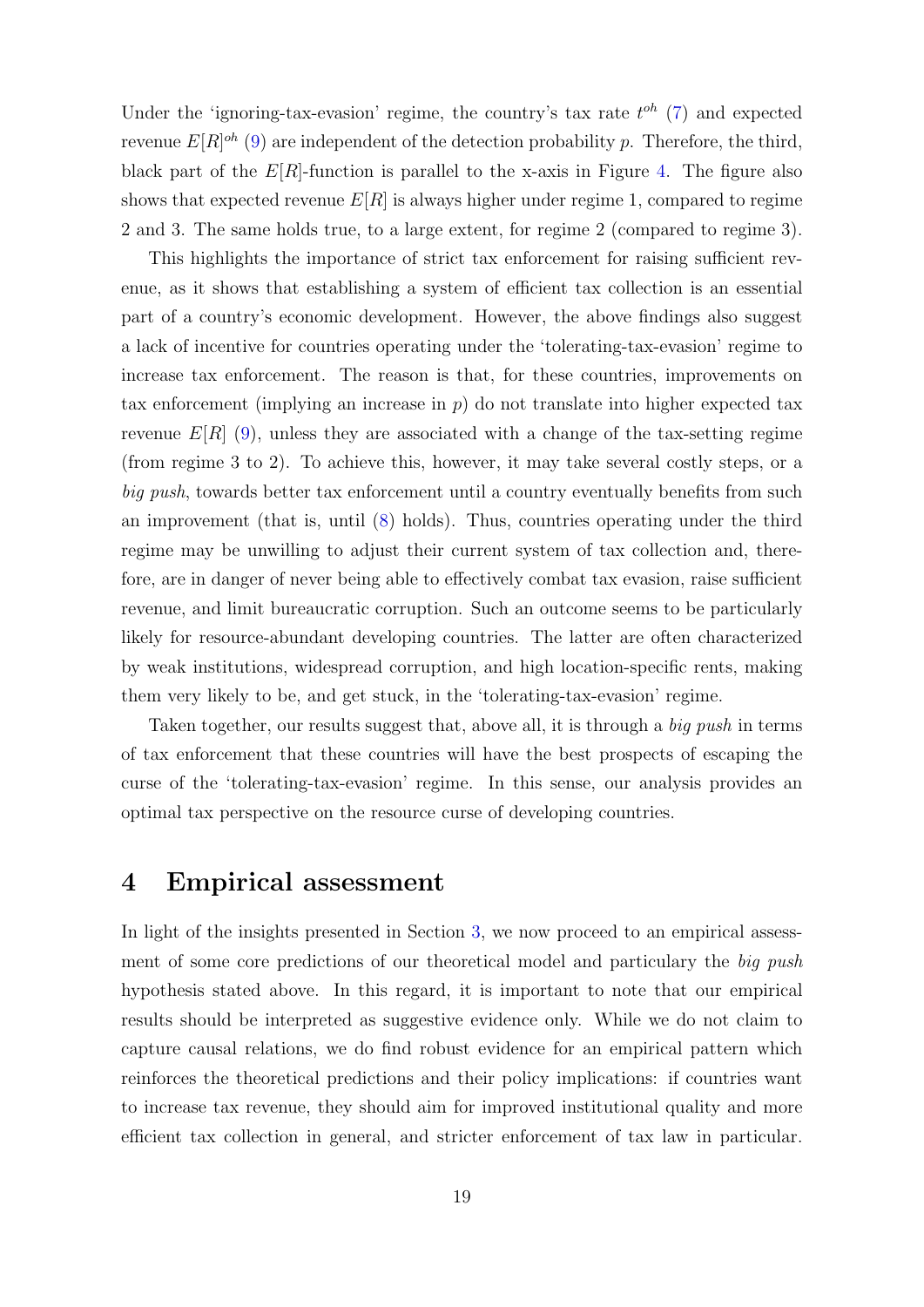As for the latter, and consistent with our theoretical results, we find that a potentially positive relationship between tax revenue and more rigorous tax enforcement is non-monotonic. Our results indicate that only those countries which put in great (and persistent) efforts in improving tax collection benefit in terms of substantially increased tax revenue.

#### 4.1 Data and empirical specification

We base our empirical analysis on a comprehensive dataset containing information on 128 countries and the time period 2005 to 2014. We combine data from various sources. Corporate income tax revenue in % of GDP (TAX REVENUE<sub>c,t</sub>) is taken from the IMF's World Revenue Longitudinal Data (WoRLD); statutory tax rates  $(TAX_{c,t})$  are taken from Steinmüller et al. [\(2019\)](#page-34-0). Moreover, we use the number of DTTs  $(NDTT_{c,t})$ concluded in a country for a given year as a measure of tax enforcement. In the spirit of our theoretical framework, this variable should capture the probability of detecting tax evasion.  $NDTT_{ct}$  is based on own calculations, the respective information is taken from UNCTAD.<sup>[24](#page-21-0)</sup> Further country-specific determinants of tax revenue are taken from two sources: (i) the World Bank's World Development Indicator (WDI) database: the share of total natural resource rents in  $\%$  of GDP ( $TORS_{c,t}$ ), (log of) GDP per capita (log  $GDPPC_{c,t}$ ), (log of) GDP (log  $GDP_{c,t}$ ), GDP growth per capita  $(GROW TH_{c,t})$ , and (ii), the IMF's World Economic Outlook (WEO) database: government debt in % of GDP ( $DEBTRATION_{c,t}$ ) and total public expenditure in % of GDP  $(PUBLICEXP_{c,t}).$ 

We estimate the following linear regression model:

<span id="page-21-1"></span>
$$
TAX REVIEW_{c,t} = \alpha + \beta TAX_{c,t} + \gamma TAX_{c,t}^2 + \delta TORS_{c,t} + \zeta NDTT_{c,t}
$$
 (12)  
+
$$
\eta BIGPUSH_{c,t} + \theta \mathbf{X}_{c,t} + Y_t + \epsilon_{c,t}.
$$

Equation [\(12\)](#page-21-1) implies that, in all specifications, we assume tax revenue to depend on the tax rate, the squared term of the tax rate, $2<sup>5</sup>$  natural resource rents and the number of DTTs concluded. Moreover, we include the vector  $\mathbf{X}_{c,t}$ , which contains different

<span id="page-21-0"></span><sup>&</sup>lt;sup>24</sup>Information on the number of DTTs concluded is available for a large number of countries. Moreover, compared to other measures of institutional quality such as the various corruption indices and rule-of-law estimates frequently used in the literature, we prefer the number of DTTs as a proxy because (i) it can be directly influenced by policy-makers' decisions and (ii) it is a variable which is not based on individual perceptions and judgments.

<span id="page-21-2"></span><sup>&</sup>lt;sup>25</sup>This captures the notion of the Laffer-Curve, which suggests an inverse-U-shaped relationship between the statutory corporate tax rate and tax revenue (Steinmüller et al., [2019\)](#page-34-0).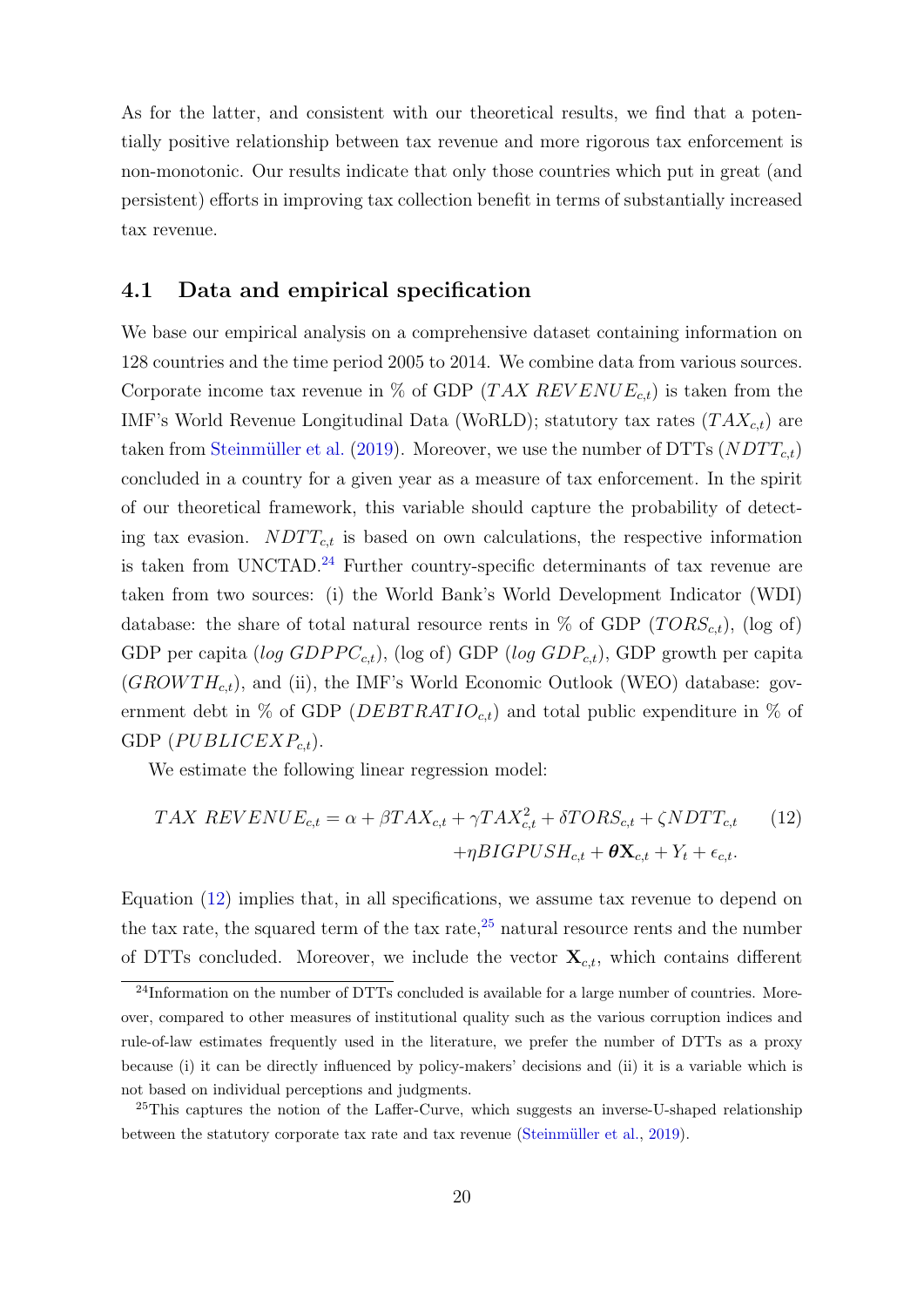country-specific determinants of tax revenue, depending on the respective specification (see Tables [2,](#page-23-0) [3](#page-25-0) and [4](#page-26-0) below), and aggregate year effects  $(Y_t)$ .

The main variable of interest for our purpose is  $BIGPUSH_{c,t}$ . The latter is an interaction of a dummy for countries with a high (above median) share of natural resource rents  $(HIGHTORS_{ct})$  and a dummy for being in the upper 15 percent of the distribution of the change in the number of DTTs,  $\Delta NDTT_{c,t}$  (HIGH  $\Delta NDTT_{c,t}$ ):<sup>[26](#page-22-0)</sup>

$$
BIGPUSH_{c,t} = HIGH \, TORS_{c,t} \times HIGH \, \Delta NDTT_{c,t} \tag{13}
$$

Hence, the coefficient  $\eta$  reflects the additional revenue effect for the subset of resourcerich countries which have newly concluded a disproportionately high number of DTTs in the past year. In other words, we interpret  $BIGPUSH_{c,t}$  as a variable that captures those resource-rich countries that are likely in the 'tolerating-tax-evasion' regime and have put a lot of effort in fixing institutions and particularly tax-law enforcement.

#### 4.2 Results

Our estimation results are displayed in Table [2.](#page-23-0) In all specifications, we employ corporate income tax revenue in % of GDP as dependent variable and relate it to various sets of determinants.<sup>[27](#page-22-1)</sup>

<span id="page-22-1"></span> $27$ Moreover, in all specifications presented in Tables [2,](#page-23-0) [3](#page-25-0) and [4,](#page-26-0) we (i) cluster the standard errors of the coefficients at the country level, and (ii) account for outliers potentially biasing the estimation results by omitting the observations with the 3% largest values of TAX REV ENUE<sub>c,t</sub> and TORS<sub>c,t</sub>, respectively. In this regard, however, our results prove robust against a 1% and 2% outlier treatment.

<span id="page-22-0"></span> $26$ Note that in Table [4](#page-26-0) below, we prove the robustness of our results against using alternative definitions of the big push indicator, employing (i) a dummy for being in the upper 25 rather than 15 percent of the  $\Delta NDTT_{c,t}$  distribution, and (ii) a dummy for countries with natural resource rents in the upper 40 (30) rather than 50 percent of the  $TORS_{c,t}$  distribution.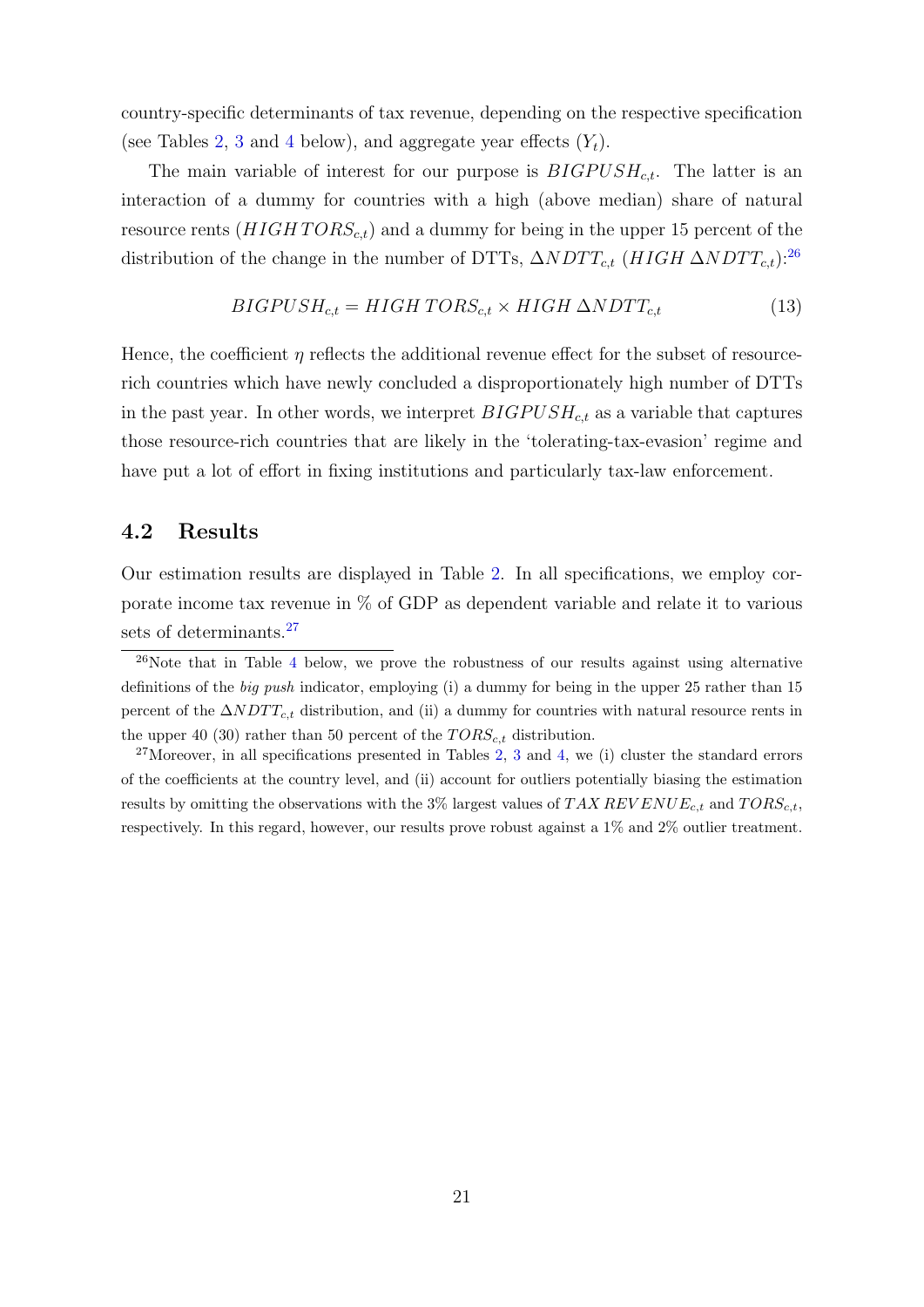<span id="page-23-0"></span>

|                   | (1)        | (2)        | (3)          | (4)        | (5)                    | (6)        | (7)        | (8)        |
|-------------------|------------|------------|--------------|------------|------------------------|------------|------------|------------|
| $TAX_{c,t}$       | $14.99***$ | $15.18***$ | $19.12***$   | $15.15***$ | $19.33^{\ast\ast\ast}$ | $19.44***$ | 19.68***   | $20.01***$ |
|                   | (5.354)    | (5.277)    | (6.283)      | (5.267)    | (6.213)                | (6.364)    | (6.180)    | (6.386)    |
|                   |            |            |              |            |                        |            |            |            |
| $TAX_{c,t}^2$     | $-24.63**$ | $-25.24**$ | $-31.18**$   | $-24.52**$ | $-30.40**$             | $-30.37**$ | $-31.56**$ | $-32.24**$ |
|                   | (11.50)    | (11.28)    | (12.96)      | (11.69)    | (13.01)                | (13.20)    | (13.00)    | (13.34)    |
| $TORS_{c,t}$      | $0.0431*$  | $0.0447*$  | $0.0592**$   | $0.0475*$  | $0.0608**$             | $0.0621**$ | $0.0628**$ | $0.0656**$ |
|                   | (0.0250)   | (0.0247)   | (0.0242)     | (0.0264)   | (0.0241)               | (0.0242)   | (0.0253)   |            |
|                   |            |            |              |            |                        |            |            | (0.0257)   |
| $NDTT_{c,t}$      | 0.00448    | 0.00414    | $-0.00750$   | 0.00643    | $-0.00423$             | $-0.00154$ | $-0.00446$ | $-0.00145$ |
|                   | (0.00356)  | (0.00376)  | (0.00471)    | (0.00612)  | (0.00622)              | (0.00710)  | (0.00623)  | (0.00717)  |
|                   |            |            |              |            |                        |            |            |            |
| $BIGPUSH_{c,t}$   | $0.897**$  | $0.908**$  | $0.850**$    | $0.905**$  | $0.843**$              | $0.817**$  | $0.848**$  | $0.821**$  |
|                   | (0.434)    | (0.432)    | (0.427)      | (0.426)    | (0.410)                | (0.396)    | (0.410)    | (0.395)    |
|                   |            | $-0.0120$  |              |            | 0.0360                 | 0.0271     | 0.0390     | 0.0304     |
| $GROWTH_{c,t}$    |            |            |              |            |                        |            |            |            |
|                   |            | (0.0293)   |              |            | (0.0274)               | (0.0257)   | (0.0252)   | (0.0241)   |
| $log GDPPC_{c,t}$ |            |            | $0.668***$   |            | $0.716***$             | $0.740***$ | $0.721***$ | $0.752***$ |
|                   |            |            | (0.167)      |            | (0.170)                | (0.177)    | (0.171)    | (0.180)    |
|                   |            |            |              |            |                        |            |            |            |
| $log GDP_{c,t}$   |            |            |              | $-0.0498$  | $-0.0820$              | $-0.116$   | $-0.0833$  | $-0.124$   |
|                   |            |            |              | (0.118)    | (0.100)                | (0.109)    | (0.101)    | (0.113)    |
|                   |            |            |              |            |                        |            |            |            |
| $PUBLICEXP_{c.t}$ |            |            |              |            |                        | $-0.0116$  |            | $-0.0136$  |
|                   |            |            |              |            |                        | (0.0142)   |            | (0.0150)   |
| $DEBTRATIO_{ct}$  |            |            |              |            |                        |            | 0.00146    | 0.00237    |
|                   |            |            |              |            |                        |            | (0.0045)   | (0.0046)   |
| Constant          | 0.4414     | 0.5046     | $-6.0552***$ | 1.5816     | $-4.8392*$             | $-3.9142$  | $-4.9354*$ | $-3.9134$  |
|                   | (0.7399)   | (0.7999)   | (1.7317)     | (2.7917)   | (2.9143)               | (2.9976)   | (2.8718)   | (3.0194)   |
|                   |            |            |              |            |                        |            |            |            |
| Year effects      | Yes        | Yes        | Yes          | Yes        | Yes                    | Yes        | Yes        | Yes        |
| Observations      | 947        | 947        | 947          | 947        | 947                    | 947        | 947        | 947        |
| Adj. R-squared    | 0.1076     | 0.1074     | 0.2015       | 0.1094     | 0.2073                 | 0.2095     | 0.2070     | 0.2100     |

Table 2: Determinants of tax revenue: main results

Standard errors clustered at the country level in parentheses. \*\*\*, \*\* and \* indicate significance at the 1%, 5% and 10% level.

Table [2](#page-23-0) provides three main insights, which are in line with some key predictions from our theoretical framework. First, we see that tax rates are a very important determinant of tax revenue. The coefficients of both  $TAX_{c,t}$  and  $TAX_{c,t}^2$  are highly significant throughout all specifications, with signs suggesting an inverse-U-shaped Laffer-Curve relationship between statutory tax rate and revenue. Second, our estimates indicate that there is a positive link between tax revenue and a country's level of natural resource rents  $(TORS_{c,t})$ . This pattern in the data seems to be very robust against the inclusion of a wide range of different control variables. Third, and most importantly, the results reinforce our theoretical finding that the role of tax enforcement is non-monotonic: significant revenue effects are only discernible if a country has experienced a big push towards improved tax enforcement. Moreover, the latter should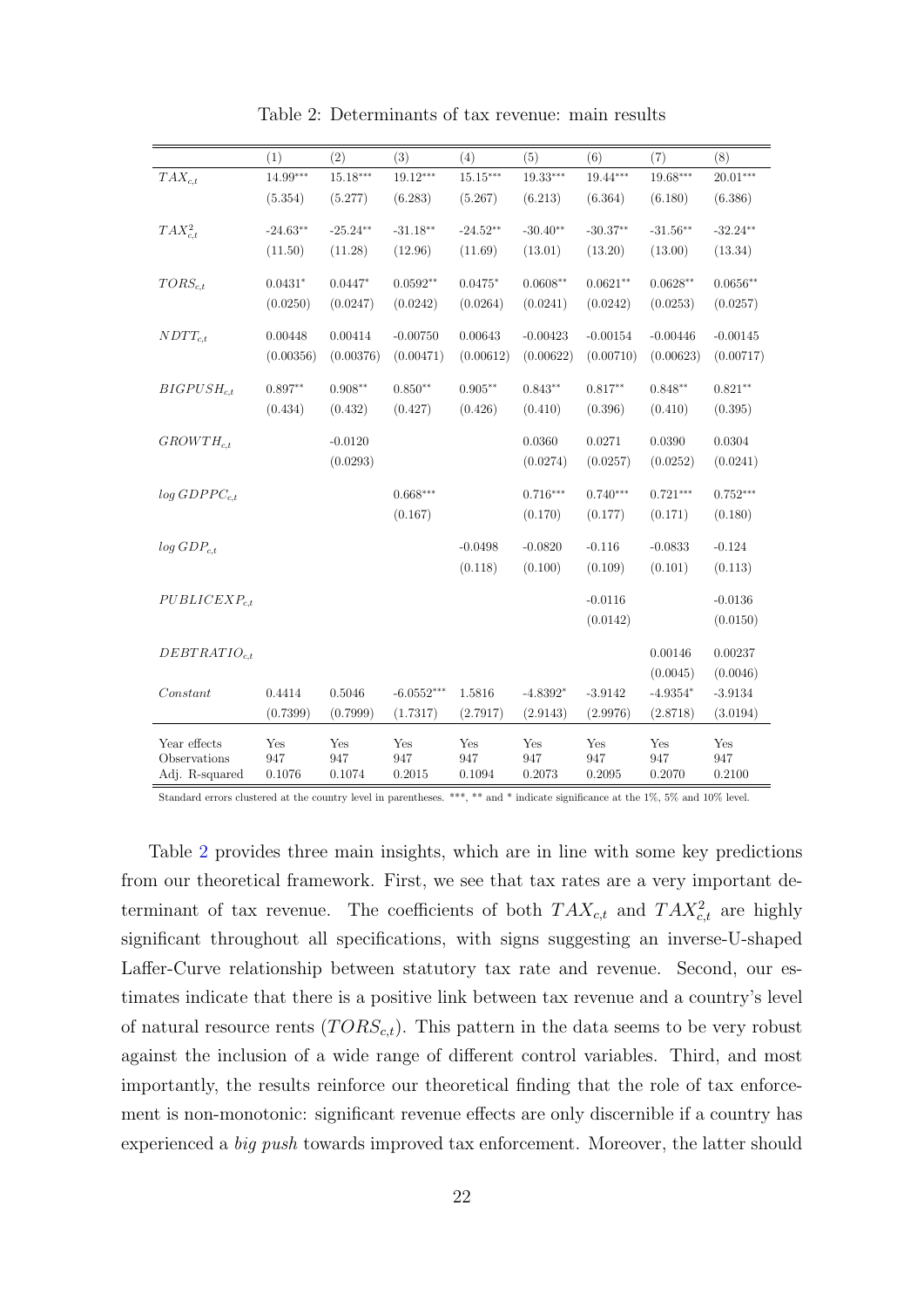be considered in its interplay with resource rents.

In all specifications of Table [2,](#page-23-0) we include the variable  $BIGPUSH_{c,t}$ . In column 1, we present a parsimonious specification, only controlling for  $TAX_{c,t}$ ,  $TAX_{c,t}^2$ ,  $TORS_{c,t}$ and  $NDTT_{c,t}$ . Including  $NDTT_{c,t}$  allows us to assess whether there is a universal, linear effect of the number of concluded DTTs on tax revenue. In the next four columns, we gradually include  $GROWTH_{c,t}$ , log  $GDPPC_{c,t}$  and log  $GDP_{c,t}$ . We do so to capture (i) time-variant determinants of tax revenue and (ii) cross-sectional differences between countries, which may both be significant drivers of corporate tax revenue. Last, in columns 6 to 8, we additionally control for two fundamentals of public sector activity: the level of public expenditures  $(PUBLICEXP<sub>c,t</sub>)$  and government debt  $(DEBT RATIO_{c,t}),$  both measured in % of GDP.

Considering our estimation results on the role of tax enforcement, we do not find a significant effect of  $NDTT_{c,t}$  on tax revenue in any of the specifications in Table [2.](#page-23-0) This means that there is no evidence for a positive impact of a marginal increase in the number of DTTs concluded. Rather than that, we find robust evidence for significant and positive revenue effects of a *big push* with respect to tax enforcement. More specifically, we estimate that being in the subset of resource-abundant countries which have concluded disproportionately many DTTs in the past year is, on average, associated with an increase in the corporate-tax-revenue-to-GDP-ratio by 0.817 to 0.908 percentage points compared to those countries which have not experienced a big push. In absolute numbers, given an average GDP of 1.38 trillion USD and a corporate tax revenue of 47.6 billion USD in this subset of countries, this amounts to additional revenue of 11.27 to 12.53 billion USD.

We assess the robustness of our main results in Table [2](#page-23-0) in a series of alternative specifications, addressing two potential concerns about how to identify the effect of stricter tax enforcement. First, we consider the estimations where we control for a wide range of country-specific economic fundamentals, presented in columns 5 to 8 in Table [2.](#page-23-0) However, instead of controlling for the number of DTTs in place in a country  $(NDTT_{c,t})$  as in Table [2,](#page-23-0) we now control for the change in the number of DTTs,  $\Delta NDTT_{c,t}$  (columns 1 to 4 in Table [3\)](#page-25-0). Doing so, we are able to analyze whether marginal changes in  $\Delta NDTT_{c,t}$  rather than in the level of DTTs concluded have a significant effect on tax revenue.

The estimation results in Table [3](#page-25-0) show, however, that there is no distinct revenue effect of a marginal increase in  $\Delta NDTT_{c,t}$ . This result also holds if we control for both the level of and the change in the number of DTTs in place (columns 5 to 8 in Table [3\)](#page-25-0). Moreover, these alternative specifications prove the robustness of the coefficient on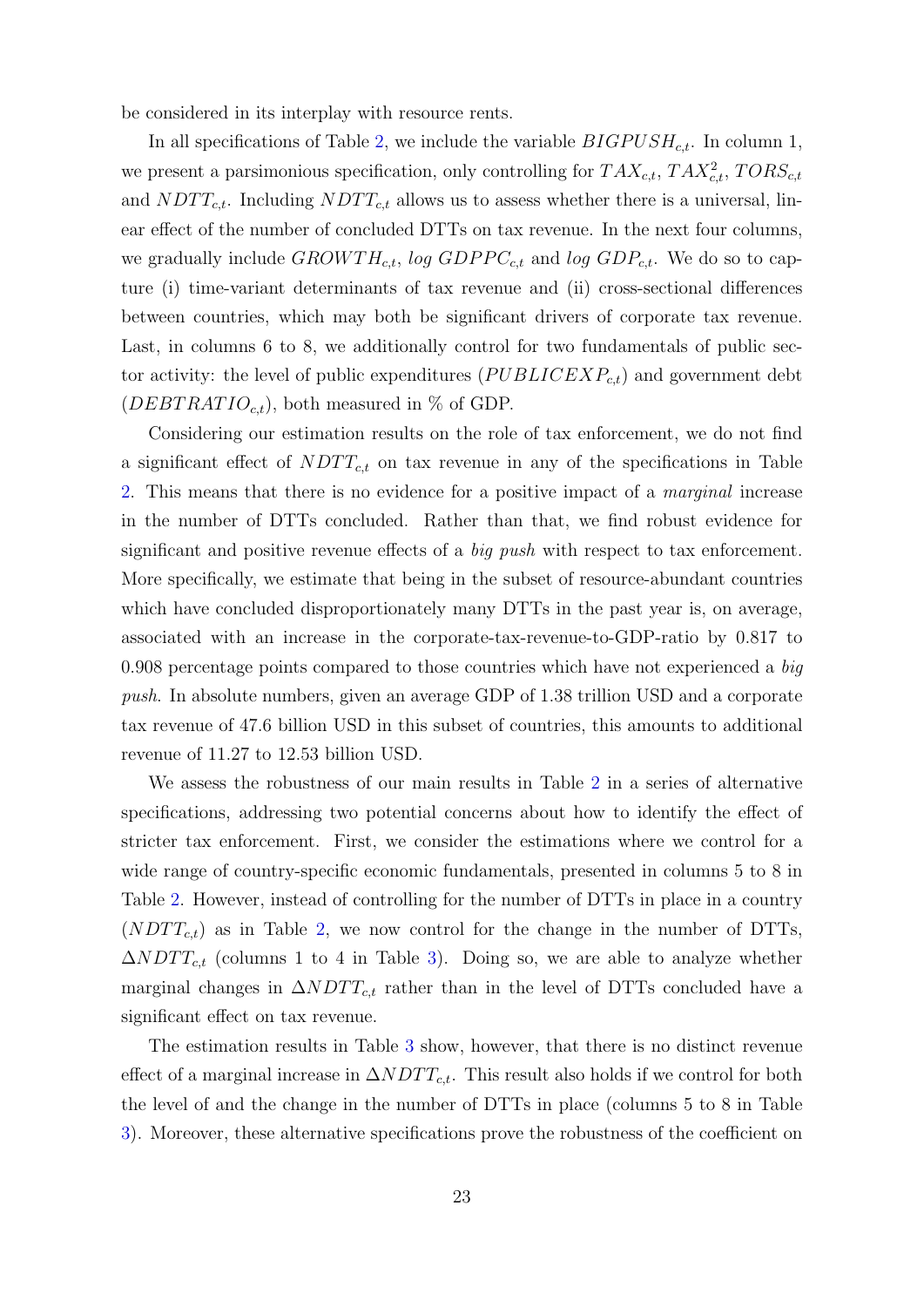$BIGPUSH_{c,t}$ . The estimates indicate that we maintain a positive revenue effect of a big push towards stricter tax enforcement (significant at the 10% level). Note that this is strong evidence for a 'big-push effect', as  $BIGPUSH_{c,t}$  is a function of  $\Delta NDTT_{c,t}$ .

<span id="page-25-0"></span>

|                              | (1)         | (2)         | (3)         | (4)         | (5)        | (6)         | (7)         | (8)         |
|------------------------------|-------------|-------------|-------------|-------------|------------|-------------|-------------|-------------|
| $TAX_{c,t}$                  | $20.17***$  | $20.65***$  | $20.51***$  | $21.48***$  | $20.48***$ | 20.67***    | $20.92***$  | $21.48***$  |
|                              | (6.077)     | (6.445)     | (5.994)     | (6.477)     | (6.246)    | (6.426)     | (6.212)     | (6.463)     |
| $TAX_{c,t}^2$                | $-32.52**$  | $-33.39**$  | $-33.66***$ | $-36.07***$ | $-33.45**$ | $-33.45**$  | $-34.94***$ | $-36.09***$ |
|                              | (12.96)     | (13.51)     | (12.77)     | (13.65)     | (13.26)    | (13.47)     | (13.24)     | (13.62)     |
|                              |             |             |             |             |            |             |             |             |
| $TORS_{c,t}$                 | $0.0661***$ | $0.0652***$ | $0.0684***$ | $0.0703***$ | $0.0629**$ | $0.0650**$  | $0.0656**$  | $0.0702***$ |
|                              | (0.0244)    | (0.0239)    | (0.0258)    | (0.0254)    | (0.0251)   | (0.0249)    | (0.0264)    | (0.0266)    |
| $\Delta NDTT_{c,t}$          | 0.0379      | 0.0550      | 0.0382      | 0.0584      | 0.0480     | 0.0554      | 0.0490      | 0.0586      |
|                              | (0.0450)    | (0.0427)    | (0.0447)    | (0.0414)    | (0.0439)   | (0.0421)    | (0.0432)    | (0.0407)    |
|                              |             |             |             |             |            |             |             |             |
| $NDTT_{c,t}$                 |             |             |             |             | $-0.00433$ | $-0.000354$ | $-0.00462$  | $-0.000180$ |
|                              |             |             |             |             | (0.00641)  | (0.00728)   | (0.00643)   | (0.00740)   |
|                              |             |             | $0.762*$    | $0.700*$    | $0.757*$   |             |             |             |
| $BIGPUSH_{c,t}$              | $0.759*$    | $0.703*$    |             |             |            | $0.704*$    | $0.761*$    | $0.701*$    |
|                              | (0.425)     | (0.417)     | (0.425)     | (0.414)     | (0.433)    | (0.413)     | (0.432)     | (0.410)     |
| $log GDP_{ct}$               | $-0.117$    | $-0.128$    | $-0.121$    | $-0.139*$   | $-0.0740$  | $-0.124$    | $-0.0761$   | $-0.137$    |
|                              | (0.0790)    | (0.0798)    | (0.0816)    | (0.0819)    | (0.105)    | (0.113)     | (0.106)     | (0.117)     |
|                              |             |             |             |             |            |             |             |             |
| $GROWTH_{c,t}$               | 0.0422      | 0.0239      | $0.0457*$   | 0.0288      | 0.0381     | 0.0240      | 0.0422      | 0.0288      |
|                              | (0.0275)    | (0.0260)    | (0.0251)    | (0.0248)    | (0.0281)   | (0.0258)    | (0.0262)    | (0.0245)    |
| $log GDPPC_{c.t}$            | $0.630***$  | $0.710***$  | $0.632***$  | $0.727***$  | $0.678***$ | $0.712***$  | $0.684***$  | $0.728***$  |
|                              | (0.152)     | (0.177)     | (0.152)     | (0.182)     | (0.177)    | (0.185)     | (0.179)     | (0.189)     |
|                              |             |             |             |             |            |             |             |             |
| $PUBLICEXP_{c,t}$            |             | $-0.0180$   |             | $-0.0209$   |            | $-0.0176$   |             | $-0.0207$   |
|                              |             | (0.0126)    |             | (0.0133)    |            | (0.0145)    |             | (0.0155)    |
| $DEBTRATIO_{c,t}$            |             |             | 0.00151     | 0.00337     |            |             | 0.00189     | 0.00337     |
|                              |             |             | (0.0046)    | (0.0045)    |            |             | (0.0044)    | (0.0045)    |
| Constant                     | $-3.310$    | $-3.1827$   | $-3.3249$   | $-3.1962$   | $-4.0796$  | $-3.2977$   | $-4.7924$   | $-3.2546$   |
|                              | (2.1495)    | (2.1587)    | (2.1263)    | (2.1363)    | (3.0796)   | (3.1535)    | (3.0502)    | (3.2002)    |
|                              |             |             |             |             |            |             |             |             |
| Year effects<br>Observations | Yes<br>835  | Yes<br>835  | Yes<br>835  | Yes<br>835  | Yes<br>835 | Yes<br>835  | Yes<br>835  | Yes<br>835  |
| Adj. R-squared               | 0.2016      | 0.2104      | 0.2013      | 0.2126      | 0.2035     | 0.2095      | 0.2036      | 0.2116      |

Table 3: Determinants of tax revenue: robustness  $(\Delta NDTT_{c,t})$ 

Standard errors clustered at the country level in parentheses. \*\*\*, \*\* and \* indicate significance at the 1%, 5% and 10% level.

Second, we prove that our main results are robust against alternative definitions of our *big push* indicator. To this end, we construct  $BIGPUSH_{c,t}^{A1}$  (Alternative 1, A1),  $BIGPUSH_{c,t}^{A2}$  (Alternative 2, A2), and  $BIGPUSH_{c,t}^{A3}$  (Alternative 3, A3).  $BIGPUSH<sub>c,t</sub><sup>A1</sup>$  defines the subset of countries (i) with an above median share of natural resource rents; (ii) which are in the upper 25 (rather than 15) percent of the  $\Delta NDTT_{c,t}$  distribution. Hence, this can be seen as a less restrictive way of identifying countries which have experienced a big push, i.e., countries pursuing enhanced efforts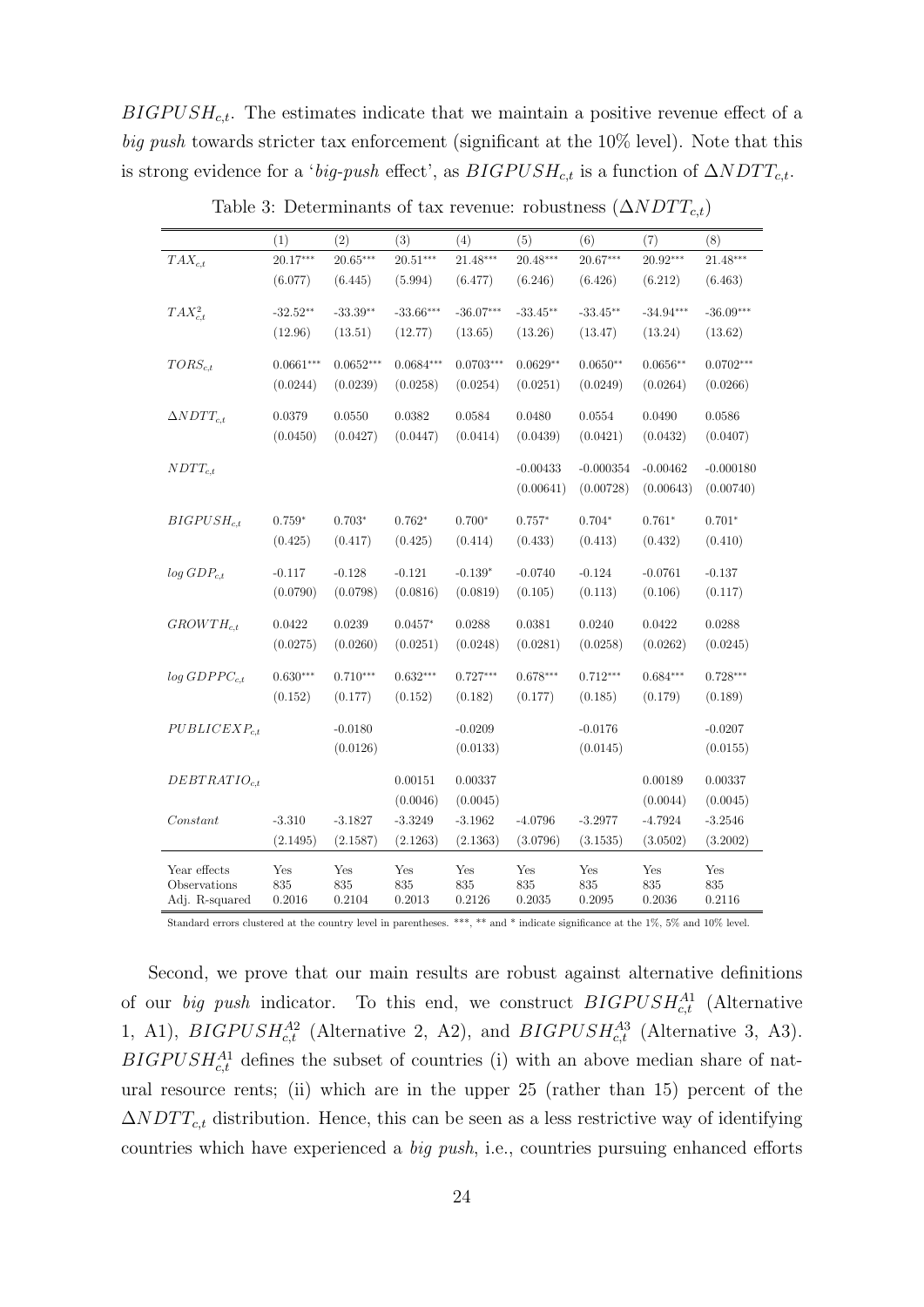in improving tax collection. In addition to this modification, in  $BIGPUSH_{c,t}^{A2}$  and  $BIGPUSH_{c,t}^{A3}$ , we alter the definition of a resource-abundant country. More precisely,  $BIGPUSH_{c,t}^{A2}$  (BIGPUSH $_{c,t}^{A3}$ ) determines the subset of countries with natural resource rents in the upper 40 (30) percent of the resource rents distribution and  $\Delta NDTT_{c,t}$  in the upper 25 percent. We use our preferred specifications from the last three columns of Table [2](#page-23-0) and employ the alternative big push definitions explained above. Table [4](#page-26-0) presents the estimation results in this regard.

|                      | (1)                     | (2)                     | (3)                   | (4)                      | (5)          | (6)                      | (7)                     | (8)                     | (9)                     |
|----------------------|-------------------------|-------------------------|-----------------------|--------------------------|--------------|--------------------------|-------------------------|-------------------------|-------------------------|
| $TAX_{c,t}$          | $19.74***$              | $20.00***$              | 20.33***              | $19.59***$               | 19.82***     | $20.15***$               | $19.20***$              | 19.39***                | $19.72***$              |
|                      | (6.520)                 | (6.341)                 | (6.544)               | (6.501)                  | (6.321)      | (6.521)                  | (6.419)                 | (6.238)                 | (6.429)                 |
| $TAX_{c,t}^2$        | $-30.90**$              | $-32.15**$              | $-32.82**$            | $-30.70**$               | $-31.83**$   | $-32.52**$               | $-29.83**$              | $-30.84**$              | $-31.51**$              |
|                      | (13.49)                 | (13.28)                 | (13.61)               | (13.44)                  | (13.22)      | (13.55)                  | (13.29)                 | (13.05)                 | (13.37)                 |
| $TORS_{c.t}$         | $0.0601**$              | $0.0607**$              | $0.0636**$            | $0.0589**$               | $0.0593**$   | $0.0623**$               | $0.0550**$              | $0.0552**$              | $0.0582**$              |
|                      | (0.0246)                | (0.0257)                | (0.0261)              | (0.0246)                 | (0.0256)     | (0.0261)                 | (0.0244)                | (0.0253)                | (0.0258)                |
|                      |                         |                         |                       |                          |              |                          |                         |                         |                         |
| $NDTT_{c,t}$         | $-0.00112$<br>(0.00710) | $-0.00405$<br>(0.00624) | $-0.00104$            | $-0.000866$<br>(0.00713) | $-0.00380$   | $-0.000782$<br>(0.00719) | $-0.00109$<br>(0.00706) | $-0.00378$<br>(0.00624) | $-0.00101$<br>(0.00712) |
|                      |                         |                         | (0.00717)             |                          | (0.00626)    |                          |                         |                         |                         |
| $BIGPUSH^{A1}_{c.t}$ | $0.543**$               | $0.566**$               | $0.548**$             |                          |              |                          |                         |                         |                         |
|                      | (0.253)                 | (0.259)                 | (0.253)               |                          |              |                          |                         |                         |                         |
| $BIGPUSH^{A2}_{ct}$  |                         |                         |                       | $0.587*$                 | $0.607*$     | $0.586*$                 |                         |                         |                         |
|                      |                         |                         |                       | (0.317)                  | (0.324)      | (0.316)                  |                         |                         |                         |
| $BIGPUSH_{ct}^{A3}$  |                         |                         |                       |                          |              |                          | $0.815**$               | $0.845**$               | $0.808**$               |
|                      |                         |                         |                       |                          |              |                          | (0.336)                 | (0.347)                 | (0.333)                 |
|                      |                         |                         |                       |                          |              |                          |                         |                         |                         |
| $GROWTH_{c,t}$       | 0.0269                  | 0.0388                  | 0.0302                | 0.0266                   | $\,0.0385\,$ | 0.0298                   | 0.0273                  | 0.0381                  | 0.0302                  |
|                      | (0.0254)                | (0.0249)                | (0.0238)              | (0.0254)                 | (0.0248)     | (0.0237)                 | (0.0255)                | (0.0247)                | (0.0238)                |
| $log GDPPC_{c.t}$    | $0.751***$              | $0.732***$              | $0.763***$            | $0.746***$               | $0.726***$   | $0.758***$               | $0.733***$              | $0.714***$              | $0.744***$              |
|                      | (0.179)                 | (0.172)                 | (0.182)               | (0.178)                  | (0.172)      | (0.181)                  | (0.179)                 | (0.172)                 | (0.181)                 |
| $log GDP_{c,t}$      | $-0.129$                | $-0.0959$               | $\text{-}0.137$       | $-0.131$                 | $-0.0973$    | $-0.138$                 | $-0.128$                | $-0.0975$               | $-0.135$                |
|                      | (0.108)                 | (0.101)                 | (0.112)               | (0.109)                  | (0.101)      | (0.112)                  | (0.108)                 | (0.101)                 | (0.112)                 |
|                      |                         |                         |                       |                          |              |                          |                         |                         |                         |
| $PUBLICEXP_{c.t}$    | $-0.0116$<br>(0.0142)   |                         | $-0.0136$<br>(0.0151) | $-0.0118$<br>(0.0143)    |              | $-0.0137$<br>(0.0152)    | $-0.0108$<br>(0.0141)   |                         | $-0.0126$<br>(0.0149)   |
|                      |                         |                         |                       |                          |              |                          |                         |                         |                         |
| $DEBTRATIO_{c,t}$    |                         | 0.00150                 | 0.00242               |                          | 0.00137      | 0.00229                  |                         | 0.00127                 | 0.00212                 |
|                      |                         | (0.00446)               | (0.00459)             |                          | (0.00446)    | (0.00458)                |                         | (0.00442)               | (0.00454)               |
| Constant             | $-3.7460$               | $-4.7644$               | $-3.7431$             | $-3.6261$                | $-4.6486$    | $-3.6263$                | $-3.541$                | $-4.4719$               | $-3.5455$               |
|                      | (2.9805)                | (2.8859)                | (3.0022)              | (2.9936)                 | (2.8877)     | (3.0123)                 | (2.9797)                | (2.8729)                | (2.0964)                |
| Year effects         | Yes                     | Yes                     | Yes                   | Yes                      | Yes          | Yes                      | Yes                     | Yes                     | Yes                     |
| Observations         | 947                     | 947                     | 947                   | 947                      | 947          | 947                      | 947                     | 947                     | 947                     |
| Adj. R-squared       | 0.2085                  | 0.2061                  | 0.2092                | 0.2080                   | 0.2053       | 0.2085                   | 0.2120                  | 0.2098                  | 0.2124                  |

<span id="page-26-0"></span>Table 4: Determinants of tax revenue: robustness (alternative big push definitions)

Standard errors clustered at the country level in parentheses. \*\*\*, \*\* and \* indicate significance at the 1%, 5% and 10% level.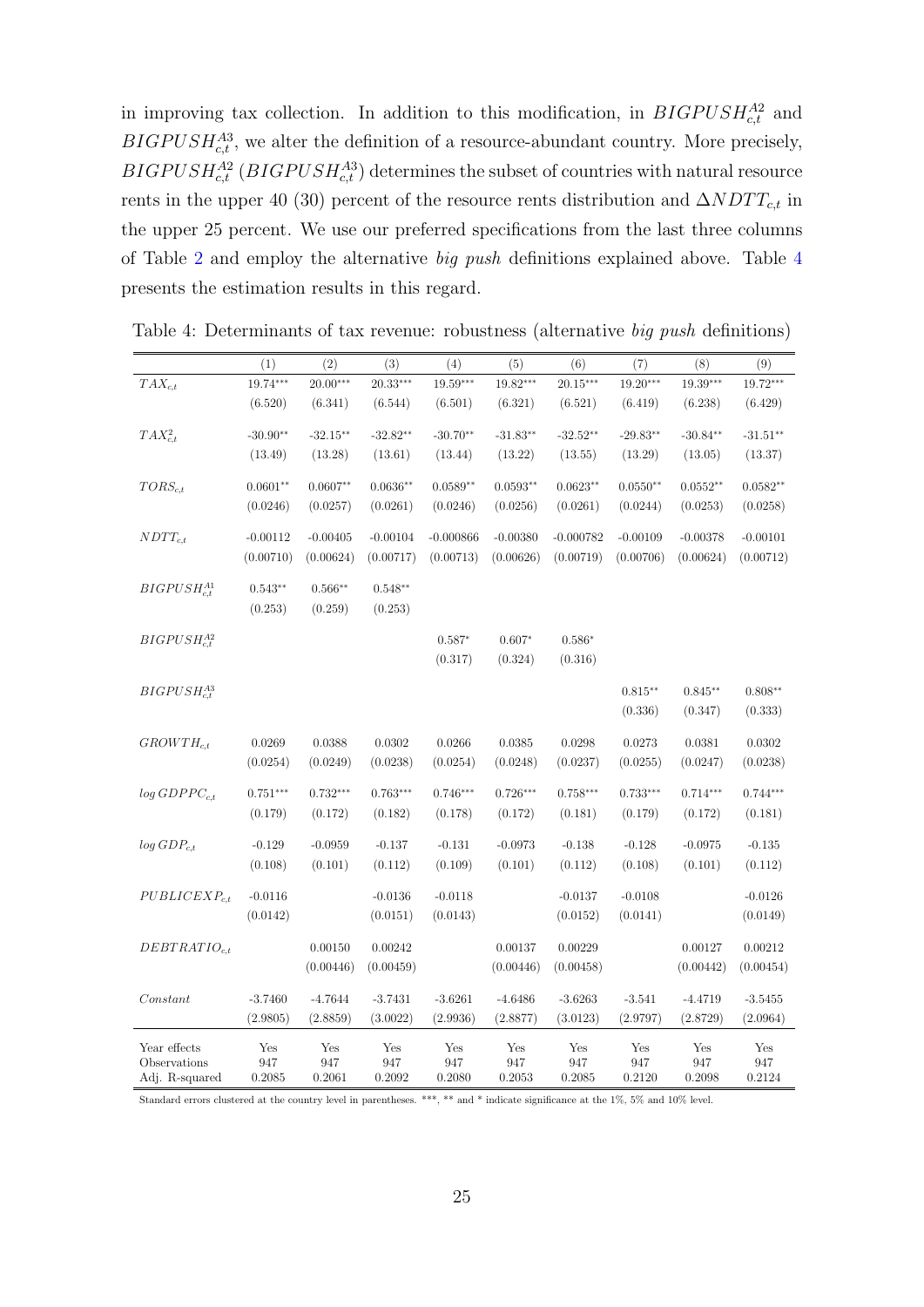One can see that the positive, additional revenue effect proves robust against these alternative definitions of the big push indicator. Quantitatively, the coefficients on the latter in the first six specifications are lower than before; however, this is due to the less restrictive distinction of the subset of *big push* countries and, hence, the substantially higher share of countries in this subset.<sup>[28](#page-27-0)</sup> Moreover, the results in Table [4](#page-26-0) reinforce the impression that there is no linear, monotonic effect of the number of DTTs concluded on tax revenue: the coefficients clearly show that there is no significant marginal effect of a change in  $NDTT_{c,t}$  on tax revenue.<sup>[29](#page-27-1)</sup>

The empirical results presented in Table [2](#page-23-0) as well as the sensitivity checks (Table [3](#page-25-0) and [4\)](#page-26-0) have demonstrated that there is robust evidence for substantial revenue effects of a big push towards stricter tax enforcement. Let us finally present some descriptive evidence on the countries which, in terms of our baseline definition above, have experienced such a big push and are hence part of the subset for which  $BIGPUSH_{c,t}$ takes the value 1. In total, there are 44 country-year observations in this group.<sup>[30](#page-27-2)</sup> As to the latter, two interesting patterns of tax enforcement policy can be distinguished. On the one hand, there are countries for which we observe large one-time increases in the number of DTTs. This is the case, e.g., for Albania (6 newly concluded DTTs in 2010) and Bahrain (5 newly concluded DTTs in 2009). On the other hand, rather than experiencing a one-time big push, there are a number of countries which appear several times in the sample period. This means that these countries pursue a persistent tax policy towards stricter enforcement, with at least 2 newly concluded DTTs in several years during the sample period. This applies to, e.g., Malaysia and Mexico (4 appearances), Kazakhstan and North Macedonia (3 appearances), as well as Armenia, Bulgaria, Chile, India and Morocco (2 appearances).

It should be noted that, regardless of which of the two tax enforcement policy strategies these countries pursue, they have one thing in common. They can be characterized as newly-industrialized countries, having made a first transition from developing countries to more developed economies. In this regard, we may argue that this positive

<span id="page-27-0"></span><sup>&</sup>lt;sup>28</sup>With the baseline definition of  $BIGPUSH_{c,t}$  used in Table [2,](#page-23-0) there are 44 (4.6%) observations in this subset. Compared to this, using the less restrictive 75th percentile of the  $\Delta NDTT_{c,t}$  distribution as in  $BIGPUSH_{c,t}^{A1}$ , we have 112 (11.78%) observations. Strengthening the restrictions with respect to the resource rents distribution as in  $BIGPUSH_{c,t}^{A2}$  and  $BIGPUSH_{c,t}^{A3}$ , we have 89 (9.4%) and 67  $(7.1\%)$  observations, respectively, in the subset of *big push* countries.

<span id="page-27-1"></span> $^{29}$  $^{29}$  $^{29}$ Similar to Tables 2 and [3,](#page-25-0) the Laffer-Curve relationship between tax rates and revenue as well as the link between natural resource rents and tax revenue is very robust throughout all specifications.

<span id="page-27-2"></span> $30$ Note that, as described above and illustrated in Table [4,](#page-26-0) we have also employed alternative, less restrictive definitions of the big push indicator, implying a higher share of countries for which we identify a big push in terms of tax enforcement.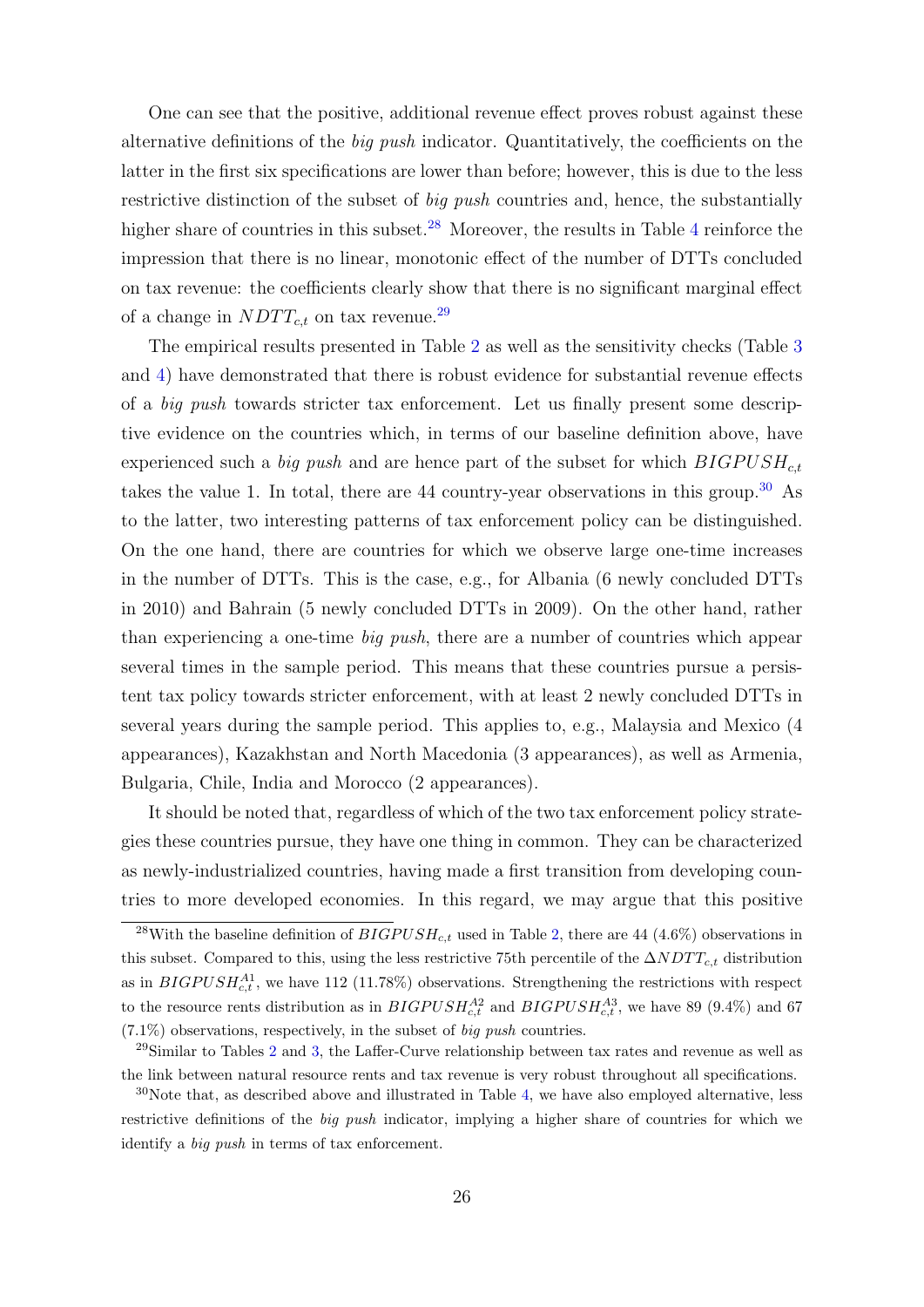economic development is often accompanied by tax-policy (including tax-enforcement regulation) reforms.<sup>[31](#page-28-1)</sup> Note that this is perfectly consistent with our theoretical findings. From an ex-post perspective, these countries might have managed to switch the tax-setting regime and, in the end, benefit from more efficient tax collection and stricter tax enforcement in terms of increased tax revenue.

In contrast, countries with a very low level of development are not part of the subset of countries experiencing a big push. The least developed countries are those which, particularly from a short-run perspective, have a lack of incentive to improve tax enforcement and are therefore at risk of never being able to raise sufficient tax revenue. The example of the newly-industrialized countries clearly reveals that if countries engage in the long and costly process of improving tax enforcement, they can ultimately benefit from such an improvement. We may therefore refer to these countries as bestpractice examples, demonstrating that economic development often goes hand in hand with changes in tax policy.

### <span id="page-28-0"></span>5 Conclusions

Bureaucratic corruption and weak fiscal institutions may encourage firms to evade taxes and limit a country's ability to raise revenue. We examine how the threat of corporate tax evasion affects a government's tax-setting behavior and demonstrate that there may be fundamental differences across countries. More precisely, we first develop a theoretical model which suggests the existence of three country types, or tax-setting regimes. Depending on the corruption level, institutional quality, and location-specific rents, a country will follow a tax policy that either (i) ignores, (ii) combats, or (iii) tolerates tax evasion. In particular, we expect countries characterized by widespread corruption, weak institutions, and high location-specific rents (e.g., due to natural resource abundance) to charge a relatively high tax and to tolerate tax evasion (to a large degree).

Furthermore, our theoretical findings demonstrate that functioning institutions and powerful tax enforcement are essential preconditions not only for raising adequate tax revenue, but also for country development as a whole. Countries characterized by widespread corruption and tax evasion may never be able to overcome these problems,

<span id="page-28-1"></span> $31$ However, it is important to highlight that our empirical analysis allows us to disentangle these two aspects. We control for (i) cross-sectional differences between countries with respect to a wide range of economic fundamentals and (ii) time-varying determinants of tax revenue. Hence, we are confident that the positive revenue effect of a big push in terms of tax enforcement is not confounded by the effect of the general economic development on tax revenue.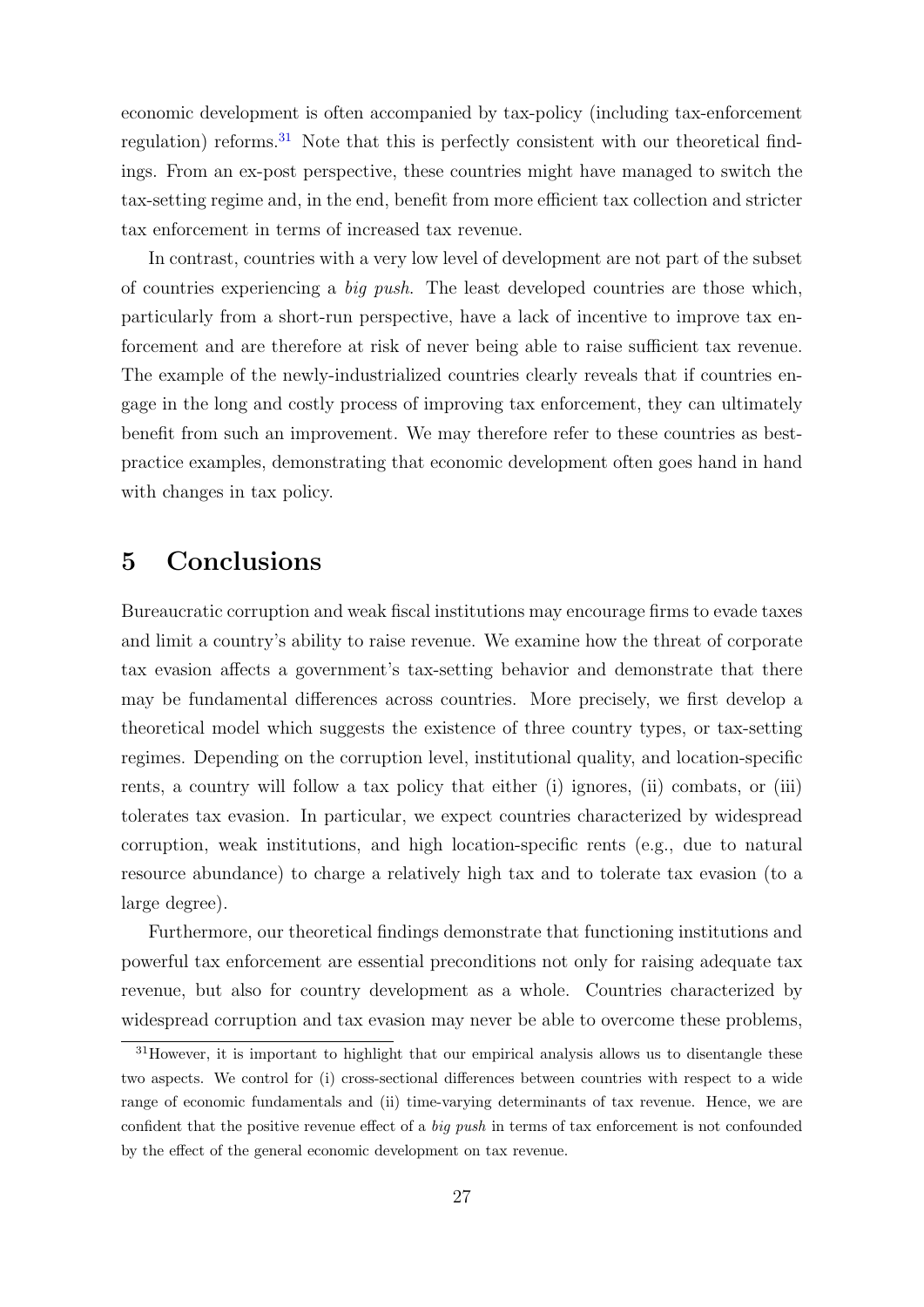unless they fix the setting in which tax collection takes place, i.e., unless they put in great effort towards stricter tax enforcement. This seems to be particularly important for developing countries, especially for those with high location-specific rents, as these countries are very likely in the 'tolerating-tax-evasion' regime. Countries operating in this regime may have no incentive to increase the efficiency of tax collection, as small (but costly) improvements on tax enforcement usually do not translate into higher revenue. Thus, our model can explain why some, often resource-rich, developing countries are stuck in a regime of inefficient tax collection, widespread evasion, and a high corruption level.

We provide robust evidence for an empirical pattern which reinforces some core predictions of our theoretical model and, in particular, their policy implications. If countries want to increase tax revenue, they should aim for stricter enforcement of tax law. In line with our theoretical findings, we show that the relationship between tax revenue and more rigorous tax enforcement is non-monotonic. Our estimates show that marginal improvements on tax enforcement do not lead to a significant increase in tax revenue. Rather than that, it is only through a big  $push$  – substantial and/or persistent improvements towards stricter tax enforcement – that a country, in the end, benefits in terms of a sizable increase in tax revenue.

We finally illustrate which countries have experienced such a big push in terms of tax enforcement. Most of them are newly-industrialized countries, suggesting that a favorable economic development can and should be accompanied by improvements on tax enforcement and revenue collection. Again, this is fully consistent with our theoretical findings: these countries might have managed to switch the tax-setting regime – induced by a *big push* towards stricter tax enforcement – and finally benefit in terms of increased tax revenue. In contrast to this, in our sample, countries with a very low level of development do not experience such a big push. However, from a tax policy perspective, overcoming the problems related to poor tax enforcement and inefficient revenue collection proves to be an indispensable step on a country's way towards persistent growth and economic development.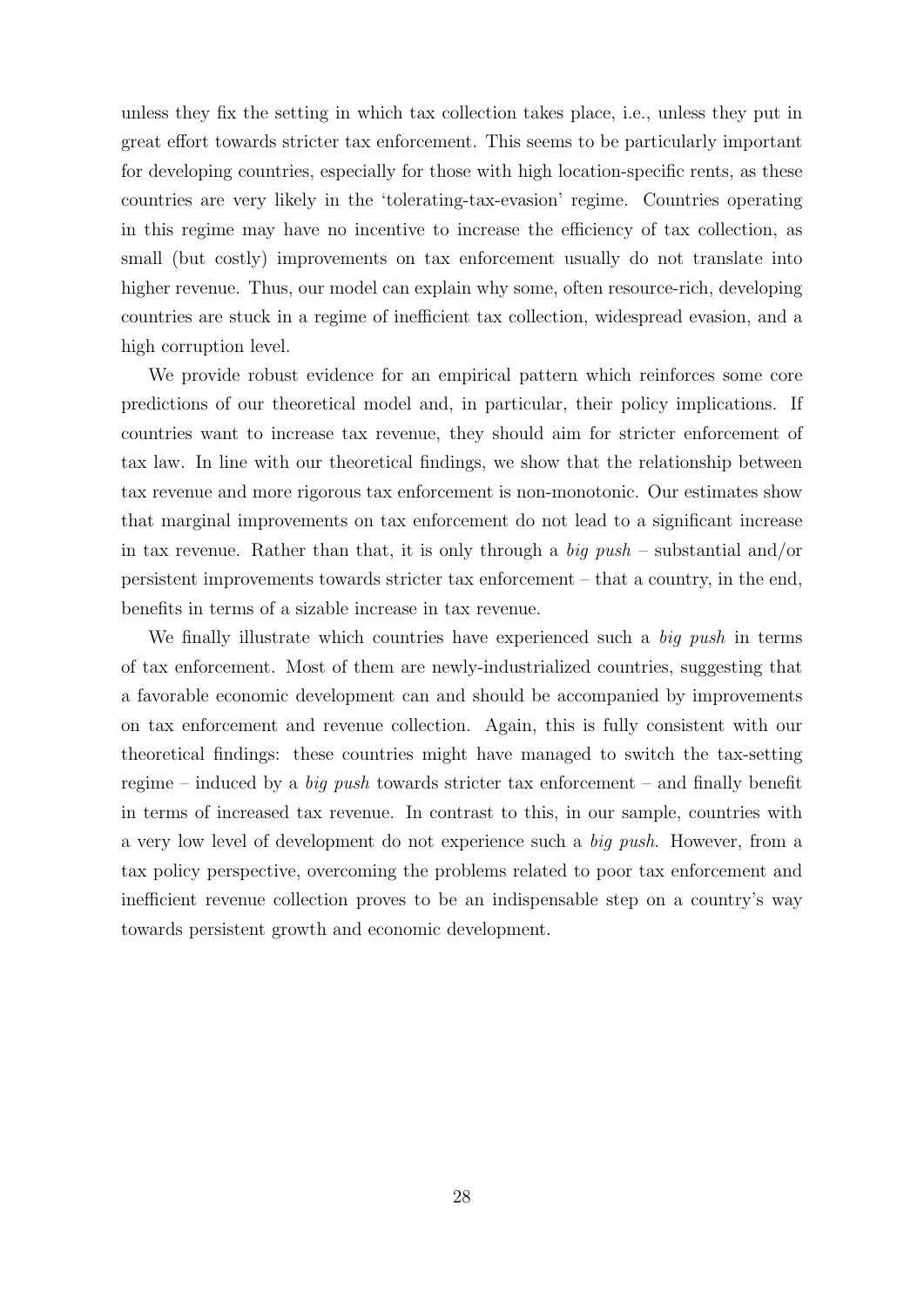### References

- <span id="page-30-0"></span>Abbas, S. A. and A. Klemm (2013): "A Partial Race to the Bottom: Corporate Tax Developments in Emerging and Developing Economies," International Tax and Public Finance, 20, 596–617.
- <span id="page-30-1"></span>Abramovsky, L., A. Klemm, and D. Phillips (2014): "Corporate Tax in Developing Countries: Current Trends and Design Issues," Fiscal Studies, 35, 559–588.
- <span id="page-30-8"></span>Acemoglu, D., S. Johnson, and J. A. Robinson (2005): "Institutions as a Fundamental Cause of Long-run Growth," in Handbook of Economic Growth, ed. by P. Aghion and S. N. Durlauf, Elsevier, vol. 1a, 385–472.
- <span id="page-30-9"></span>ACEMOGLU, D. AND T. VERDIER (2000): "The Choice between Market Failures and Corruption," American Economic Review, 90, 194–211.
- <span id="page-30-10"></span>ADES, A. AND R. DI TELLA (1999): "Rents, Competition, and Corruption," American Economic Review, 89, 982–993.
- <span id="page-30-2"></span>Alm, J., J. Martinez-Vazquez, and C. McClellan (2016): "Corruption and Firm Tax Evasion," Journal of Economic Behavior & Organization, 124, 146–163.
- <span id="page-30-11"></span>AYYAGARI, M., T. BECK, AND A. DEMIRGÜC-KUNT (2007): "Small and Medium Enterprises across the Globe," Small Business Economics, 29, 415–434.
- <span id="page-30-7"></span>BESLEY, T., E. ILZETZKI, AND T. PERSSON (2013): "Weak States and Steady States: The Dynamics of Fiscal Capacity," American Economic Journal: Macroeconomics, 5, 205–235.
- <span id="page-30-3"></span>BESLEY, T. AND J. MCLAREN (1993): "Taxes and Bribery: The Role of Wage Incentives," The Economic Journal, 103, 119–141.
- <span id="page-30-6"></span>Besley, T. and T. Persson (2009): "The Origins of State Capacity: Property Rights, Taxation, and Politics," American Economic Review, 99, 1218–1244.
- <span id="page-30-5"></span> $-$  (2013): "Taxation and Development," in Handbook of Public Economics, ed. by A. Auerbach, R. Chetty, and E. Saez, Elsevier, vol. 5, 51–110.
- <span id="page-30-4"></span> $(2014)$ : "Why Do Developing Countries Tax so Little?" *Journal of Economic* Perspectives, 28, 99–120.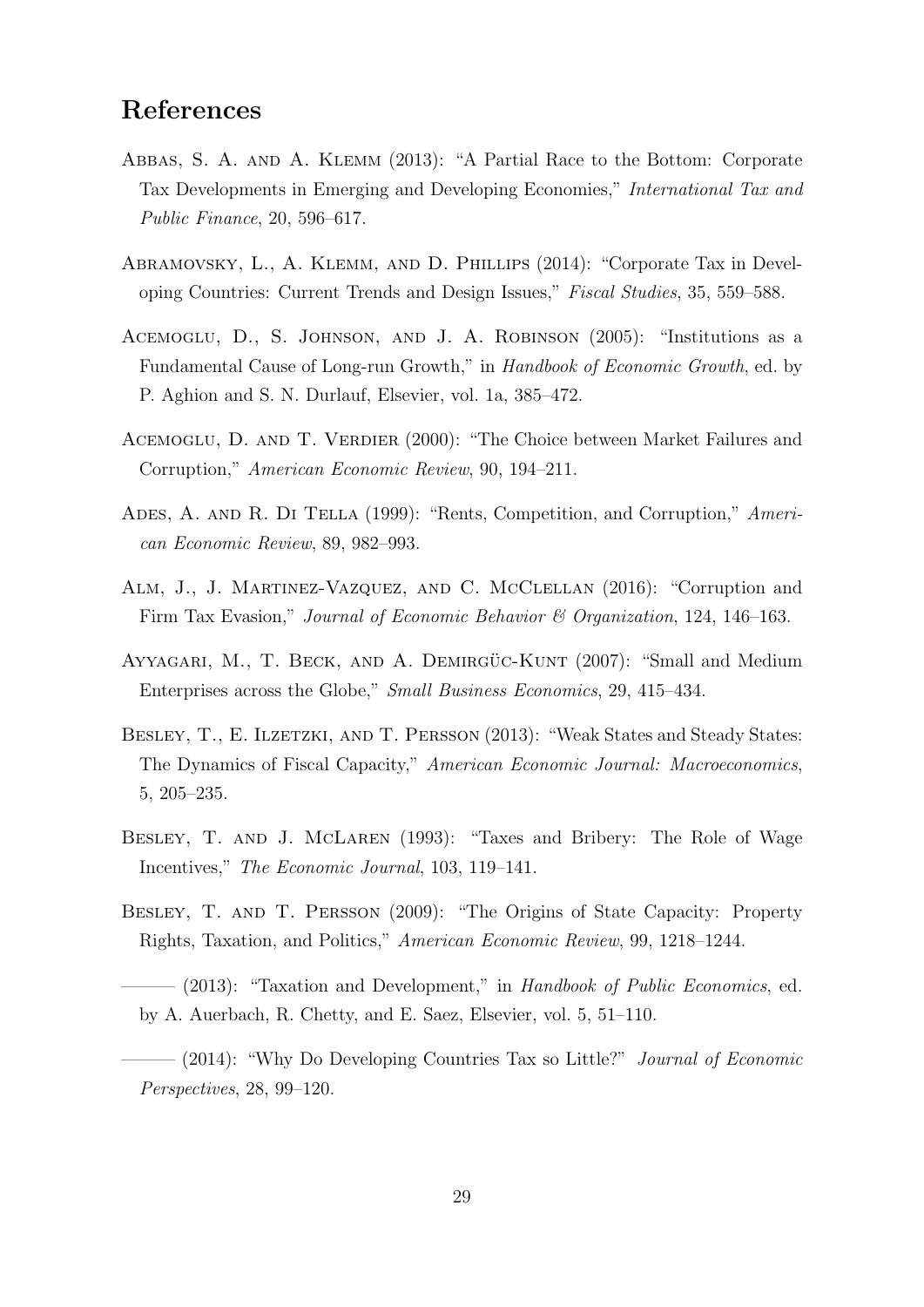- <span id="page-31-2"></span>Best, M. C., A. Brockmeyer, H. J. Kleven, J. Spinnewijn, and M. Waseem (2015): "Production Versus Revenue Efficiency with Limited Tax Capacity: Theory and Evidence from Pakistan," Journal of Political Economy, 123, 1311–1355.
- <span id="page-31-1"></span>Bird, R. M., J. Martinez-Vazquez, and B. Torgler (2008): "Tax Effort in Developing Countries and High Income Countries: The Impact of Corruption, Voice and Accountability," Economic Analysis and Policy, 38, 55–71.
- <span id="page-31-5"></span>Blonigen, B. A. and R. B. Davies (2004): "The Effects of Bilateral Tax Treaties on US FDI Activity," International Tax and Public Finance, 11, 601–622.
- <span id="page-31-6"></span>Brumby, J. and M. Keen (2016): "Tax Treaties: Boost or Bane for Development?" World Bank Blogs 11/16/2016, World Bank.
- <span id="page-31-11"></span>Campos, N. F. and F. Giovannoni (2007): "Lobbying, Corruption and Political Influence," Public Choice, 131, 1–21.
- <span id="page-31-4"></span>Carrillo, P., D. Pomeranz, and M. Singhal (2017): "Dodging the Taxman: Firm Misreporting and Limits to Tax Enforcement," American Economic Journal: Applied Economics, 9, 144–164.
- <span id="page-31-0"></span>Cheung, Y. L., P. R. Rau, and A. Stouraitis (2012): "How Much Do Firms Pay as Bribes and What Benefits Do They Get? Evidence from Corruption Cases Worldwide," Working Paper 17981, National Bureau of Economic Research.
- <span id="page-31-8"></span>Cobham, A. (2005): "Tax Evasion, Tax Avoidance and Development Finance," QEH Working Paper 129, University of Oxford.
- <span id="page-31-9"></span>Cobham, A. and P. Jansky` (2018): "Global Distribution of Revenue Loss from Corporate Tax Avoidance: Re-estimation and Country Results," Journal of International Development, 30, 206–232.
- <span id="page-31-10"></span>Crivelli, E., R. De Mooij, and M. Keen (2016): "Base Erosion, Profit Shifting and Developing Countries," FinanzArchiv: Public Finance Analysis, 72, 268–301.
- <span id="page-31-7"></span>CRIVELLI, E. AND S. GUPTA (2014): "Resource Blessing, Revenue Curse? Domestic Revenue Effort in Resource-rich Countries," European Journal of Political Economy, 35, 88–101.
- <span id="page-31-3"></span>DHARMAPALA, D., J. SLEMROD, AND J. D. WILSON (2011): "Tax Policy and the Missing Middle: Optimal Tax Remittance with Firm-Level Administrative Costs," Journal of Public Economics, 95, 1036–1047.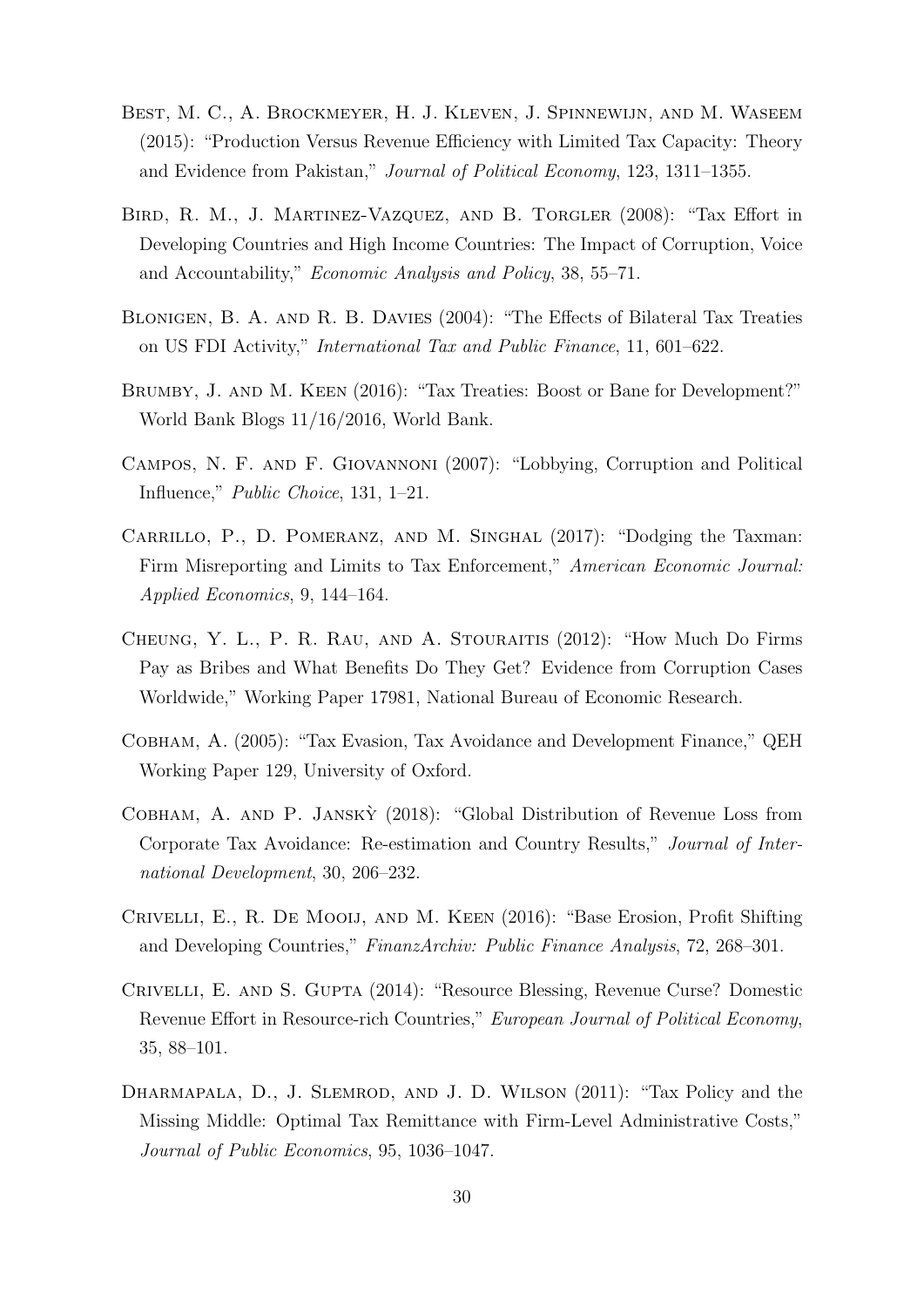- <span id="page-32-10"></span>Djankov, S., T. Ganser, C. McLiesh, R. Ramalho, and A. Shleifer (2010): "The Effect of Corporate Taxes on Investment and Entrepreneurship," American Economic Journal: Macroeconomics, 2, 31–64.
- <span id="page-32-1"></span>DREHER, A., C. KOTSOGIANNIS, AND S. MCCORRISTON (2009): "How Do Institutions Affect Corruption and the Shadow Economy?" International Tax and Public Finance, 16, 773–796.
- <span id="page-32-3"></span>Egger, P., M. Larch, M. Pfaffermayr, and H. Winner (2006): "The Impact of Endogenous Tax Treaties on Foreign Direct Investment: Theory and Evidence," Canadian Journal of Economics/Revue Canadienne d'Economique, 39, 901–931.
- <span id="page-32-9"></span>FJELDSTAD, O.-H. (2003): "Fighting Fiscal Corruption: Lessons from the Tanzania Revenue Authority," Public Administration and Development: The International Journal of Management Research and Practice, 23, 165–175.
- <span id="page-32-6"></span>GAUTHIER, B. AND J. GOYETTE (2014): "Taxation and Corruption: Theory and Firm-level Evidence from Uganda," Applied Economics, 46, 2755–2765.
- <span id="page-32-7"></span> $(2016)$ : "Fiscal Policy and Corruption," *Social Choice and Welfare*, 46, 57–79.
- <span id="page-32-11"></span>Gauthier, B. and R. Reinikka (2006): "Shifting Tax Burdens through Exemptions and Evasion: an Empirical Investigation of Uganda," Journal of African Economies, 15, 373–398.
- <span id="page-32-0"></span>Gokalp, O. N., S.-H. Lee, and M. W. Peng (2017): "Competition and Corporate Tax Evasion: An Institution-based View," Journal of World Business, 52, 258–269.
- <span id="page-32-2"></span>GORDON, R. AND W. LI (2009): "Tax Structures in Developing Countries: Many Puzzles and a Possible Explanation," Journal of Public Economics, 93, 855–866.
- <span id="page-32-12"></span>Harstad, B. and J. Svensson (2011): "Bribes, Lobbying, and Development," The American Political Science Review, 105, 46–63.
- <span id="page-32-8"></span>Hindriks, J., M. Keen, and A. Muthoo (1999): "Corruption, Extortion and Evasion," Journal of Public Economics, 74, 395–430.
- <span id="page-32-4"></span>HOFMANN, P. AND N. RIEDEL (2018): "Transfer Pricing Regimes for Developing Countries," Bulletin for International Taxation, 72, 1–9.
- <span id="page-32-5"></span>Jensen, A. D. (2011): "State-Building in Resource-rich Economies," Atlantic Economic Journal, 39, 171–193.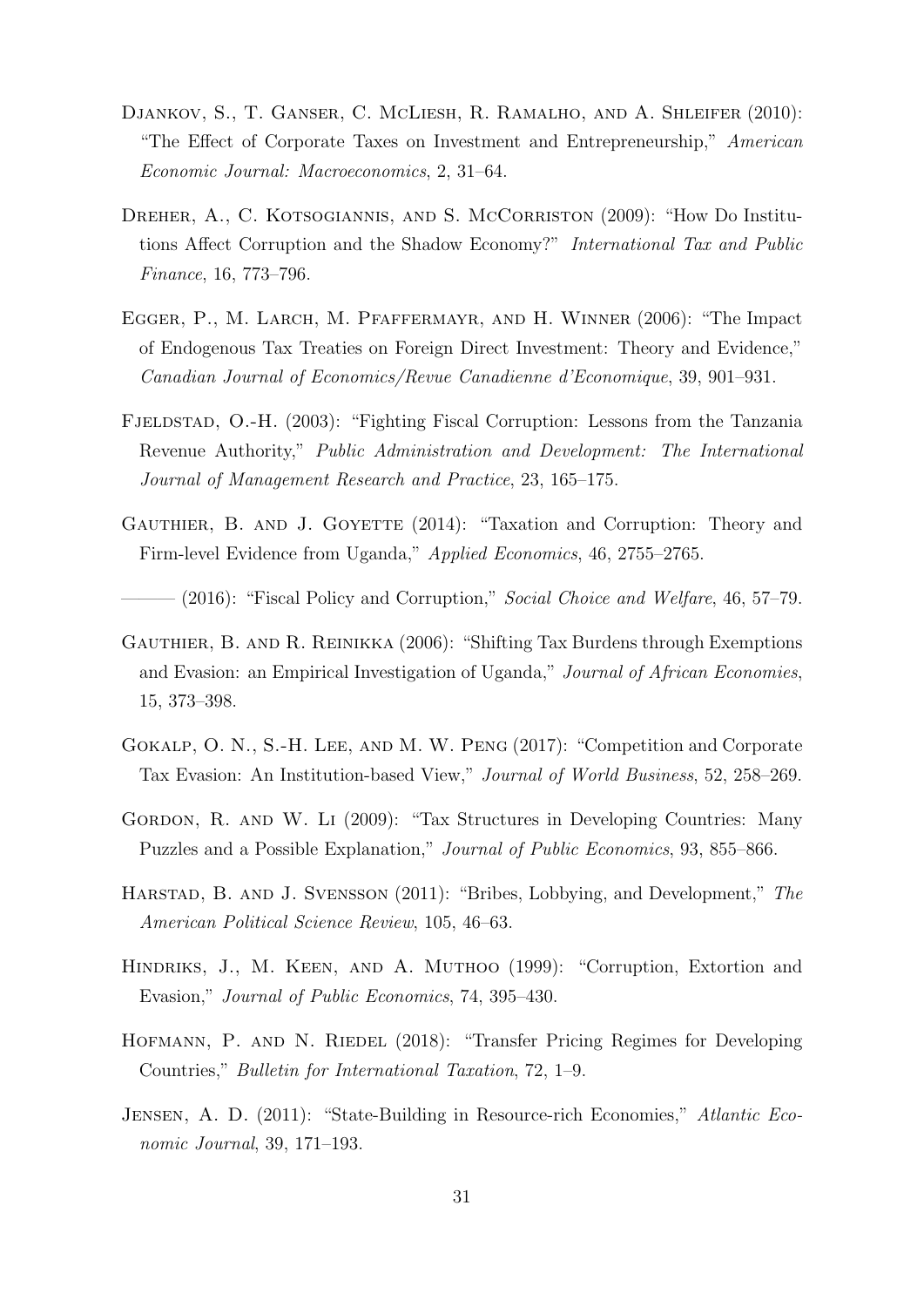- <span id="page-33-10"></span>Johannesen, N., T. Tørsløv, and L. Wier (2017): "Are Less Developed Countries More Exposed to Multinational Tax Avoidance? Method and Evidence from Micro-data," Wider working paper 2016/10, The United Nations University World Institute for Development Economics Research (UNU-WIDER), Helsinki.
- <span id="page-33-0"></span>Khan, A. Q., A. I. Khwaja, and B. A. Olken (2015): " Tax Farming Redux: Experimental Evidence on Performance Pay for Tax Collectors," The Quarterly Journal of Economics, 131, 219–271.
- <span id="page-33-7"></span>Kolstad, I. and T. Søreide (2009): "Corruption in Natural Resource Management: Implications for Policy Makers," Resources Policy, 34, 214–226.
- <span id="page-33-1"></span>LA PORTA, R. AND A. SHLEIFER (2014): "Informality and Development," Journal of Economic Perspectives, 28, 109–126.
- <span id="page-33-4"></span>LEDIGA, C., N. RIEDEL, AND K. STROHMAIER (2019): "The Elasticity of Corporate Taxable Income - Evidence from South Africa," Economics Letters, 175, 43–46.
- <span id="page-33-8"></span>LEITE, C. AND J. WEIDMANN (1999): "Does Mother Nature Corrupt? Natural Resources, Corruption, and Economic Growth," IMF Working Paper 99/85, International Monetary Fund.
- <span id="page-33-11"></span>LETSCHE, T. (2019): "The Threat of Tax Evasion and its Impact on Corporate Taxation and Tax Competition," RSIT Working Paper 02-2019, University of Tübingen.
- <span id="page-33-12"></span>Mardan, M. (2018): "Corporate Taxation, Tax Administration and Development," Working paper, presented at the IIPF Annual Congress 2018, Tampere.
- <span id="page-33-5"></span>Mehlum, H., K. Moene, and R. Torvik (2006): "Institutions and the Resource Curse," The Economic Journal, 116, 1–20.
- <span id="page-33-2"></span>RACHTER, L., R. ROCHA, AND G. ULYSSEA (2018): "Do Lower Taxes Reduce Informality? Evidence from Brazil," Journal of Development Economics, 134, 28–49.
- <span id="page-33-6"></span>SACHS, J. D. AND A. M. WARNER (2001): "The Curse of Natural Resources," European Economic Review, 45, 827–838.
- <span id="page-33-9"></span>Sanyal, A., I. N. Gang, and O. Goswami (2000): "Corruption, Tax Evasion and the Laffer Curve," Public Choice, 105, 61–78.
- <span id="page-33-3"></span>SCHNEIDER, F. AND B. TORGLER (2007): "Shadow Economy, Tax Morale, Governance and Institutional Quality: a Panel Analysis," CESifo Working Paper No. 1923, CESifo Group Munich.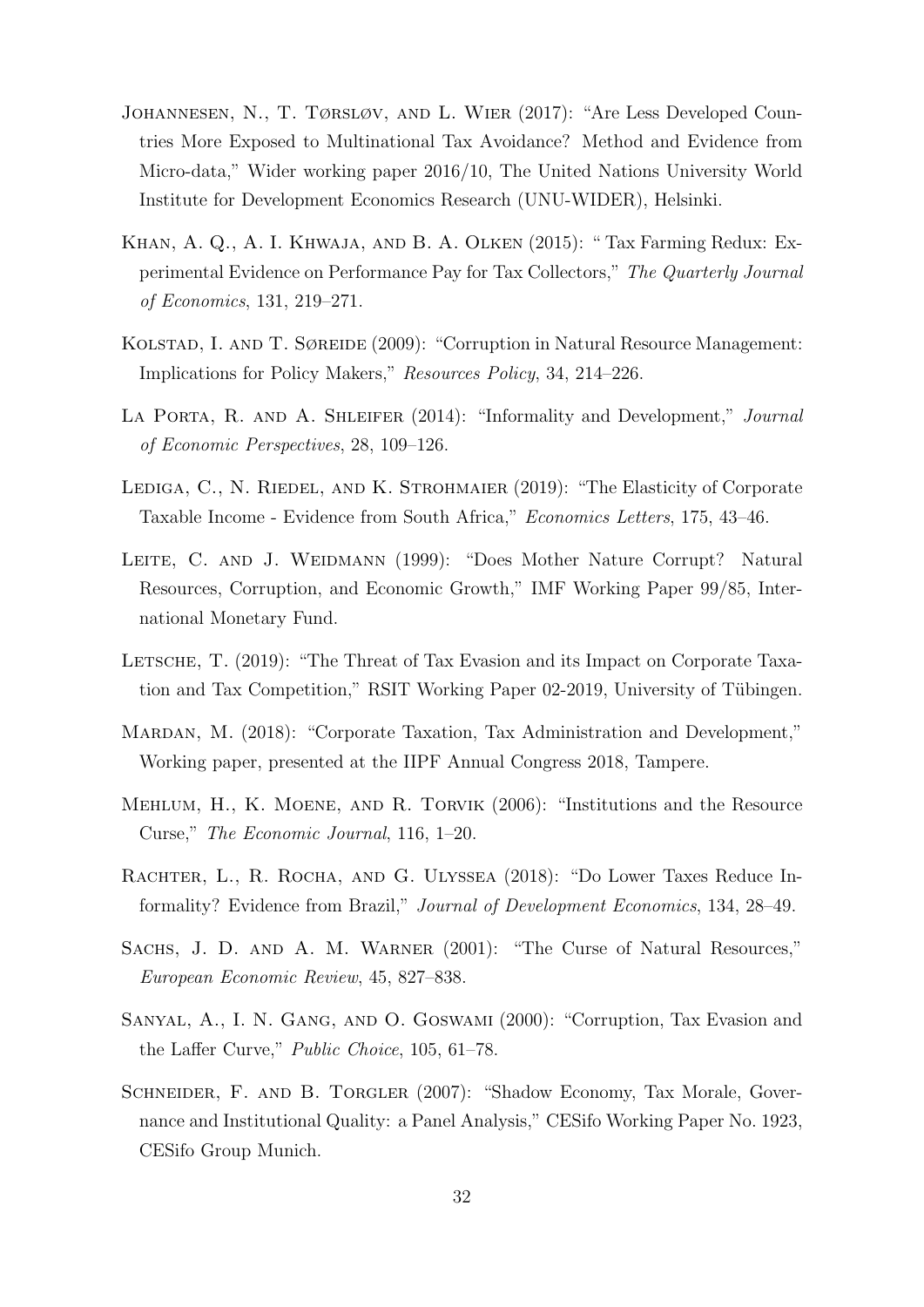- <span id="page-34-3"></span>Slemrod, J., B. Collins, J. L. Hoopes, D. Reck, and M. Sebastiani (2017): "Does Credit-Card Information Reporting Improve Small-Business Tax Compliance?" Journal of Public Economics, 149, 1–19.
- <span id="page-34-0"></span>STEINMÜLLER, E., G. U. THUNECKE, AND G. WAMSER (2019): "Corporate Income Taxes Around the World: A Survey on Forward-looking Tax Measures and Two Applications," International Tax and Public Finance, 26, 418–456.
- <span id="page-34-1"></span>Tanzi, V. M. and H. H. Zee (2000): "Tax Policy for Emerging Markets: Developing Countries," National Tax Journal, 53, 299–322.
- <span id="page-34-2"></span>van der Ploeg, F. (2011): "Natural Resources: Curse or Blessing?" Journal of Economic Literature, 49, 366–420.
- <span id="page-34-4"></span>Waseem, M. (2018): "Taxes, Informality and Income Shifting: Evidence from a Recent Pakistani Tax Reform," Journal of Public Economics, 157, 41–77.